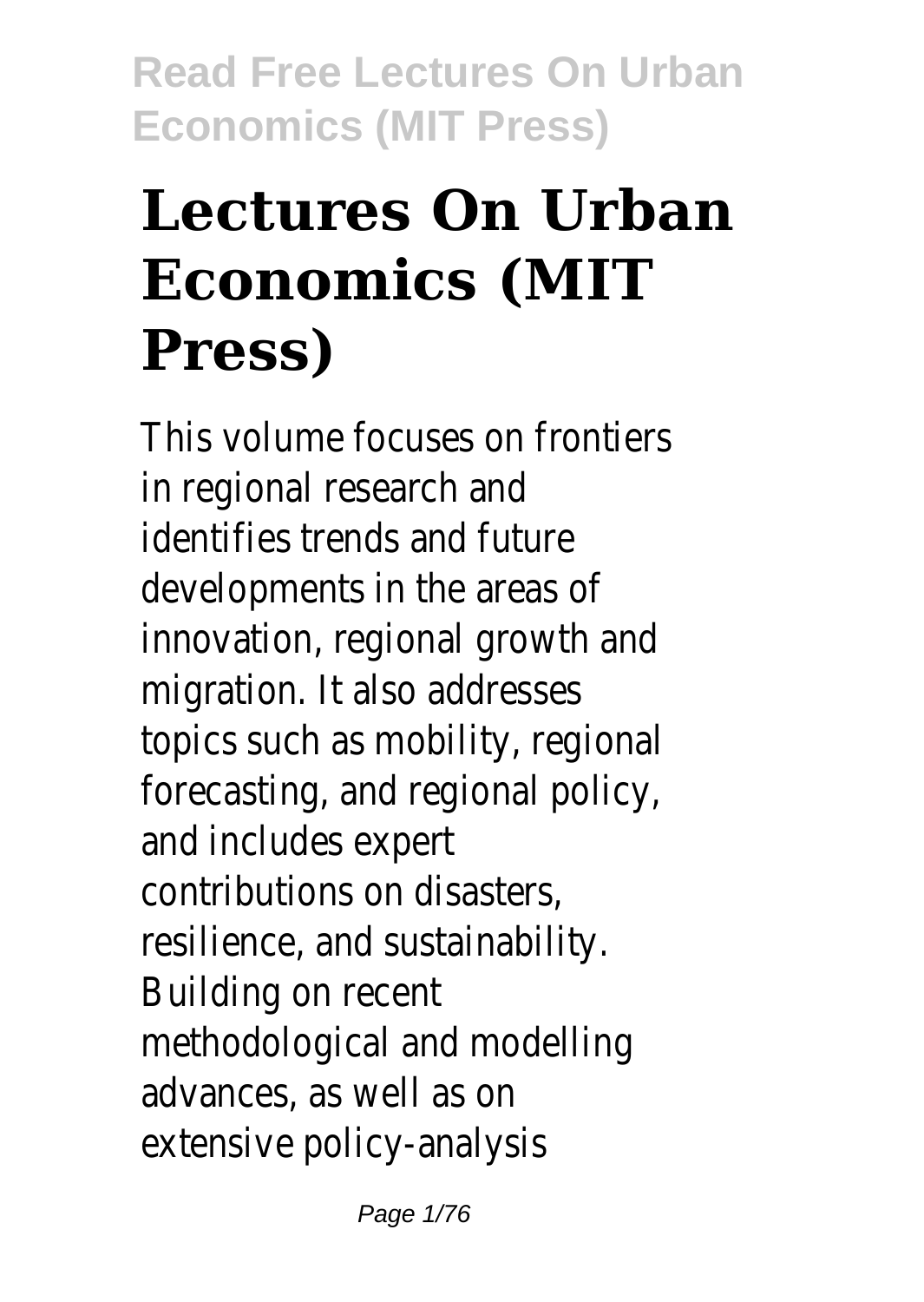experience, top international regional scientists identify and evaluate emerging new conceptual and methodological trends and directions in regional research. This book will appeal to a wide readership, from regional scientists and economists to geographers, quantitatively oriented regional planners and other related disciplines. It offers a source of relevant information for academic researchers and policy analysts in government, and is also suitable for advanced teaching courses on regional and spatial science, economics and political science. The sixth edition of the highly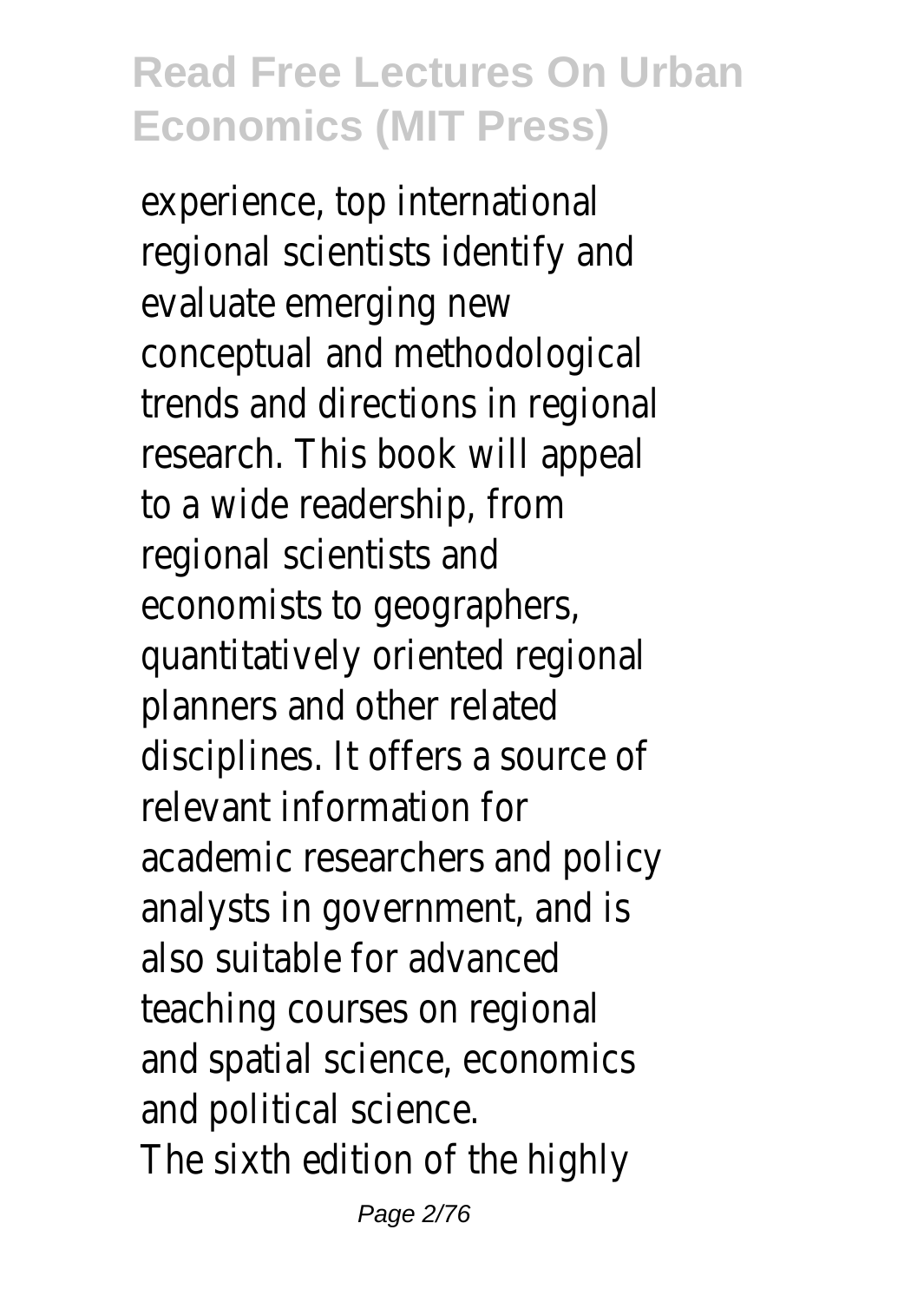successful The City Reader juxtaposes the very best classic and contemporary writings on the city to provide the comprehensive mapping of the terrain of Urban Studies and Planning old and new. The City Reader is the anchor volume in the Routledge Urban Reader Series and is now integrated with all ten other titles in the series. This edition has been extensively updated and expanded to reflect the latest thinking in each of the disciplinary areas included and in topical areas such as compact cities, urban history, place making, sustainable urban development, globalization, cities and climate change, the

Page 3/76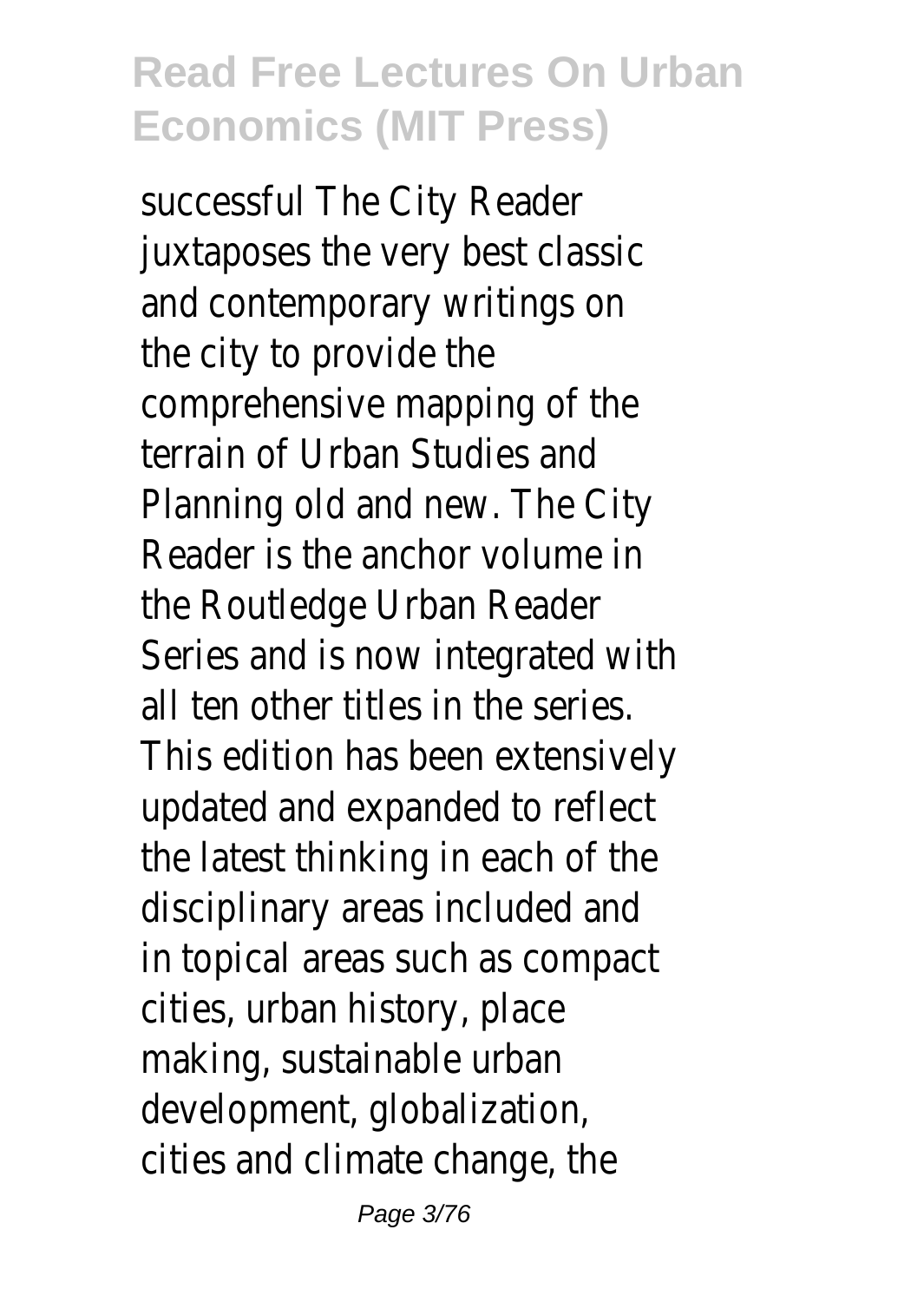world city network, the impact of technology on cities, resilient cities, cities in Africa and the Middle East, and urban theory. The new edition places greater emphasis on cities in the developing world, globalization and the global city system of the future. The plate sections have been revised and updated. Sixty generous selections are included: forty-four from the fifth edition, and sixteen new selections, including three newly written exclusively for The City Reader. The sixth edition keeps classic writings by authors such as Ebenezer Howard, Ernest W. Burgess, LeCorbusier, Lewis Mumford, Jane Jacobs, and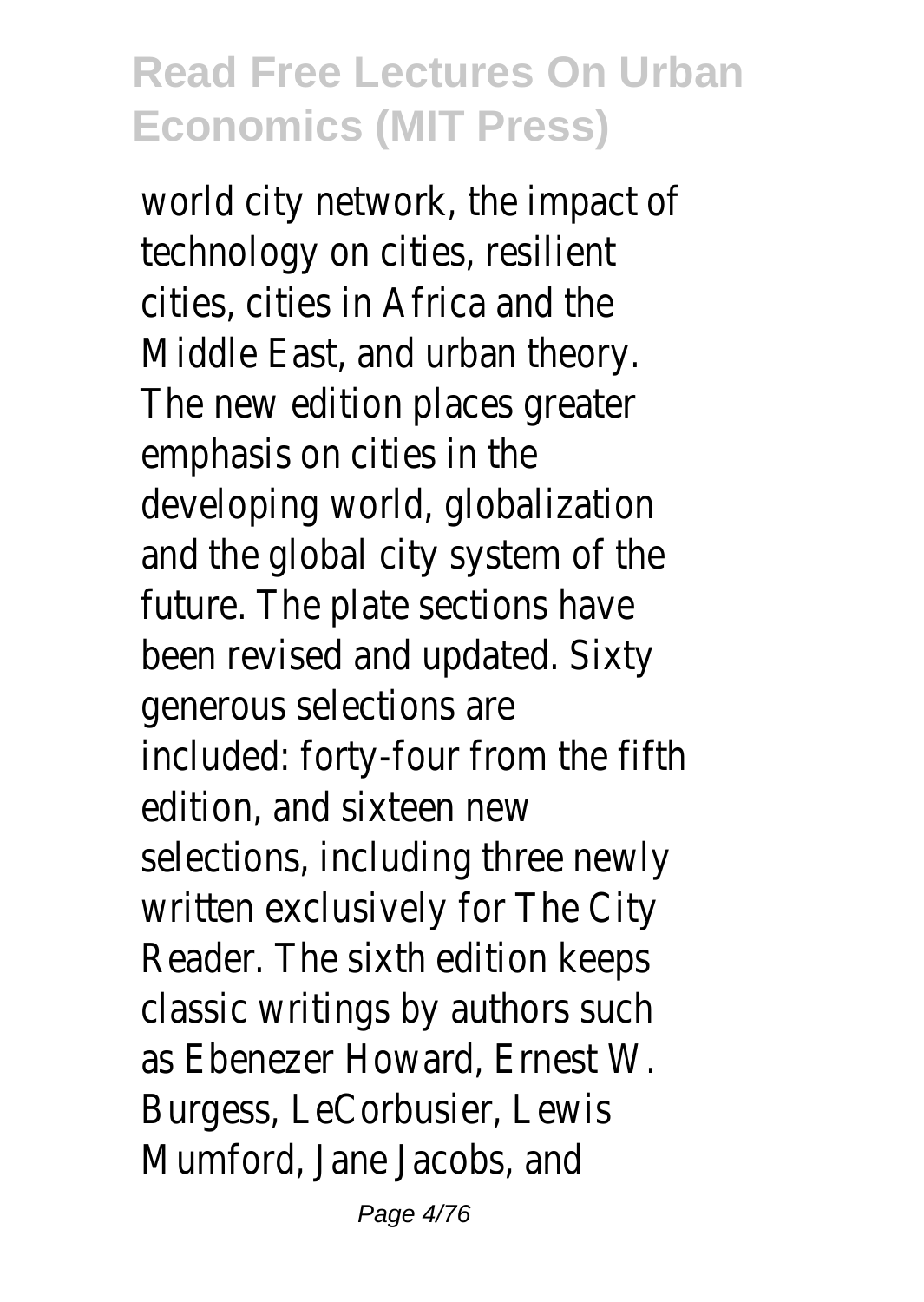Louis Wirth, as well as the best contemporary writings of, among others, Peter Hall, Manuel Castells, David Harvey, Saskia Sassen, and Kenneth Jackson. In addition to newly commissioned selections by Yasser Elshestawy, Peter Taylor, and Lawrence Vale, new selections in the sixth edition include writings by Aristotle, Peter Calthorpe, Alberto Camarillo, Filip DeBoech, Edward Glaeser, David Owen, Henri Pirenne, The Project for Public Spaces, Jonas Rabinovich and Joseph Lietman, Doug Saunders, and Bish Sanyal. The anthology features general and section introductions as well as individual introductions to the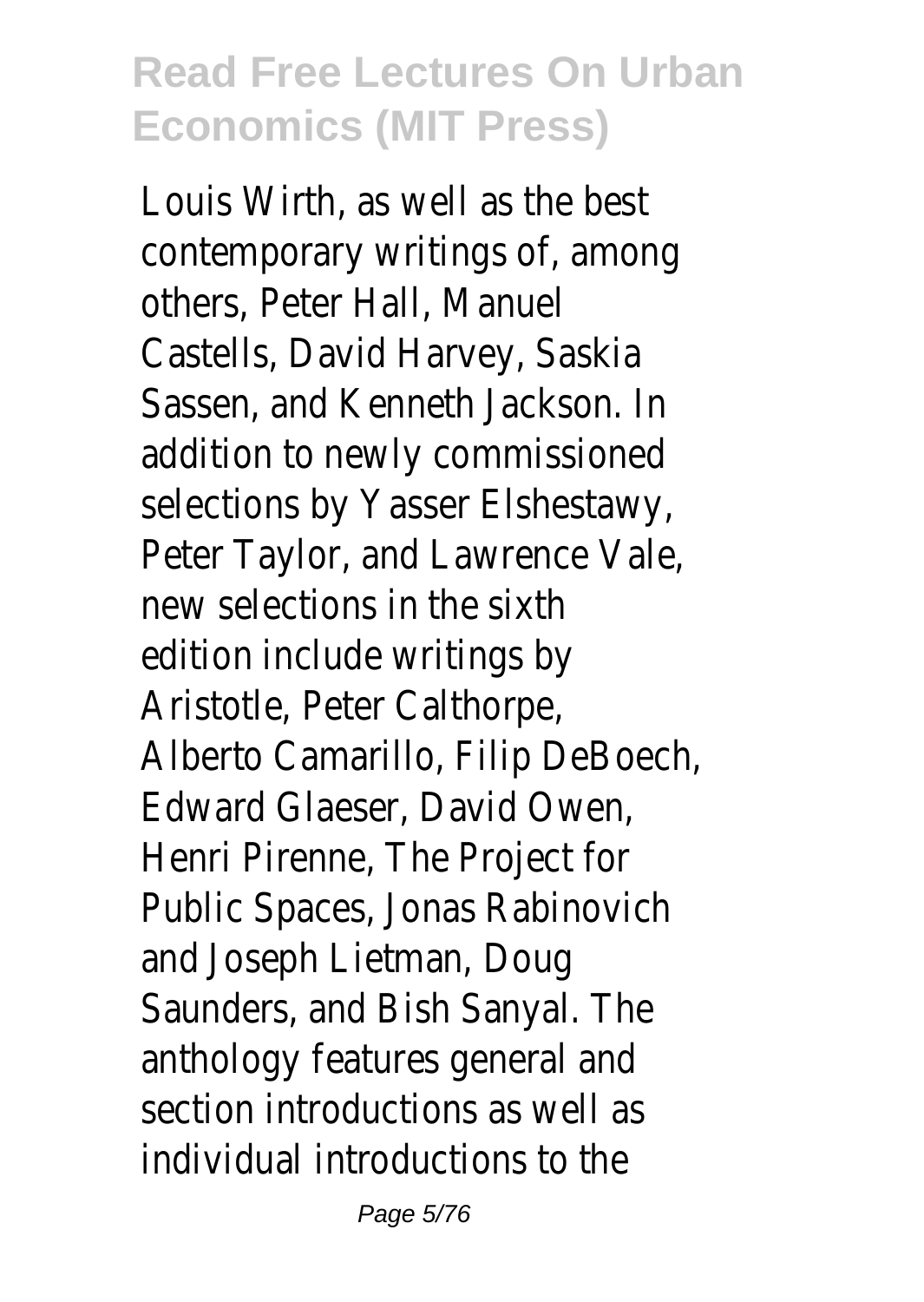selected articles introducing the authors, providing context, relating the selection to other selection, and providing a bibliography for further study. The sixth edition includes fifty plates in four plate sections, substantially revised from the fifth edition.

This volume embodies a problemdriven and theoretically informed approach to bridging frontier research in urban economics and urban/regional planning. The authors focus on the interface between these two subdisciplines that have historically had an uneasy relationship. Although economists were among the

Page 6/76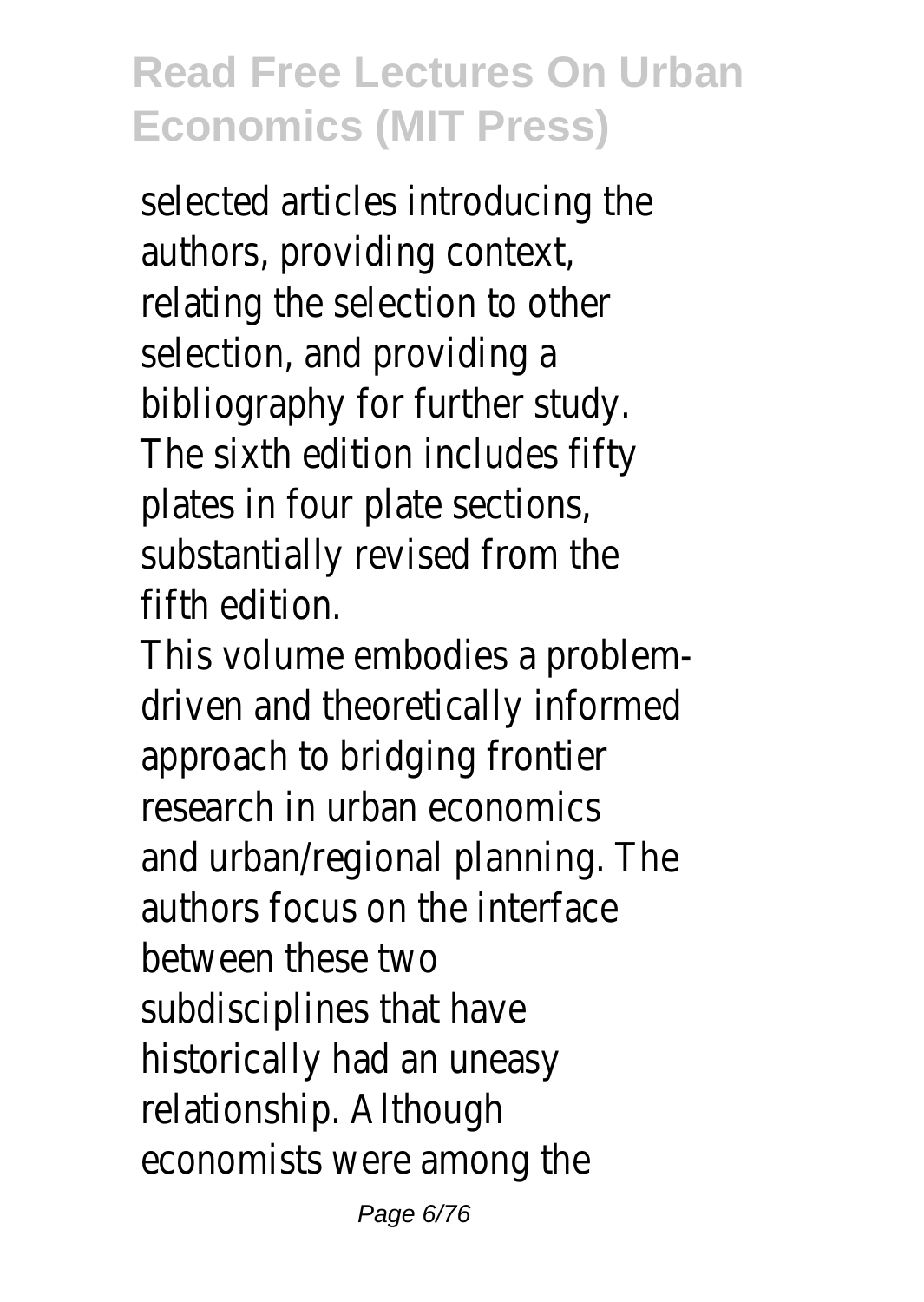early contributors to the literature on urban planning, many economists have been dismissive of a discipline whose leading scholars frequently favor regulations over market institutions, equity over efficiency, and normative prescriptions over positive analysis. Planners, meanwhile, even as they draw upon economic principles, often view the work of economists as abstract, not sensitive to institutional contexts, and communicated in a formal language spoken by few with decision making authority. Not surprisingly, papers in the leading economic journals rarely

Page 7/76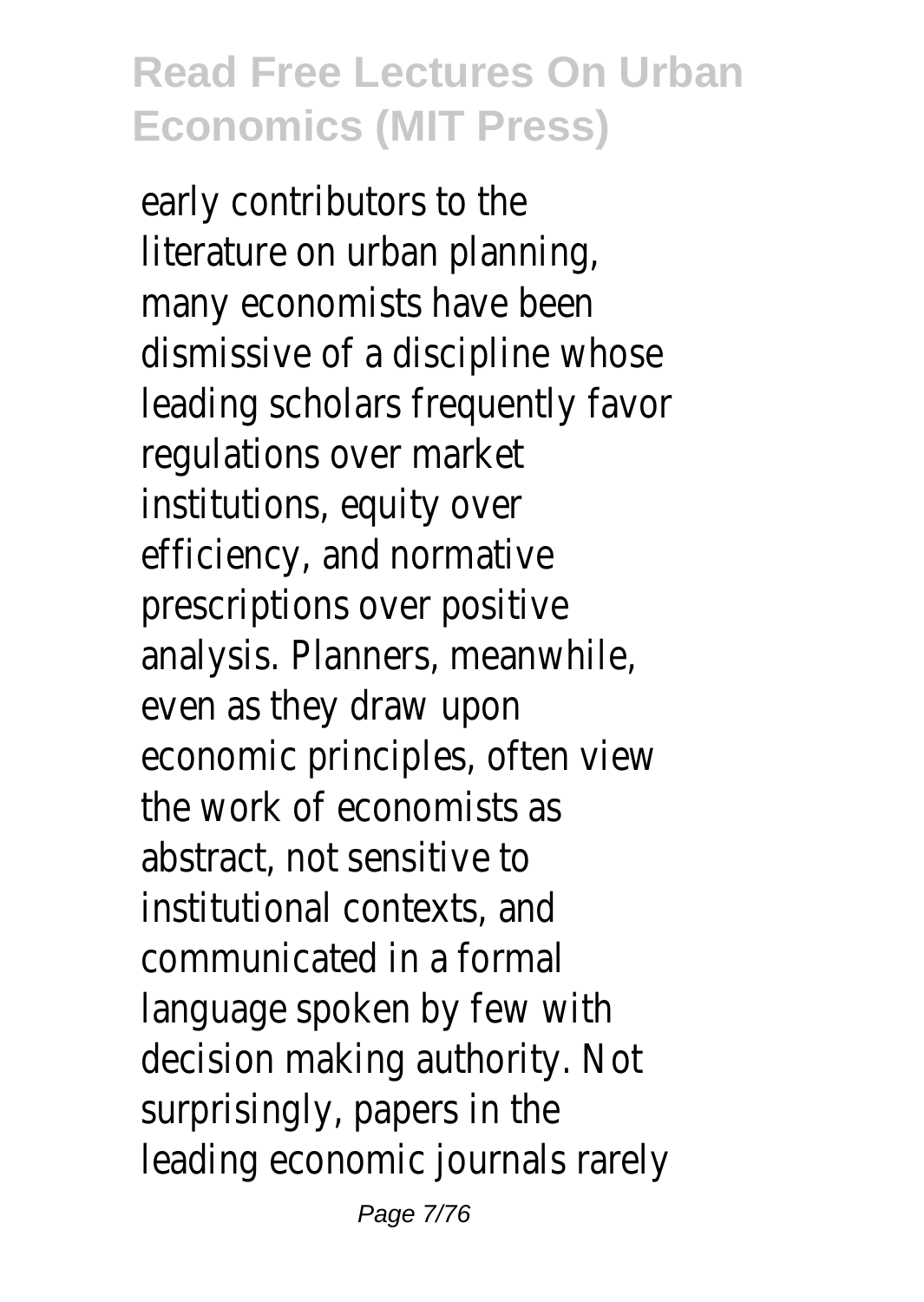cite clearly pertinent papers in planning journals, and vice versa. Despite the historical divergence in perspectives and methods, urban economics and urban planning share an intense interest in many topic areas: the nature of cities, the prosperity of urban economies, the efficient provision of urban services, efficient systems of transportation, and the proper allocation of land between urban and environmental uses. In bridging this gap, the book highlights the best scholarship in planning and economics that address the most pressing urban problems of our day and stimulates further dialog

Page 8/76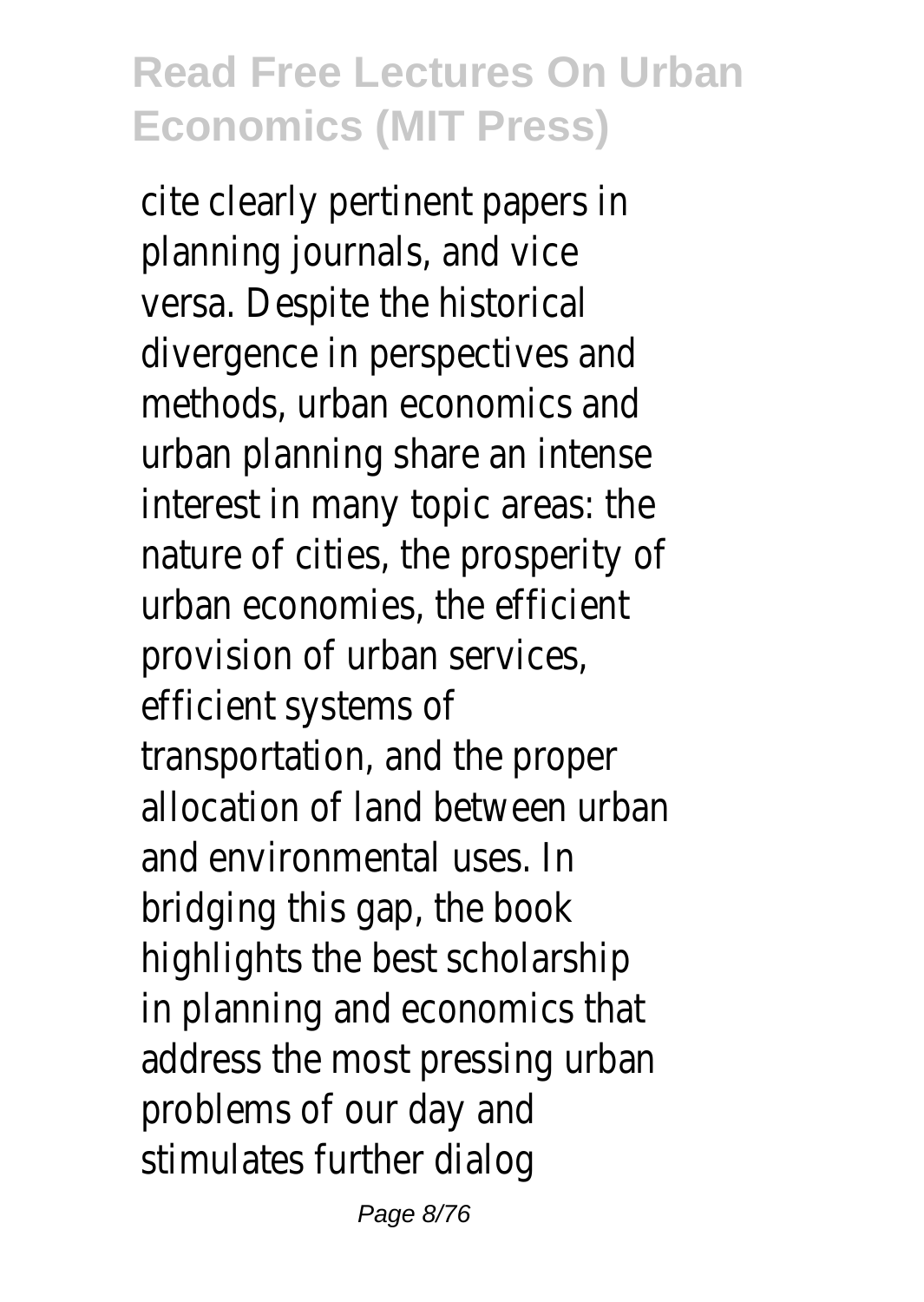between scholars in urban planning and urban economics. An argument that operational urban planning can be improved by the application of the tools of urban economics to the design of regulations and infrastructure. Urban planning is a craft learned through practice. Planners make rapid decisions that have an immediate impact on the ground—the width of streets, the minimum size of land parcels, the heights of buildings. The language they use to describe their objectives is qualitative—"sustainable," "livable," "resilient"—often with no link to measurable outcomes. Urban economics, on the other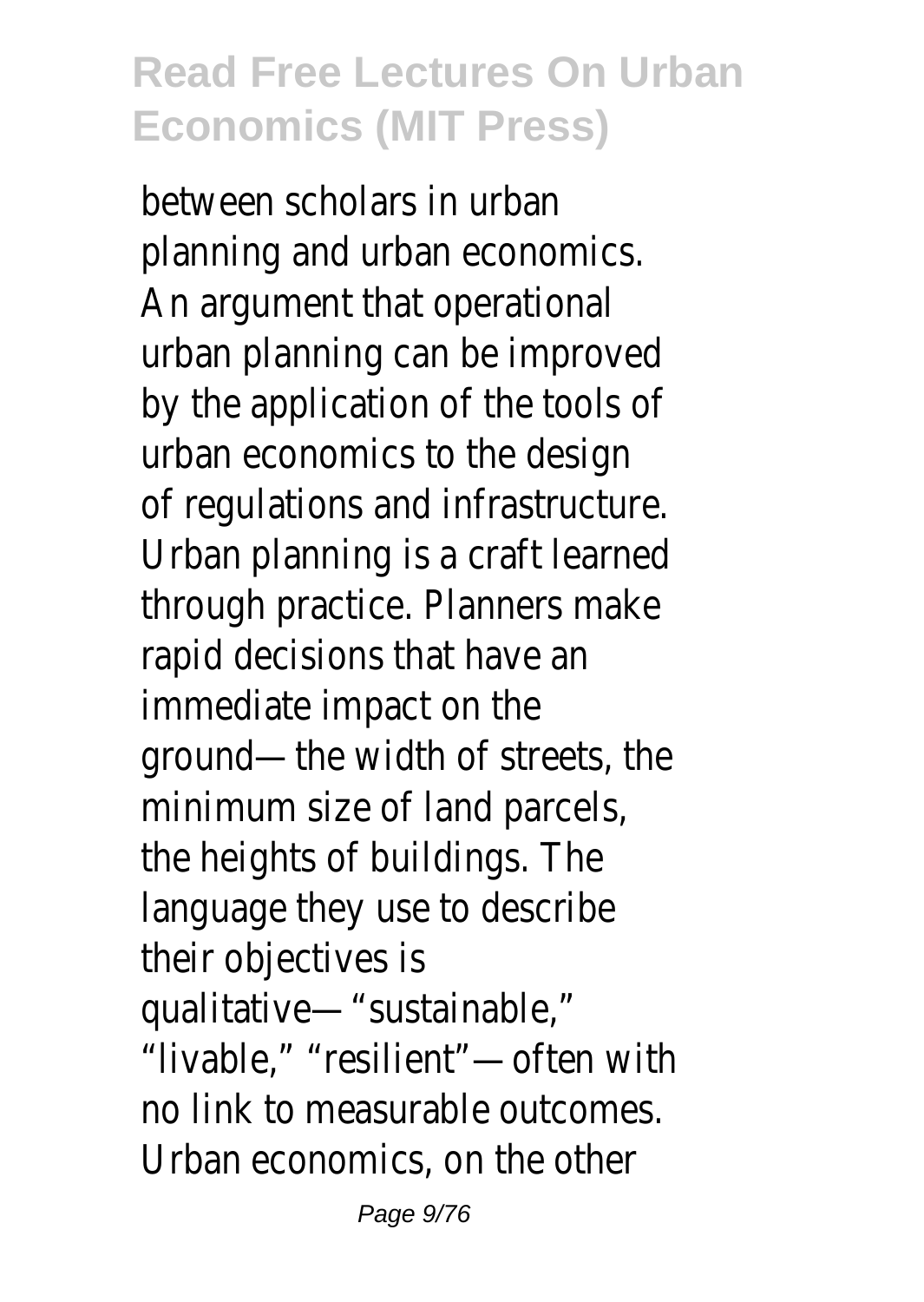hand, is a quantitative science, based on theories, models, and empirical evidence largely developed in academic settings. In this book, the eminent urban planner Alain Bertaud argues that applying the theories of urban economics to the practice of urban planning would greatly improve both the productivity of cities and the welfare of urban citizens. Bertaud explains that markets provide the indispensable mechanism for cities' development. He cites the experience of cities without markets for land or labor in prereform China and Russia; this "urban planners' dream" created inefficiencies and waste.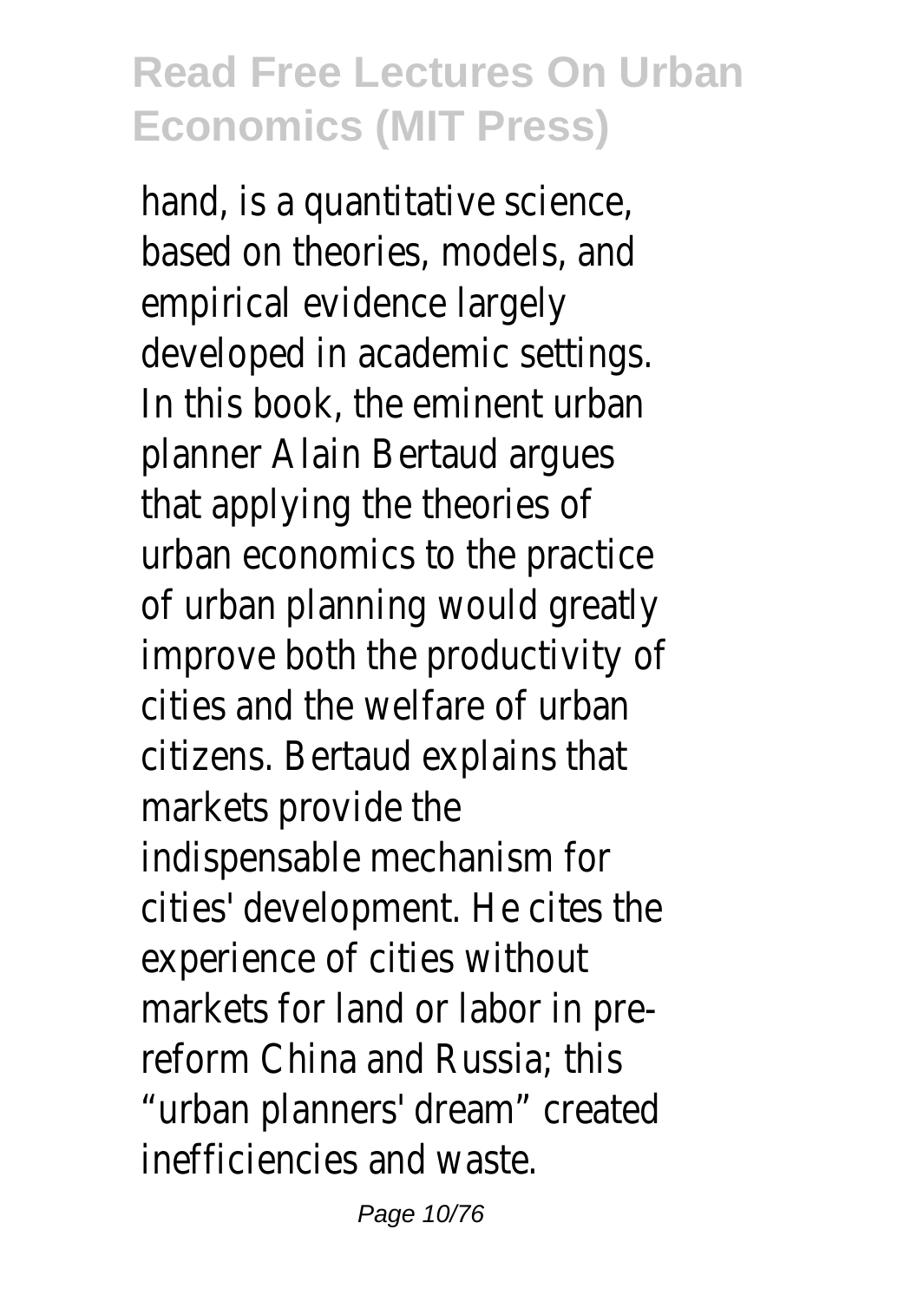Drawing on five decades of urban planning experience in forty cities around the world, Bertaud links cities' productivity to the size of their labor markets; argues that the design of infrastructure and markets can complement each other; examines the spatial distribution of land prices and densities; stresses the importance of mobility and affordability; and critiques the land use regulations in a number of cities that aim at redesigning existing cities instead of just trying to alleviate clear negative externalities. Bertaud concludes by describing the new role that joint teams of urban planners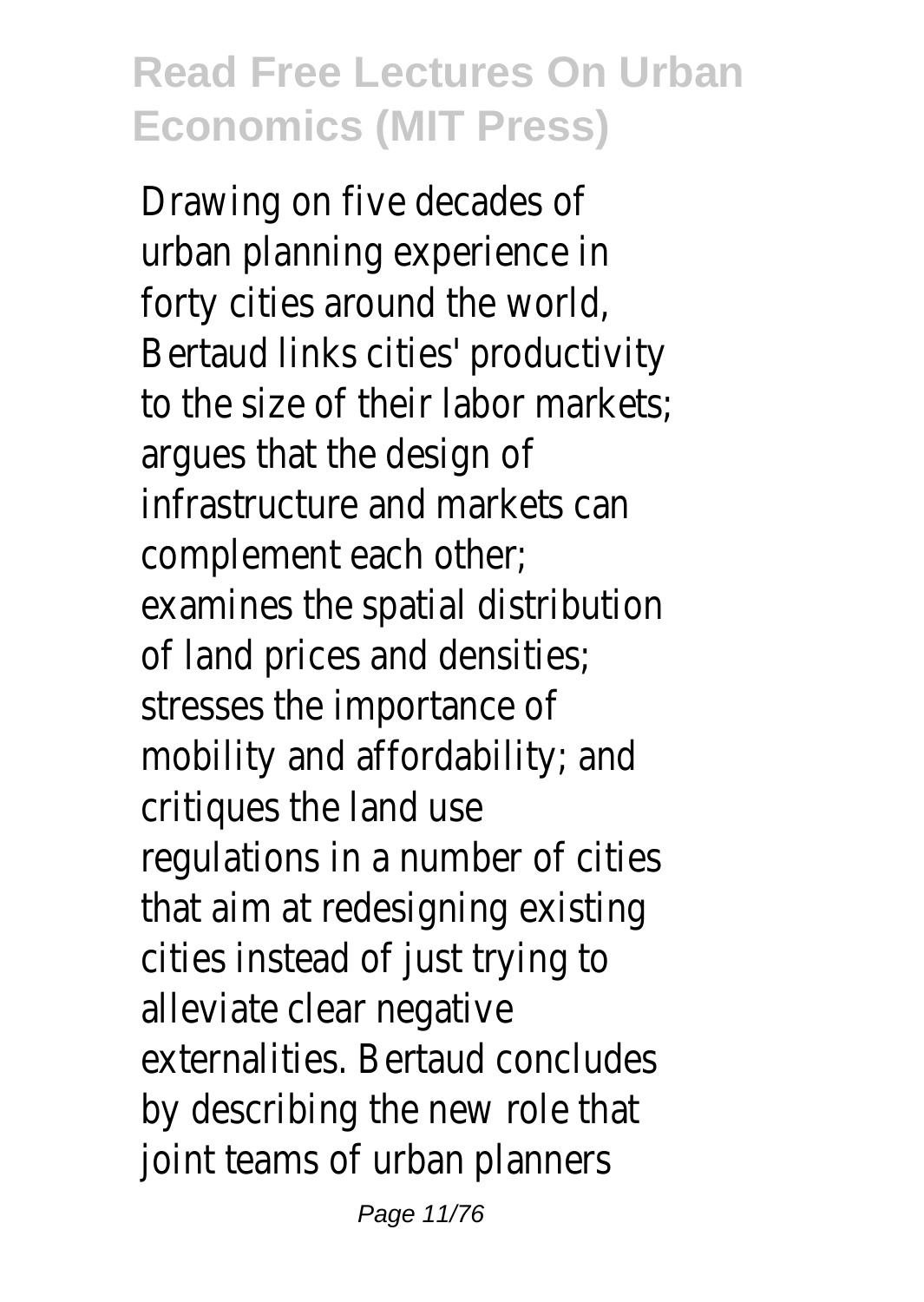and economists could play to improve the way cities are managed. The Birth and Growth of Manhattan's Skyscrapers Innovations, Regional Growth and Migration Innovation Policy and the Economy, 2017 Inventing Future Cities A Resource Book Cities, Agglomeration, and Spatial Equilibrium "This resource book discusses the economic arguments that could (and could not) be put forth to support the case for investing in the social determinants of health on average and in the reduction Page 12/76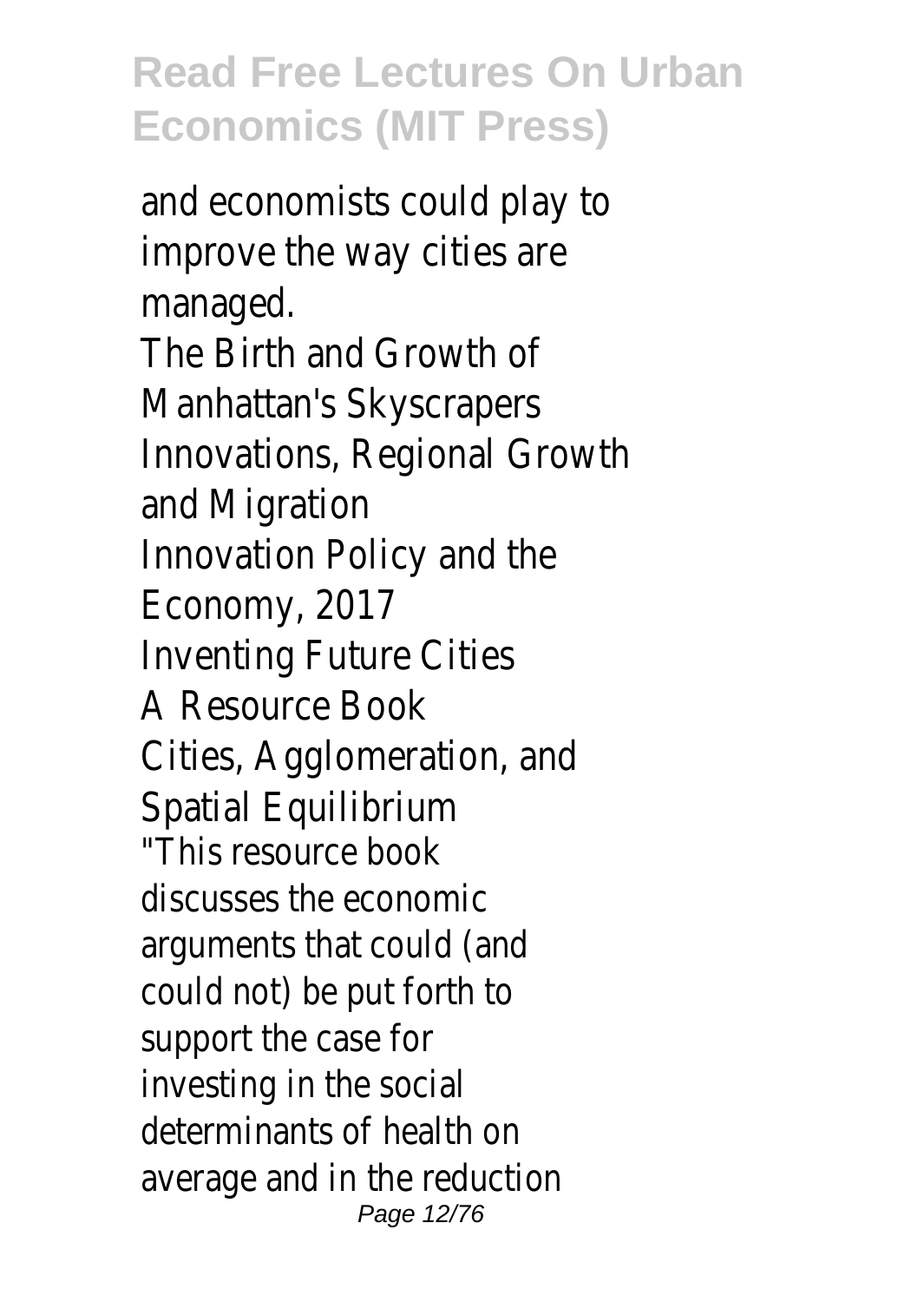in socially determined health inequalities. It provides an overview and introduction into how economists would approach the assessment of the economic motivation to invest in the social determinants of health and socially determined health inequities, including what the major challenges are in this assessment. It illustrates the extent to which an economic argument can be made in favour of investment in 3 major social determinants of health areas: education, social protection, and urban development and infrastructure. It describes Page 13/76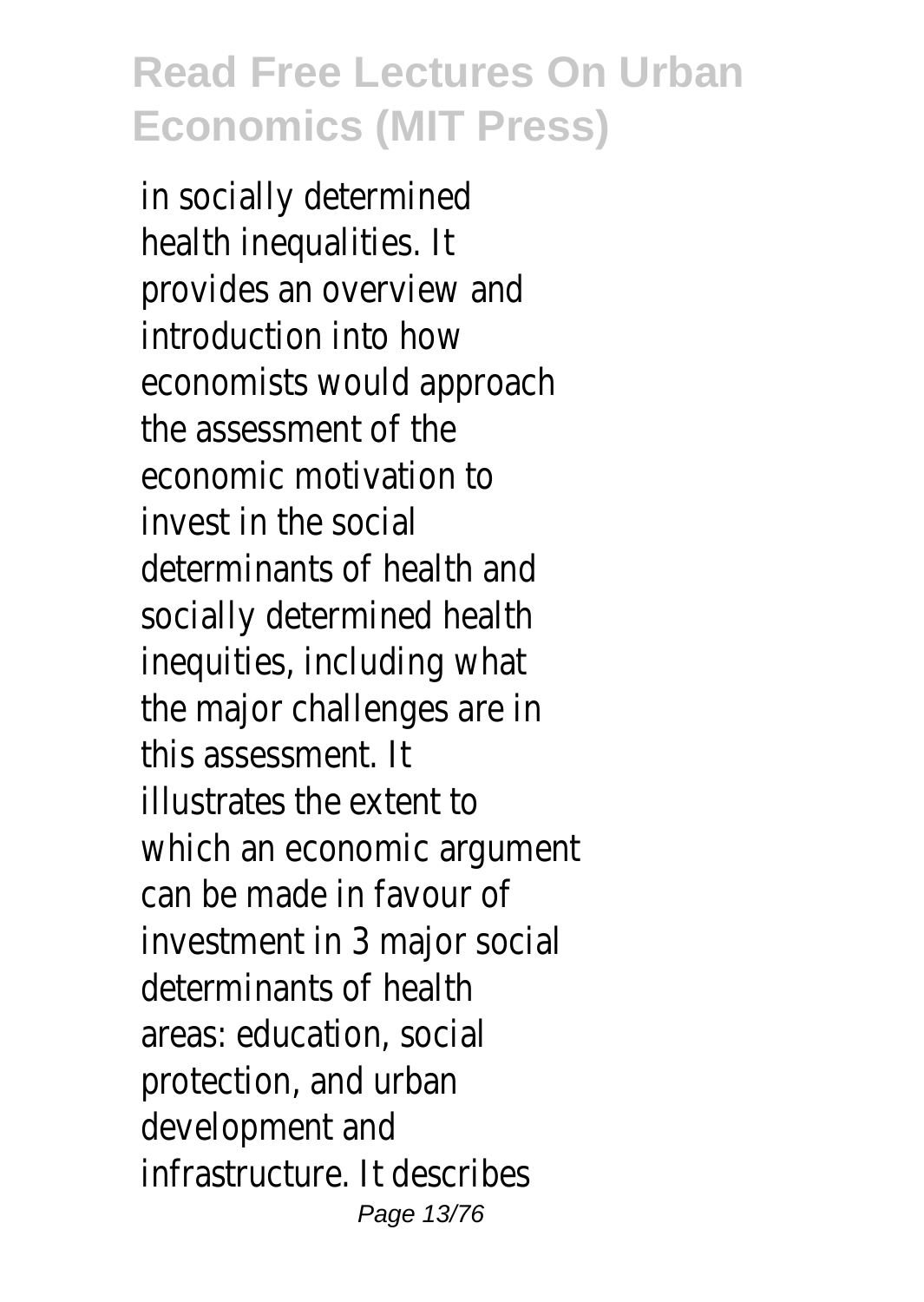whether education policy, social protection, and urban development, housing and transport policy can act as health policy"-- Just as macroeconomic models describe the overall economy within a changing, or dynamic, framework, the models themselves change over time. In this text Stephen J. Turnovsky reviews in depth several early models as well as a representation of more recent models. They include traditional (backwardlooking) models, linear rational expectations (future-looking) models, intertemporal optimization models, endogenous growth Page 14/76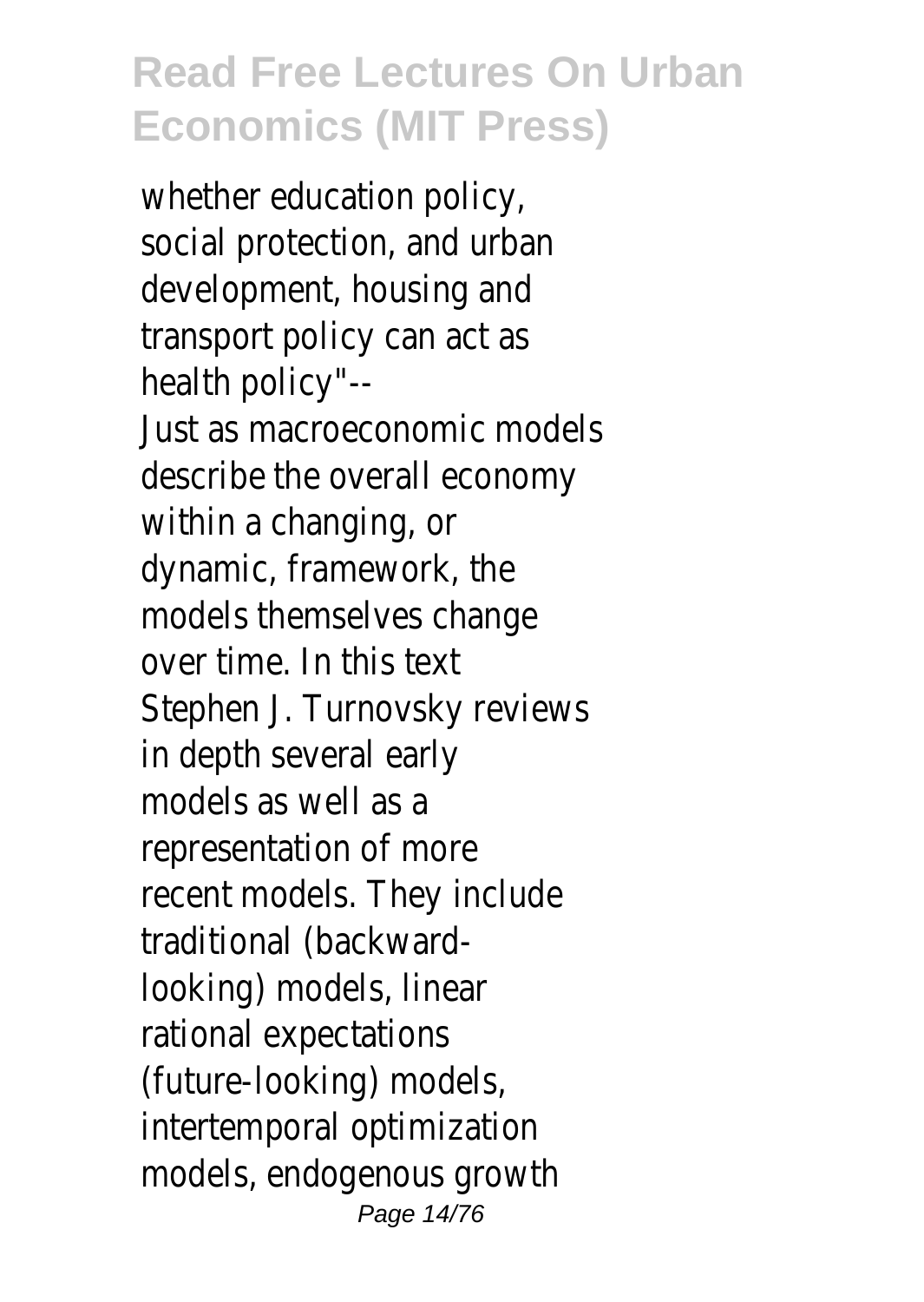models, and continuous time stochastic models. The author uses examples from both closed and open economies. Whereas others commonly introduce models in a closed context, tacking on a brief discussion of the model in an open economy, Turnovsky integrates the two perspectives throughout to reflect the increasingly international outlook of the field. This new edition has been extensively revised. It contains a new chapter on optimal monetary and fiscal policy, and the coverage of growth theory has been expanded substantially. The range of growth models considered has been Page 15/76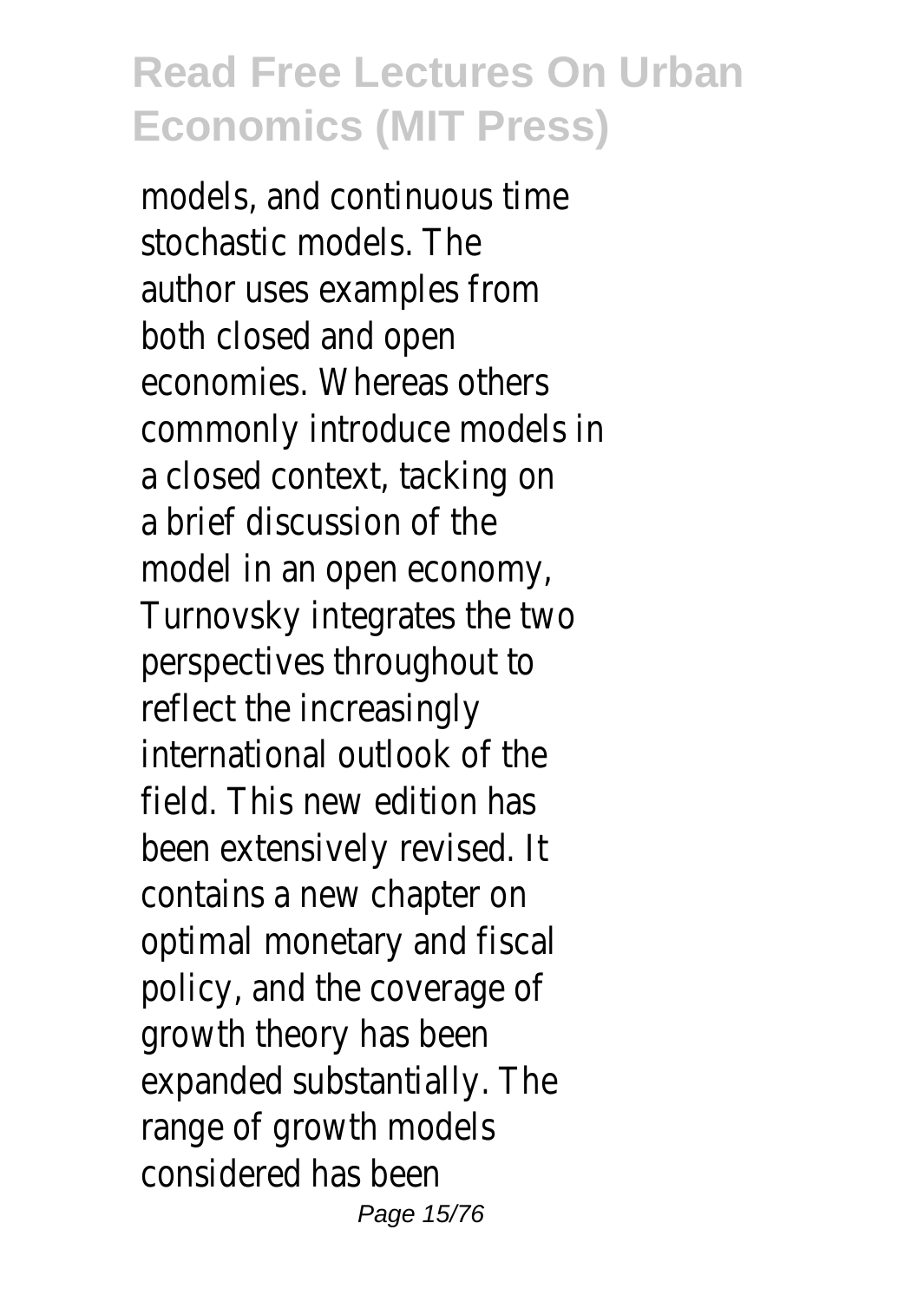extended, with particular attention devoted to transitional dynamics and nonscale growth. The book includes cutting-edge research and unpublished data, including much of the author's own work. The new edition of a comprehensive overview of the modern Chinese economy, revised to reflect the end of the "miracle growth" period. This comprehensive overview of the modern Chinese economy by a noted expert on China's economic development offers a quality and breadth of coverage not found in any other Englishlanguage text. In The Chinese Economy, Barry Page 16/76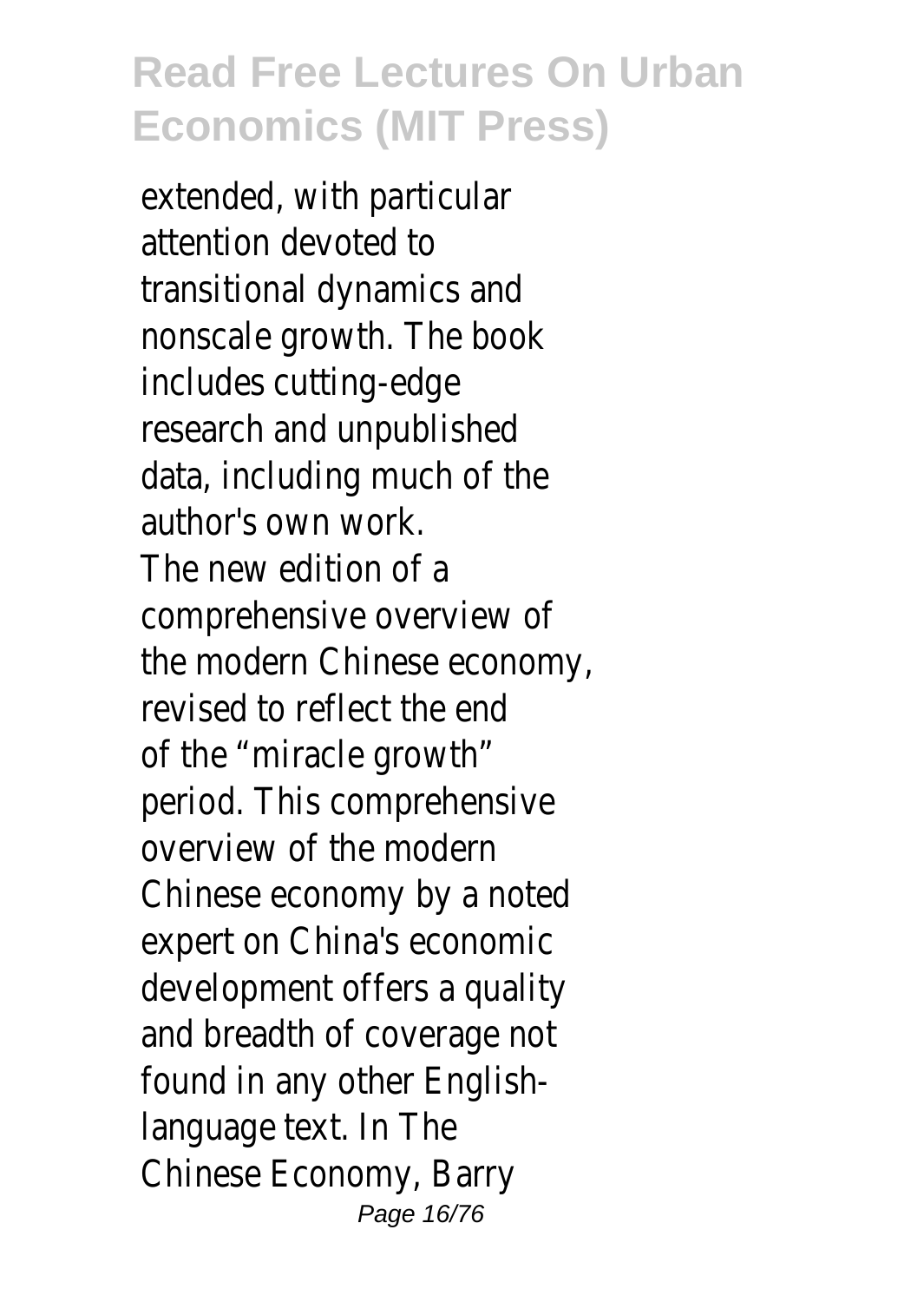Naughton provides both a broadly focused introduction to China's economy since 1949 and original insights based on his own extensive research. This second edition has been thoroughly revised to reflect a decade of developments in China's economy, notably the end of the period of "miracle growth" and the multiple transitions it now confronts—demographic, technological, macroeconomic, and institutional. Coverage of macroeconomic and financial policy has been significantly expanded. After covering endowments, legacies, economic systems, Page 17/76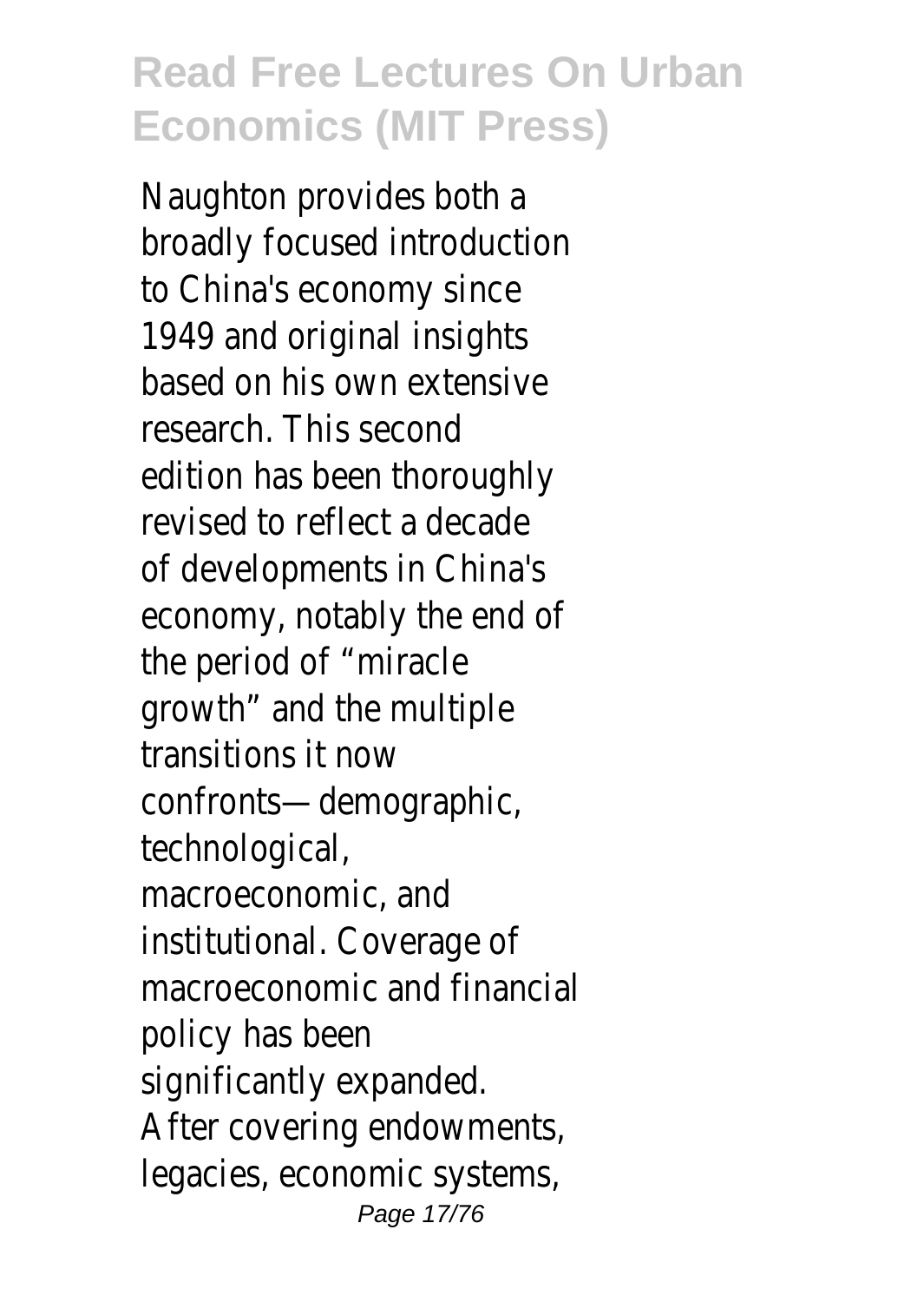and general issues of economic structure, labor, and living standards, the book examines specific economic sectors, including agriculture, industry, technology, and foreign trade and investment. It then treats financial, macroeconomic, and environmental issues. The book covers such topics as patterns of growth and development, including population growth and the one-child family policy; the rural and urban economies, including rural industrialization and urban technological development; incoming and outgoing foreign investment; and Page 18/76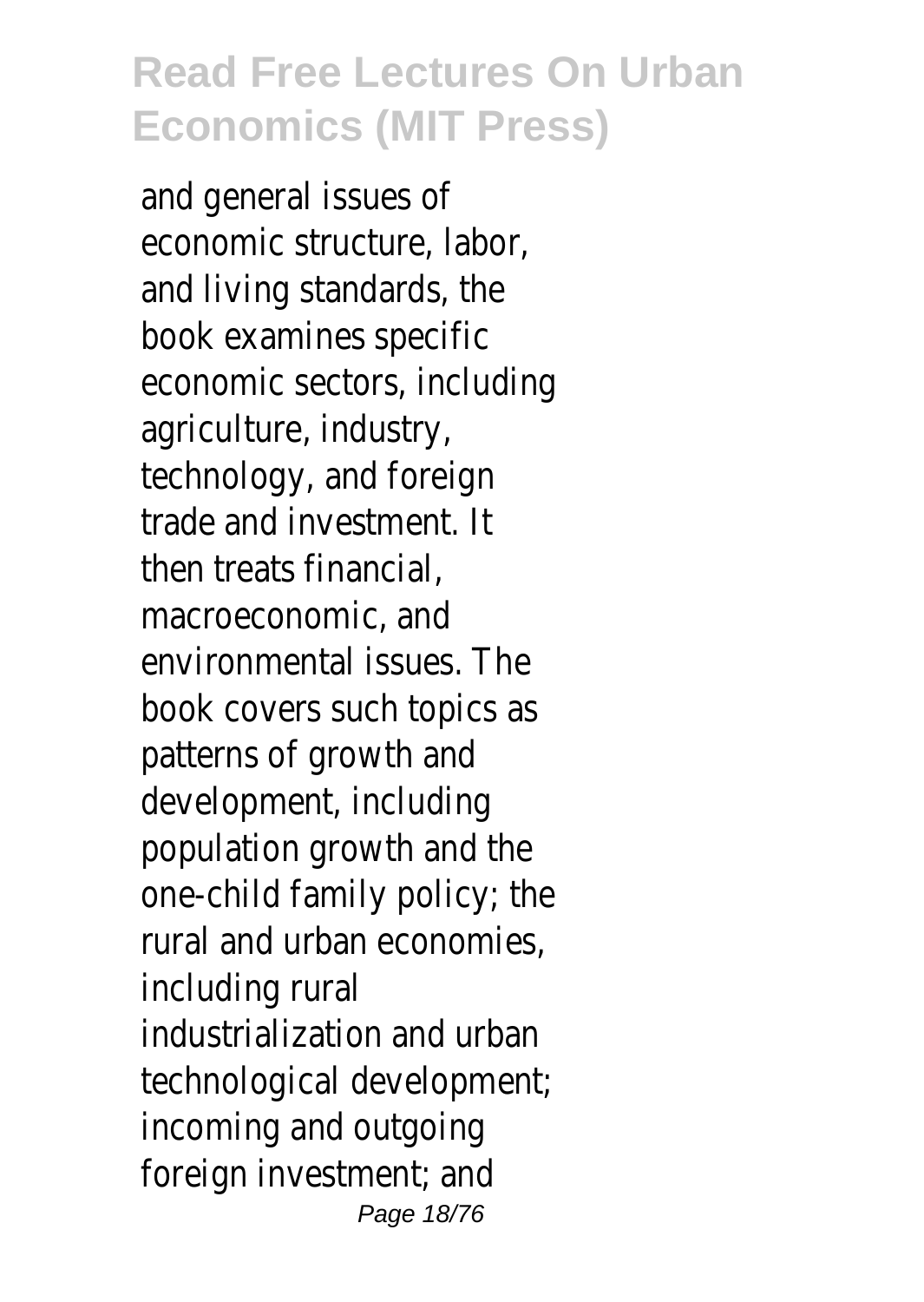environmental quality and the sustainability of growth. The book will be an essential resource for students, teachers, scholars, business practitioners, and policymakers. It is suitable for classroom use for undergraduate or graduate courses.

The winners of the Nobel Prize in Economics upend the most common assumptions about how economics works in this gripping and disruptive portrait of how poor people actually live. Why do the poor borrow to save? Why do they miss out on free lifesaving immunizations, but pay for unnecessary drugs? Page 19/76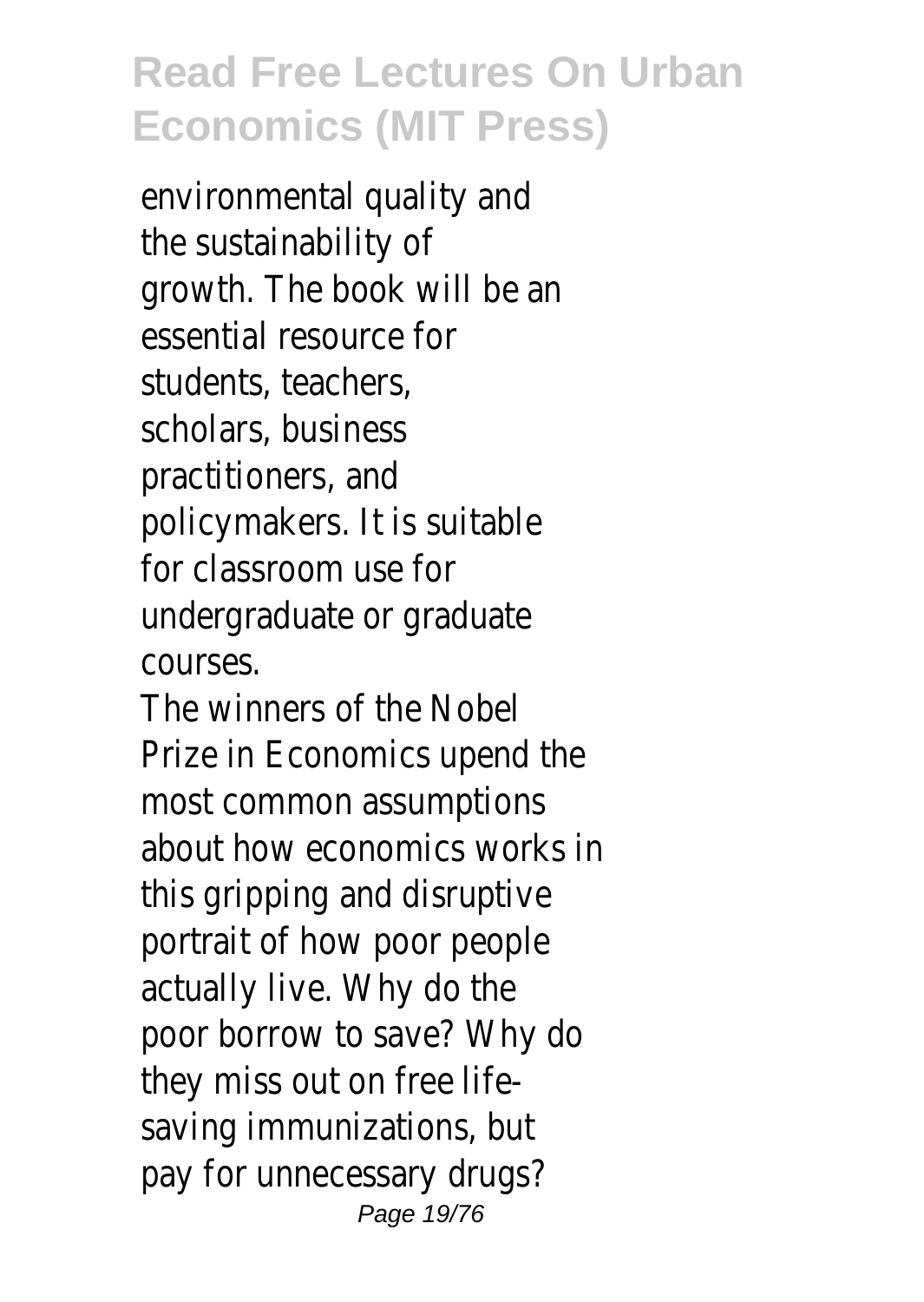In Poor Economics, Abhijit V. Banerjee and Esther Duflo, two award-winning MIT professors, answer these questions based on years of field research from around the world. Called "marvelous, rewarding" by the Wall Street Journal, the book offers a radical rethinking of the economics of poverty and an intimate view of life on 99 cents a day. Poor Economics shows that creating a world without poverty begins with understanding the daily decisions facing the poor. How Not to Fight Inflation The Oxford Handbook of Urban Economics and Planning Dynamics of Housing in East Page 20/76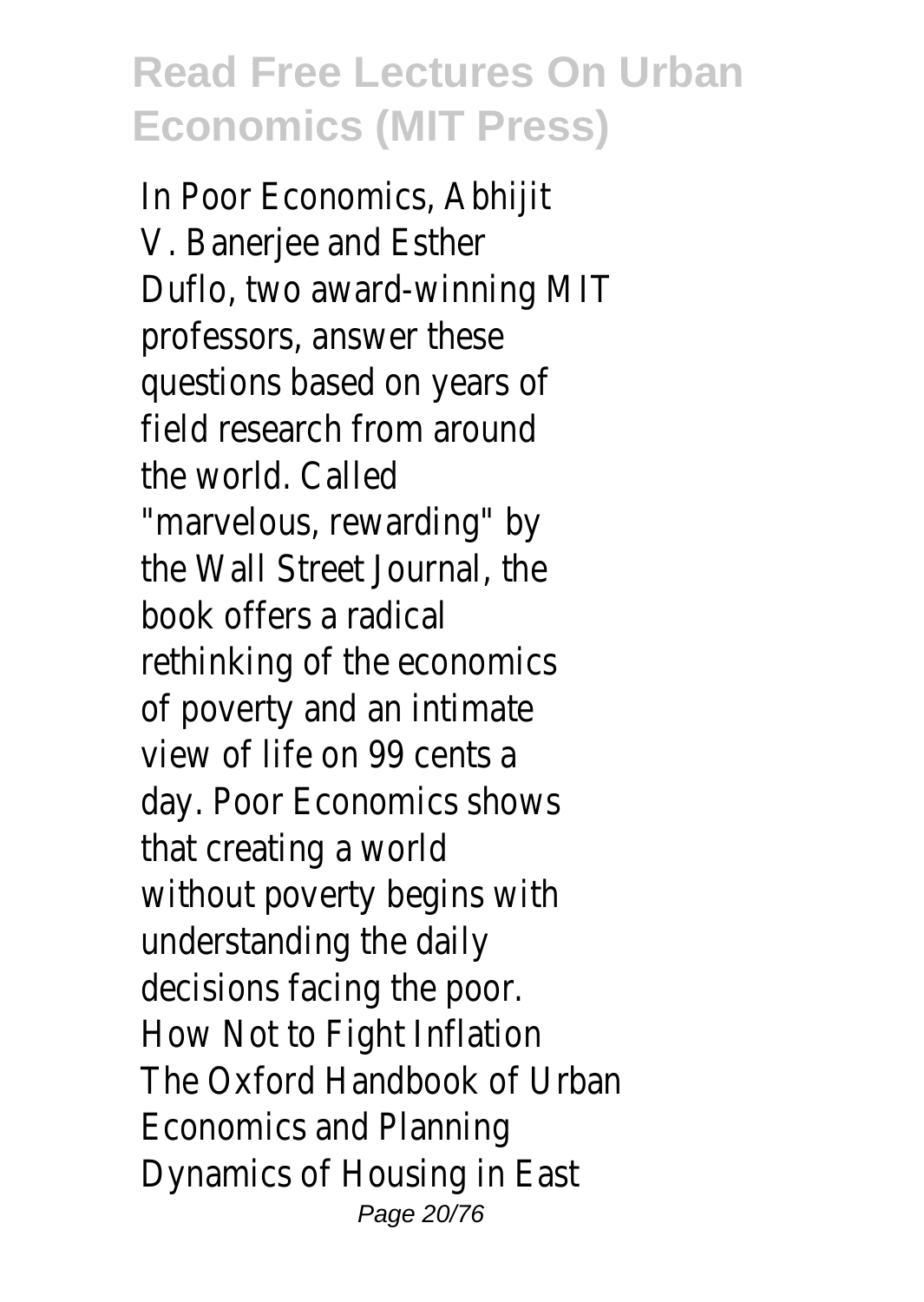Asia The City Reader Evidence and Theory of Cities as Complex Systems The Wage Curve

Perspectives in Computation covers three broad topics: the computation process & its limitations; the search for computational efficiency; & the role of quantum mechanics in computation.

The Wage Curve casts doubt on some of the most important ideas in macroeconomics, labor economics, and regional economics. According to macroeconomic orthodoxy, there is a relationship between unemployment and the rate of change of wages. According to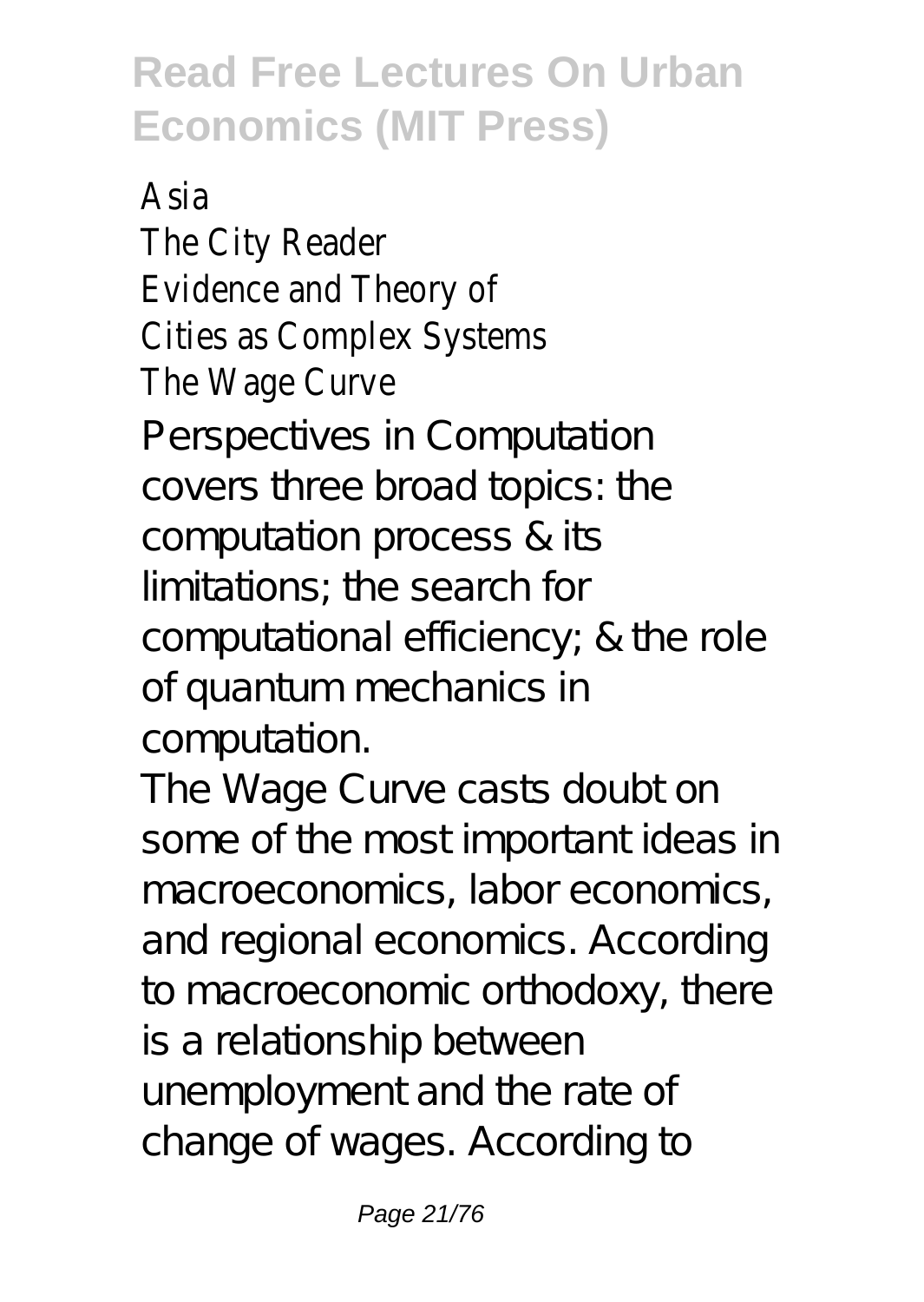orthodoxy in labor economics and regional economics, an area's wage is positively related to the amount of joblessness in the area. The Wage Curve suggests that both these beliefs are incorrect. Blanchflower and Oswald argue that the stable relationship is a downward-sloping convex curve linking local unemployment and the level of pay. Their study, which is one of the most intensive in the history of social science, is based on random samples that provide computerized information on nearly four million people from sixteen countries. Throughout, the authors systematically present evidence and possible explanations for their empirical "law" of economics.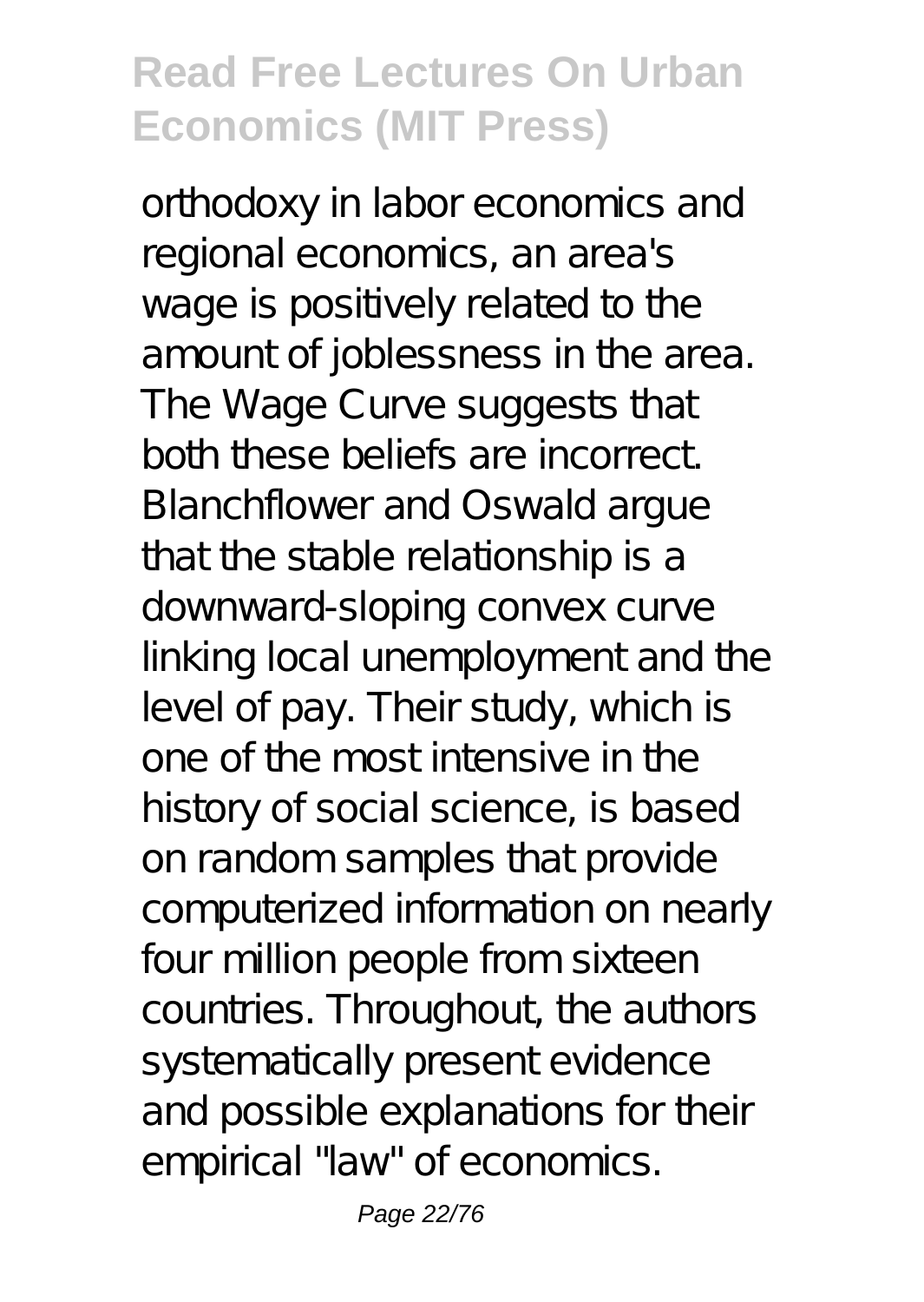This up-to-date, highly-accessible book presents a unique combination of both economic theory and real estate applications, providing readers with the tools and techniques needed to understand the operation of urban real estate markets. It examines residential and non-residential real estate markets—from the perspectives of both macro- and microeconomics—as well as the role of government in real estate markets. Land economics is grossly neglected in developing countries, including India. The disconnect between land use planning through master plans and land economics is glaring. Master planning has led to an acute scarcity of serviced land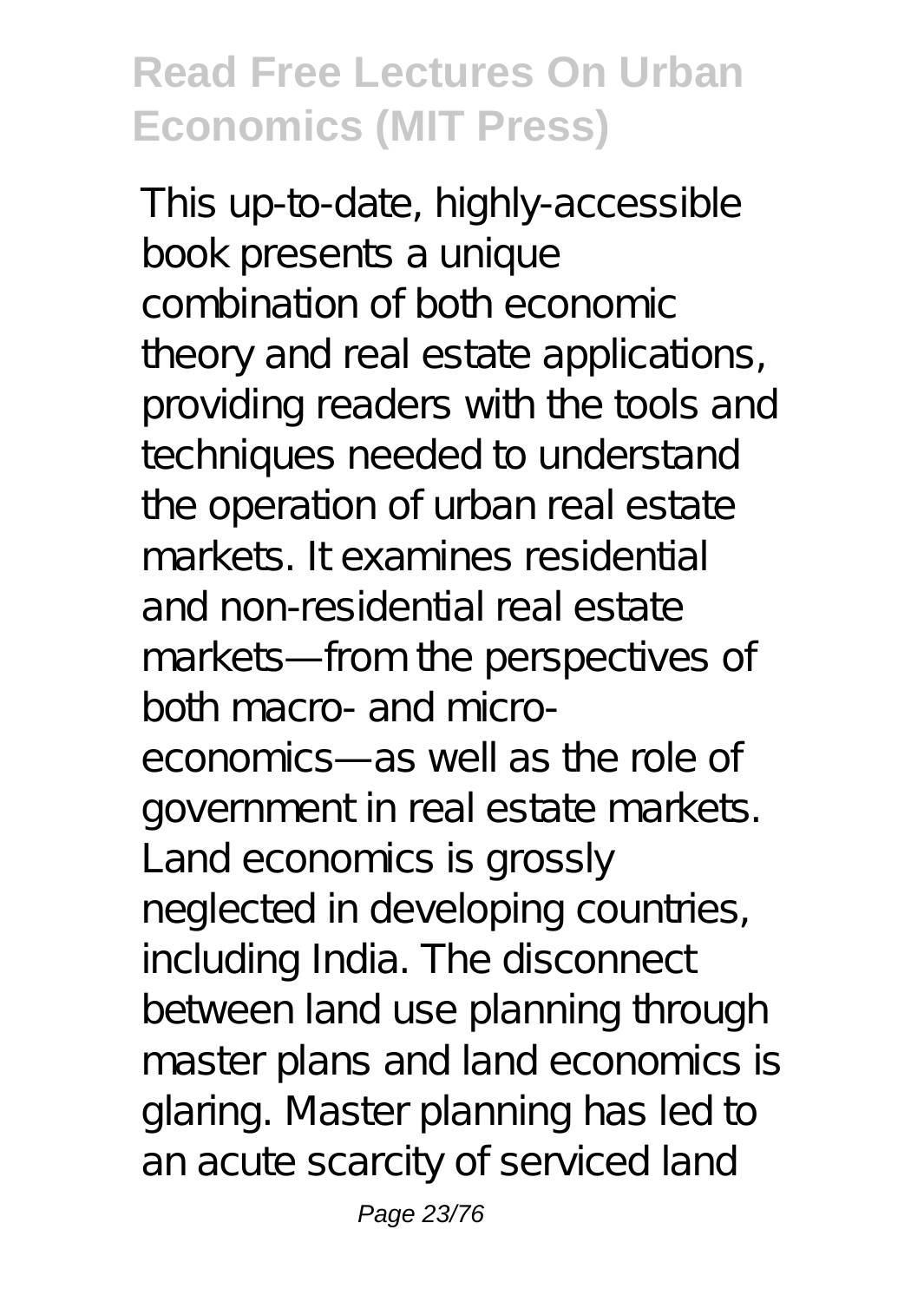and floor space for economic growth and affordable housing. It has resulted in sprawl, housing–employment mismatch, environmental degradation, social exclusion, rent-seeking and deadweight welfare losses. Land Economics and Policy in Developing Countries delves into theory and practice of land economics to draw lessons for land policy and management. It presents concepts and perspectives of land, functioning of land markets, determinants of location and land use, fallacies of comprehensive land use planning, sustainable land management design, land-based financing of infrastructure and land policy reforms in developing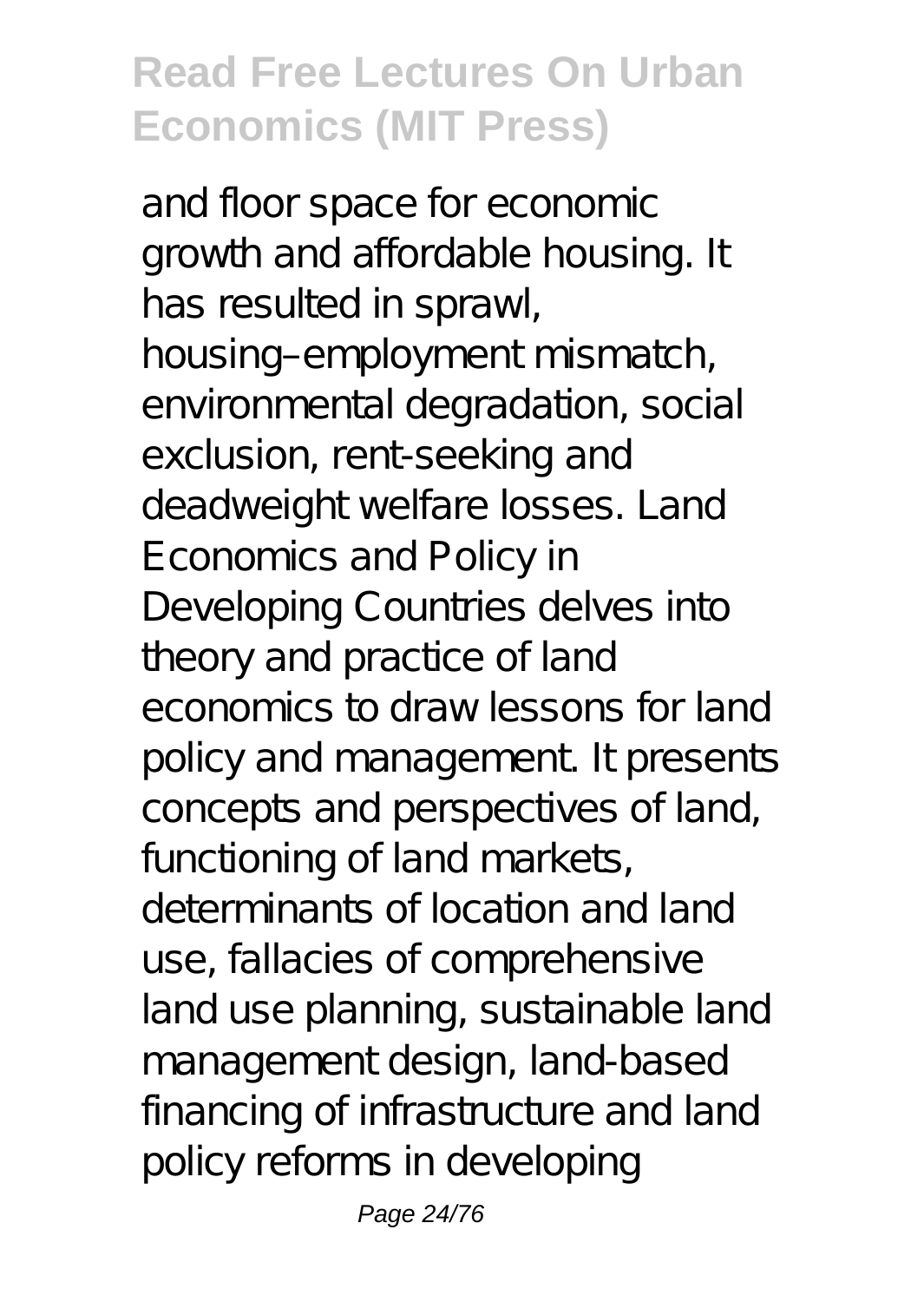countries. This book evaluates land policy and national urban strategy frameworks, and suggests directions for broader reforms in urban planning, financing and governance.

The Structure and Dynamics of Cities

Perspectives in Computation Smart Cities

Whata City Is For

Urban Economics and Fiscal Policy

*A rigorous but nontechnical treatment of major topics in urban economics. Lectures on Urban Economics offers a rigorous but nontechnical treatment of major topics in urban economics. To make the book accessible to a broad* Page 25/76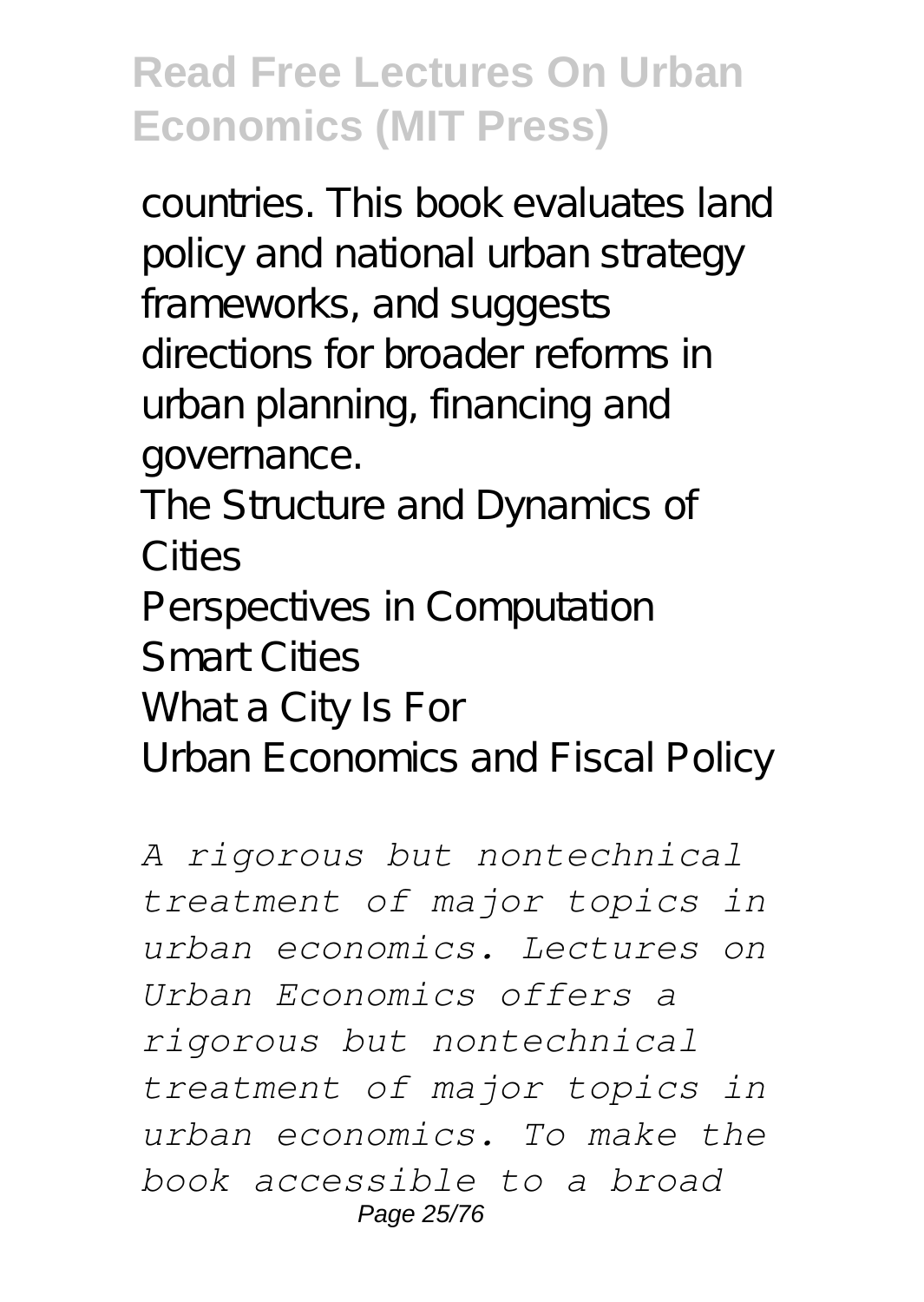*range of readers, the analysis is diagrammatic rather than mathematical. Although nontechnical, the book relies on rigorous economic reasoning. In contrast to the cursory theoretical development often found in other textbooks, Lectures on Urban Economics offers thorough and exhaustive treatments of models relevant to each topic, with the goal of revealing the logic of economic reasoning while also teaching urban economics. Topics covered include reasons for the existence of cities, urban spatial structure, urban sprawl and land-use* Page 26/76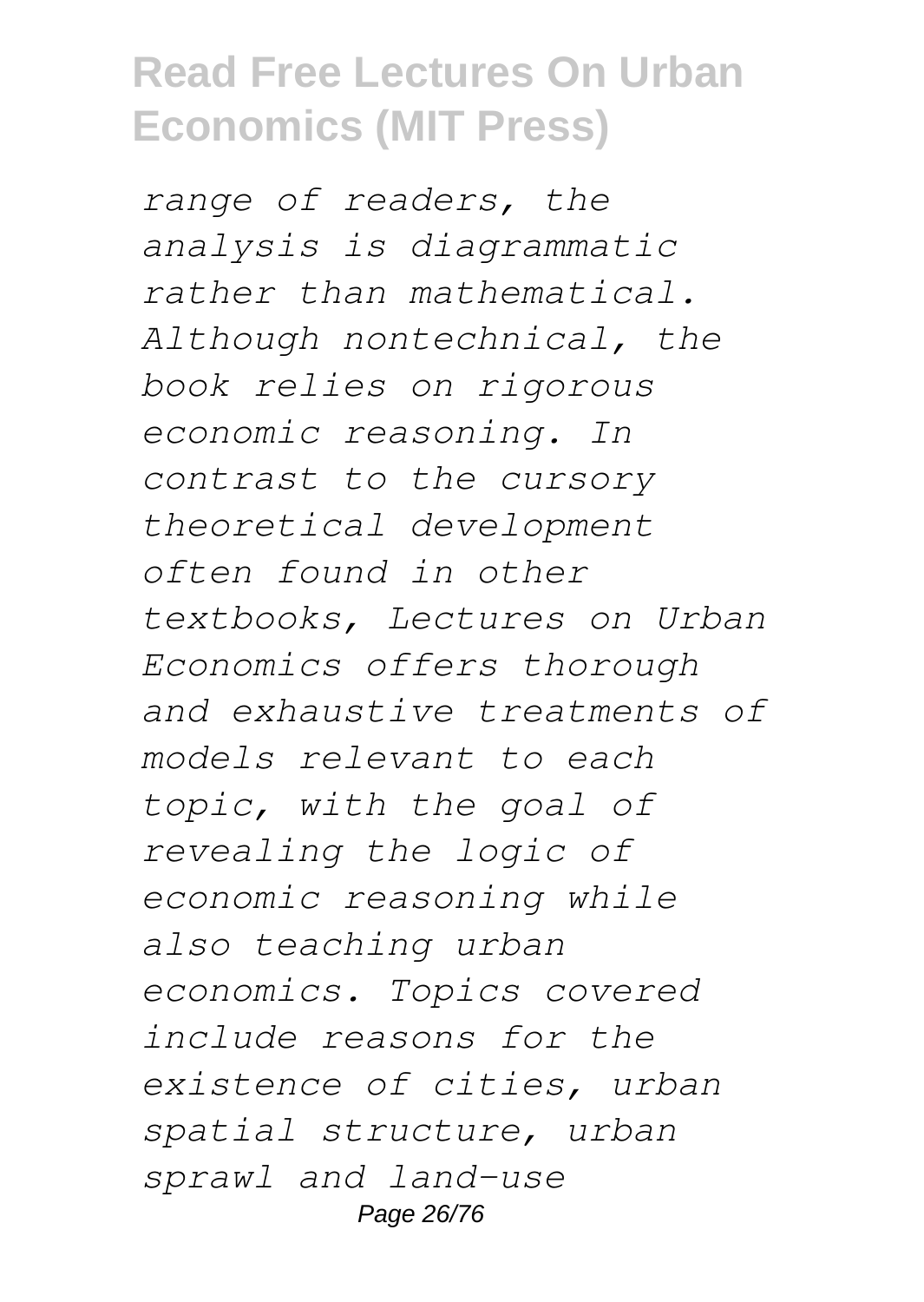*controls, freeway congestion, housing demand and tenure choice, housing policies, local public goods and services, pollution, crime, and quality of life. Footnotes throughout the book point to relevant exercises, which appear at the back of the book. These 22 extended exercises (containing 125 individual parts) develop numerical examples based on the models analyzed in the chapters. Lectures on Urban Economics is suitable for undergraduate use, as background reading for graduate students, or as a professional reference for economists and scholars* Page 27/76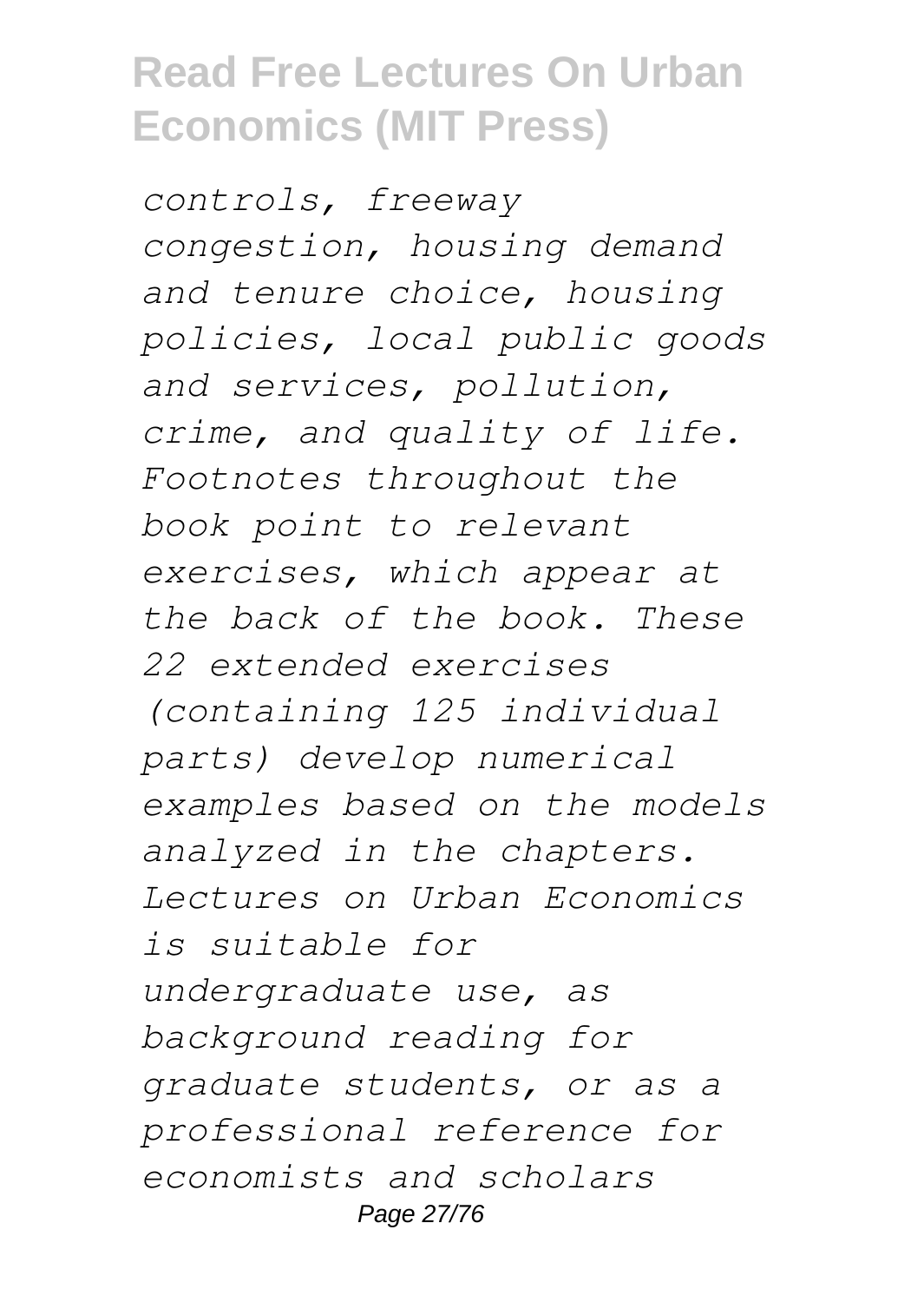*interested in the urban economics perspective. An investigation into gentrification and displacement, focusing on the case of Portland, Oregon's systematic dispersal of black residents from its Albina neighborhood. "This is a stimulating collection.... Each [paper] makes an original contribution to some aspect of the economics of regulation. " Contributors Paul L. Joskow, Roger G. Noll, Robert D. Willig, Elizabeth E. Bailey, Patricia Munch, Dennis Smallwood, Richard C. Levin, Robert A. Leone, John E.* Page 28/76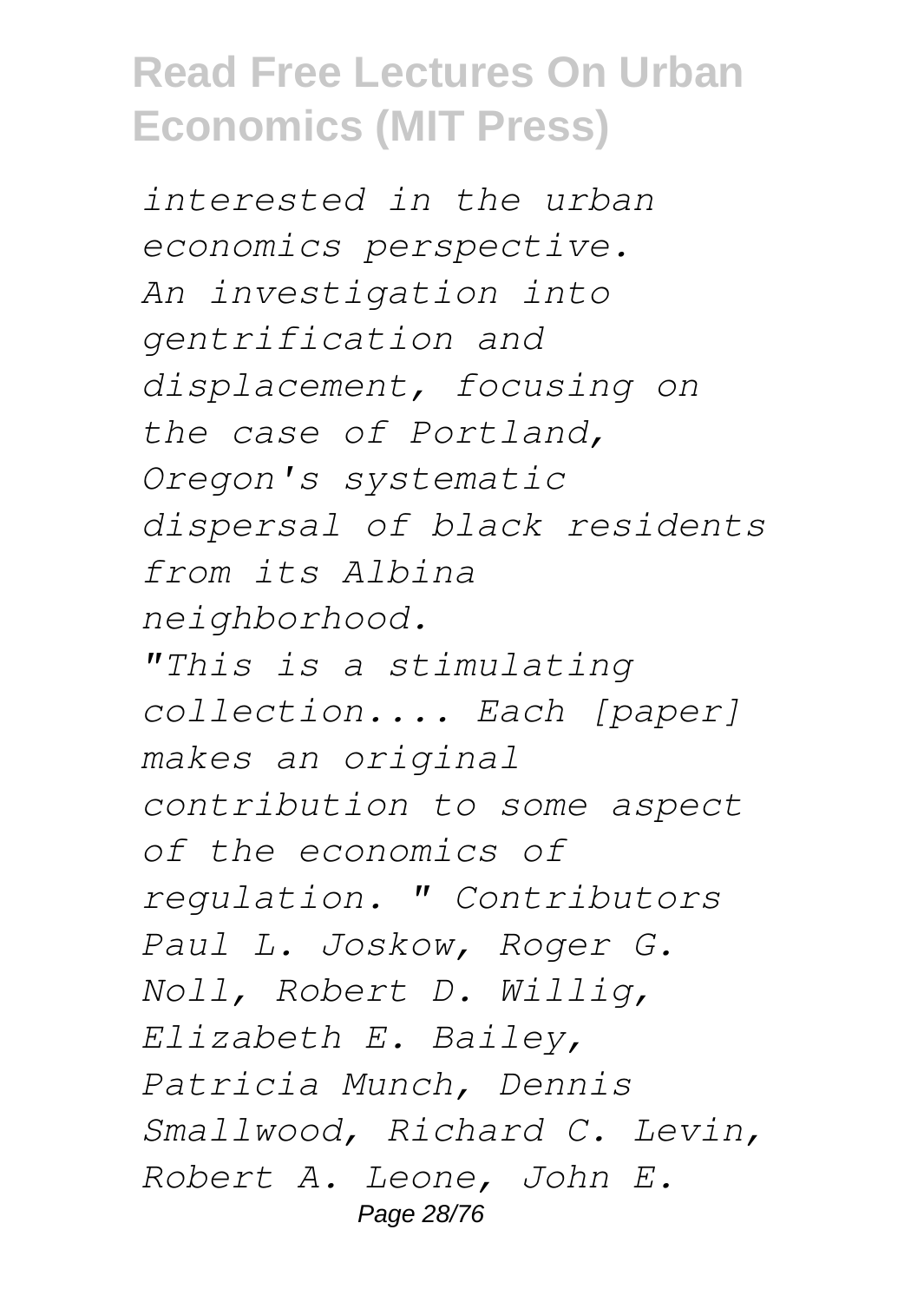*Jackson, Melvyn A. Fuss, Leonard Waverman, Kenneth C. Baseman, and Sam Peltzman A Regulation of Economic Activity series paperback. Lausanne, EPFL Extension, 1993 : solids and Voids : Reversal (p. 487-499). Geography, globalisation and governance The Architecture of Red Vienna, 1919-1934 An Agenda Remaking the Politics of Displacement How Markets Shape Cities Event-Cities 4* The eighteenth annual volume of the National Bureau of Economic Research's Innovation Policy and the

Page 29/76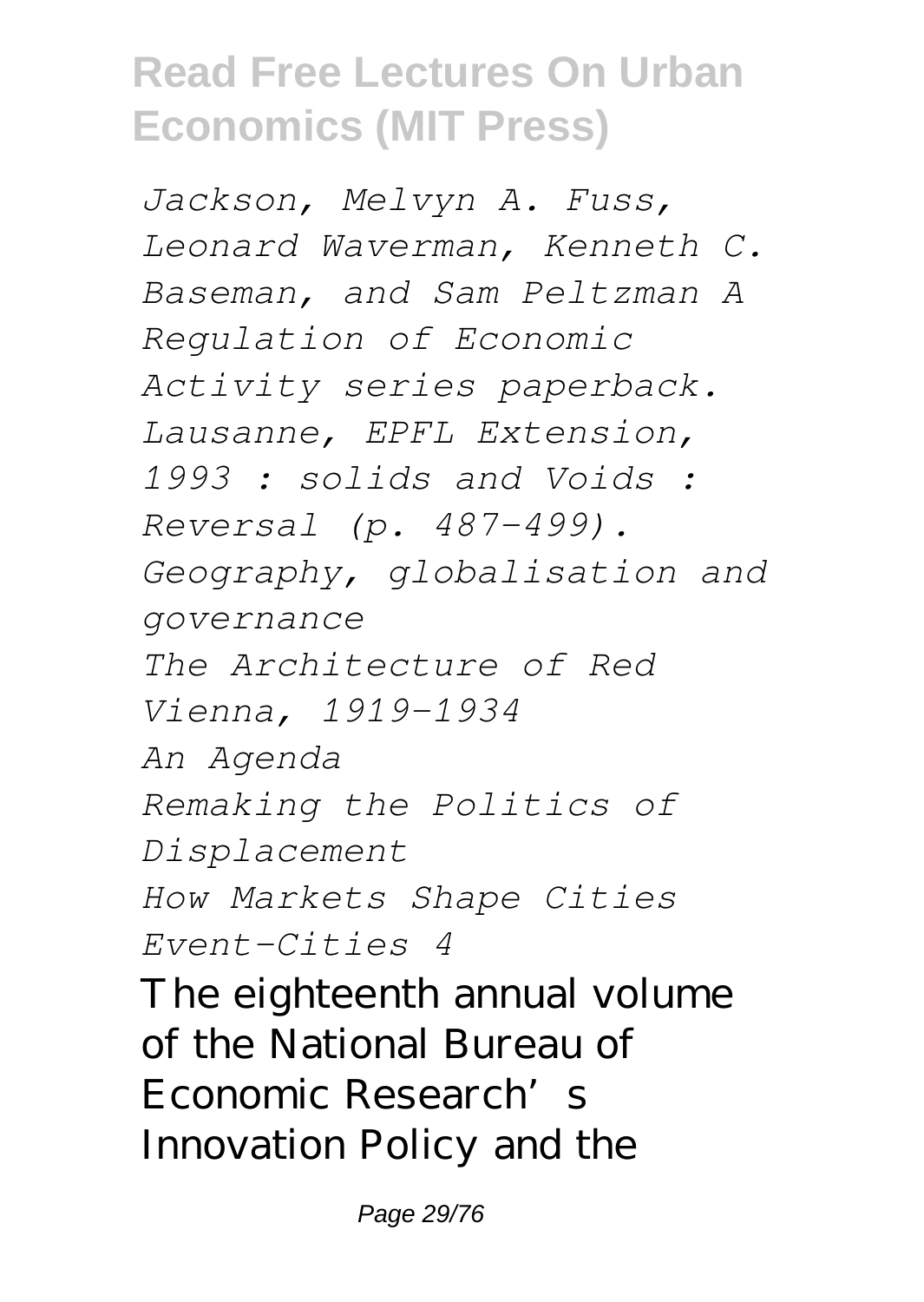Economy focuses on research that explores the interplay between new technologies and organizational structures, such as networks and corporations. In the first chapter, Glenn Ellison and Sara Fisher Ellison explore how consumer search in a technology-mediated marketplace can affect the incentives for firms to engage in price obfuscation. In the second chapter, Aaron Chatterji focuses on the role of innovation in American primary and secondary education  $(K-12)$ , emphasizing recent evidence on the efficacy of classroom technologies. The third chapter, by economic sociologist Olav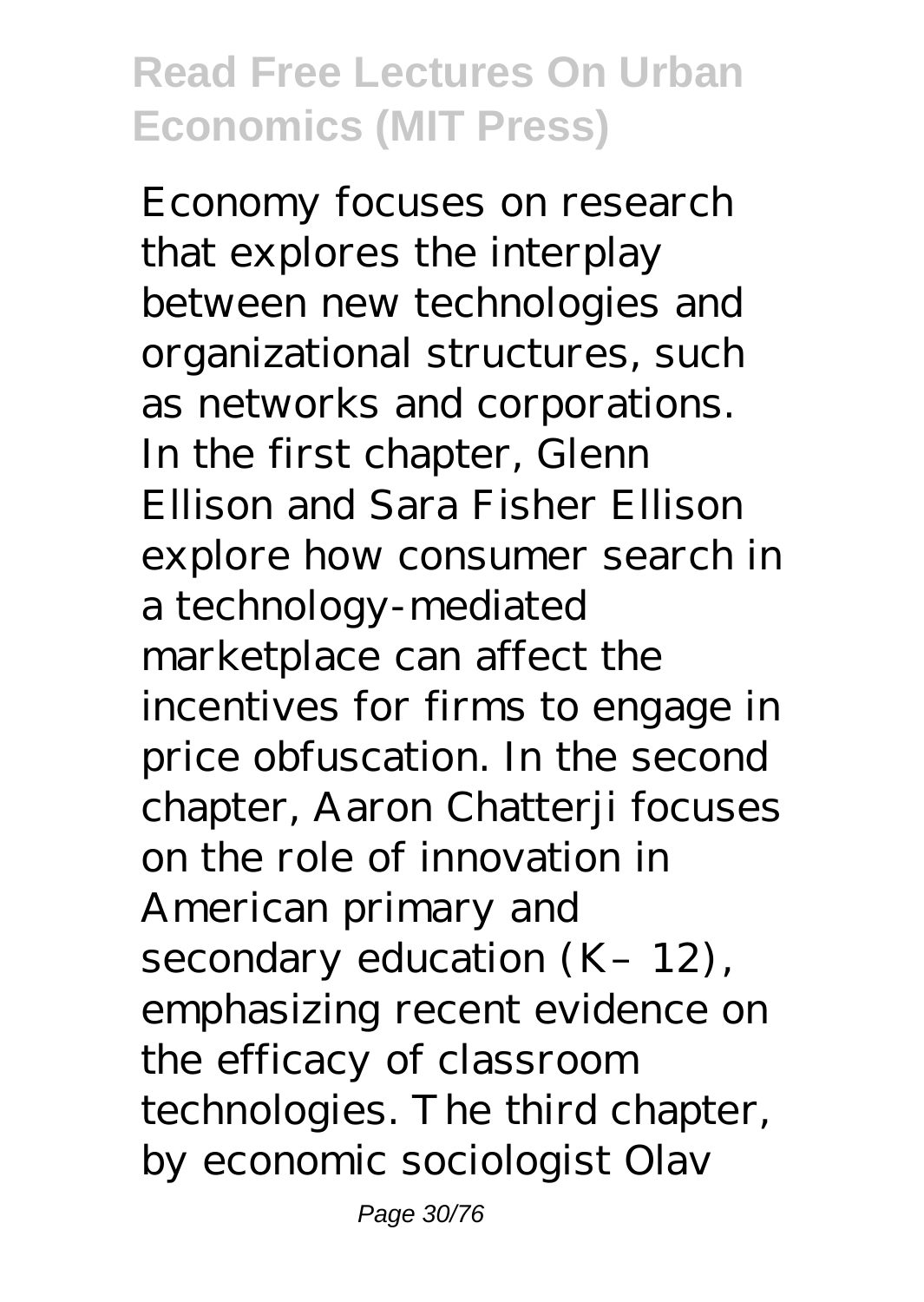Sorenson, considers how information, influence, and resources flow through innovation networks. The last two chapters focus on how corporate organizational structures influence innovation and dynamism. In the fourth chapter, Andreas Nilsson and David Robinson develop a synthetic framework for understanding the emergence and choices of social entrepreneurs and socially responsible firms. In the fifth chapter, Steven Kaplan argues that there is little empirical evidence to support the common claim that investor pressure for short-term financial results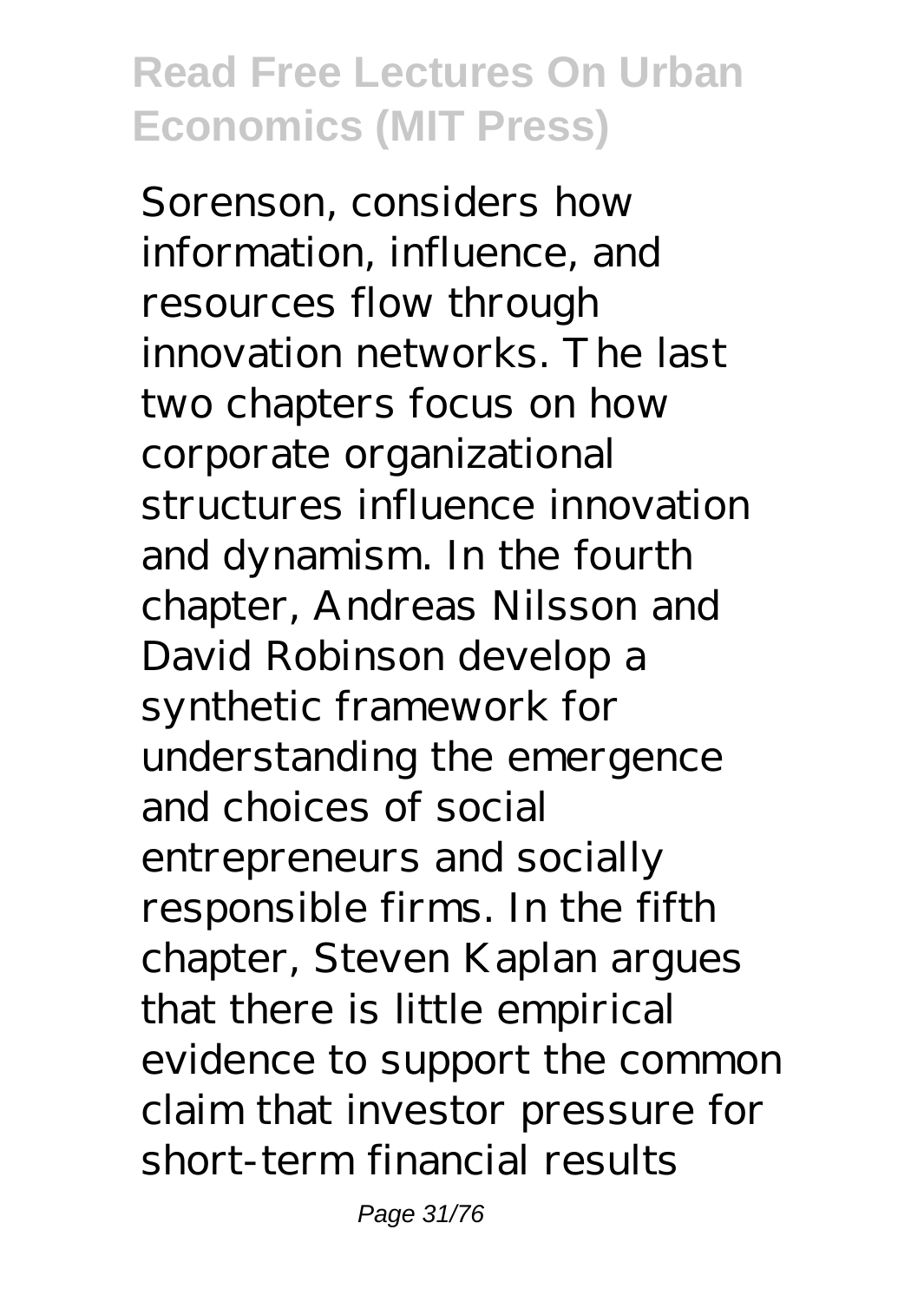leads U.S. companies to systematically underinvest in long-term capital expenditures and  $R\&D$ .

This book covers the main aspects of regional and urban economics and presents state-ofthe-art theories in a comprehensive and concise way. The book will be of interest to undergraduates in business and economics and covers specific areas such as real estate, urban and regional planning and geography and development studies. 220 million Americans crowd together in the 3% of the country that is urban. 35 million people live in the vast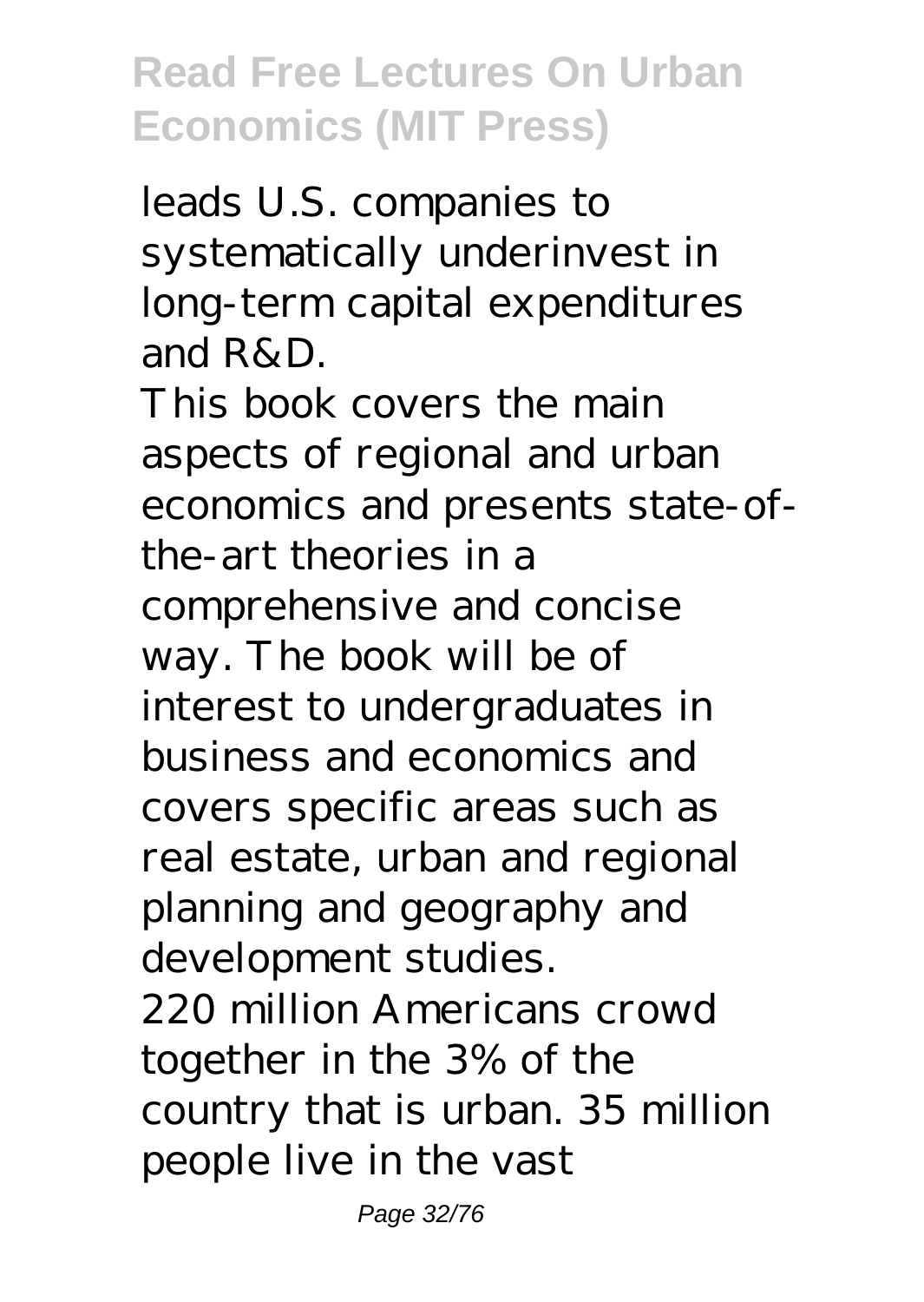metropolis of Tokyo, the most productive urban area in the world. The central city of Mumbai alone has 12 million people, and Shanghai almost as many. We choose to live cheek by jowl, in a planet with vast amounts of space. Yet despite all of the land available to us, we choose to live in proximity to cities. Using economics to understand this phenomenon, the urban economist uses the tools of economic theory and empirical data to explain why cities exist and to analyze urban issues such as housing, education, crime, poverty and social interaction. Drawing on the success of his Lindahl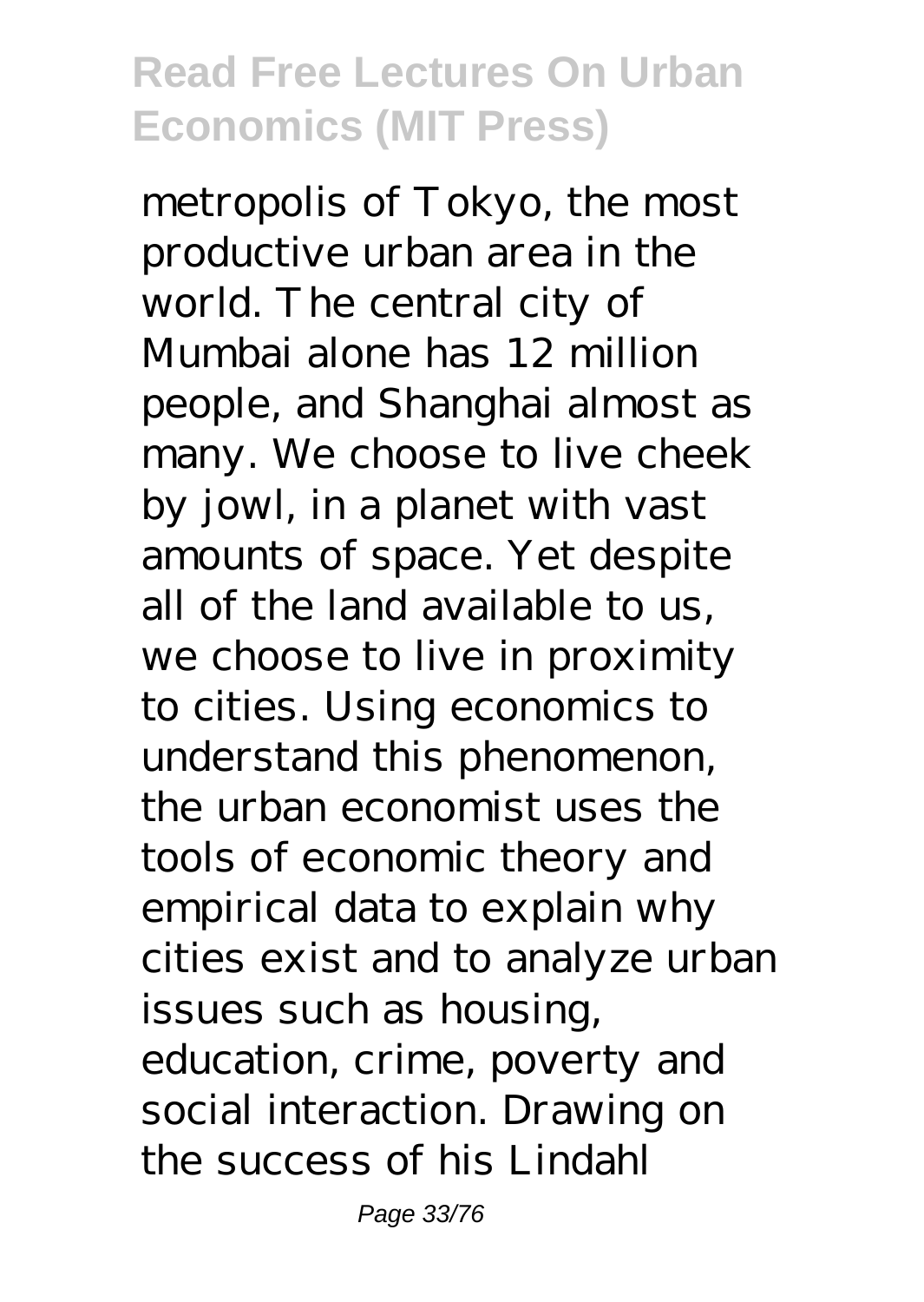lectures, Edward Glaeser provides a rigorous account of his research and unique thinking on cities. Using a series of simple models and economic theory, Glaeser illustrates the primary features of urban economics including the concepts of spatial equilibrium and agglomeration economies. Written for a mathematically inclined audience with an interest in urban economics and cities, the book is written to be accessible to theorists and nontheorists alike and should provide a basis for further empirical work. Lectures on Urban EconomicsMIT Press

Page 34/76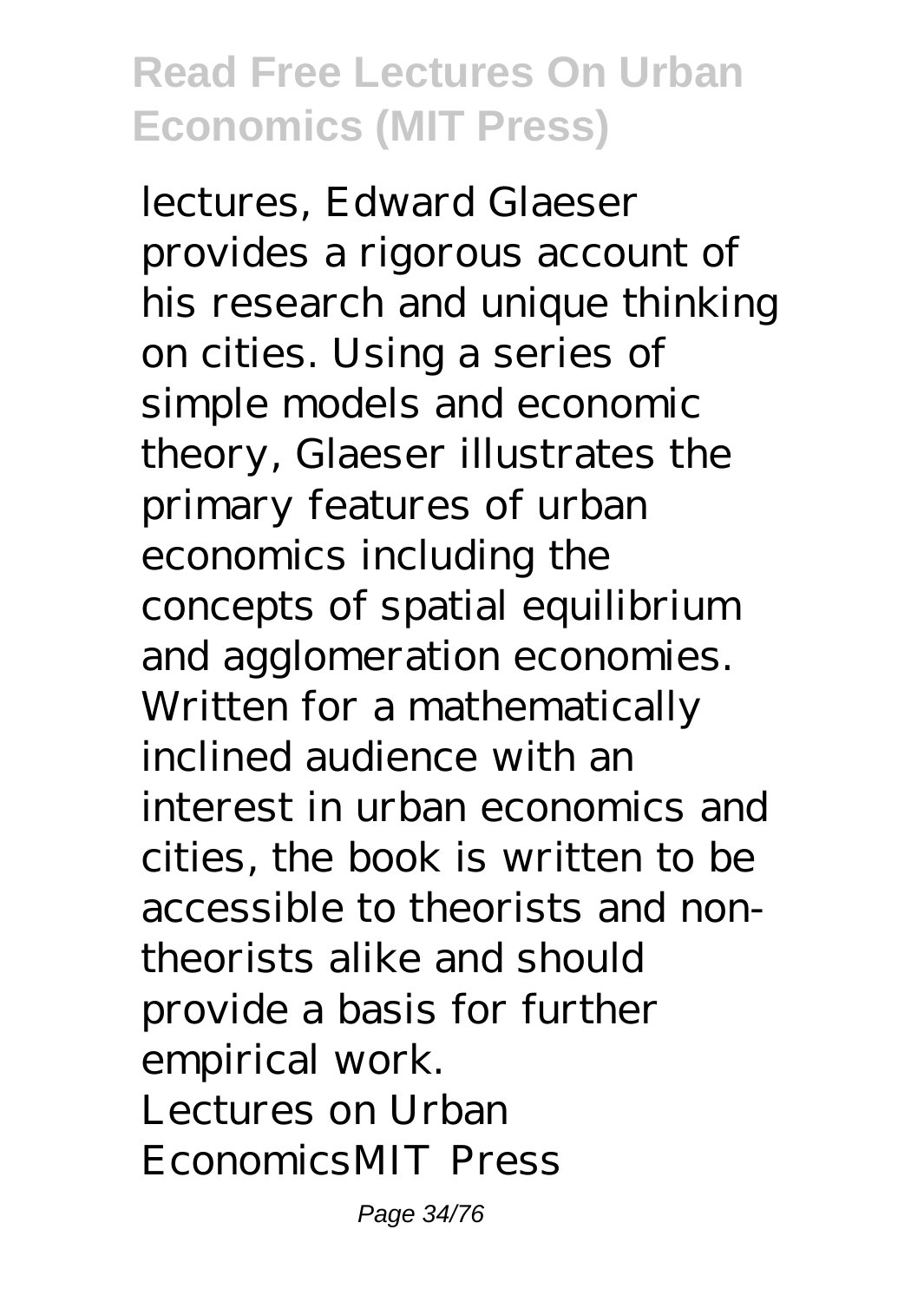Building the Skyline Land Economics and Policy in Developing Countries Urban Economics and Real Estate Markets Economic Analysis and Infrastructure Investment Adaptation and Growth Concept-Form Urbanization is one of the most important phenomena in economic development. In the past three decades, Asian urban populations expanded by almost one billion, a figure expected to double in the next three decades. Clearly, both the scale and pace of urbanization in Asia is unprecedented in human history and will dominate the global urbanization landscape. Asia's urbanization, in turn, is dominated by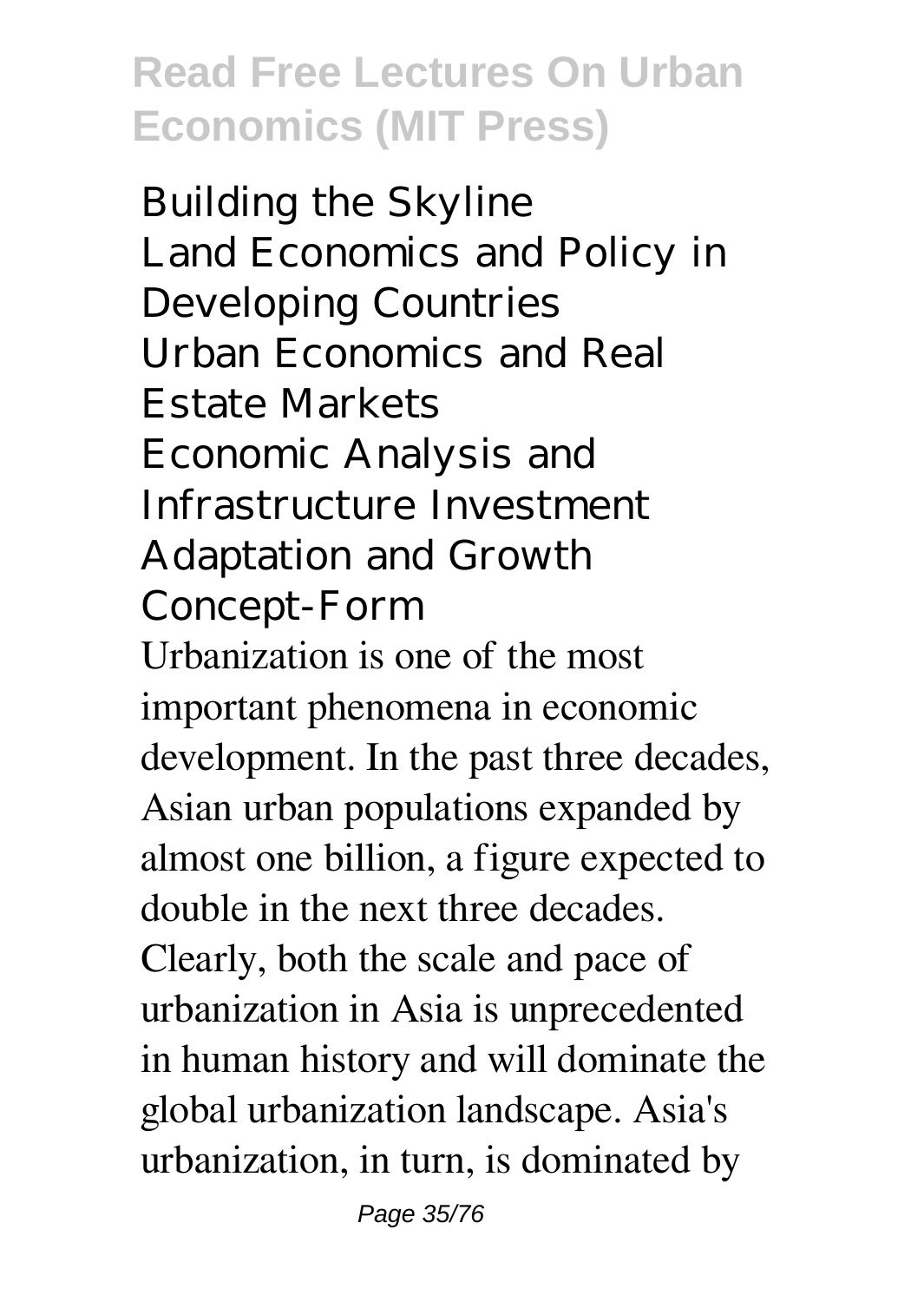what is happening in China and India, the two most populous, fastest growing economies in the world. Cities of Dragons and Elephants: Urbanization and Urban Development in China and India aims at addressing the two most fundamental issues of urbanization: why and where to urbanize.

Contributed by a team of top experts from both countries, it uses original research to explore both the speed and scale of urbanization and urban systems or spatial distribution of urbanities in different-sized citites. It examines various drivers of urbanization alongside the benefits and costs and the role of markets, governments, and NGOs. Cities of Dragons and Elephants presents evidence-based policy suggestions regarding the labor market,

Page 36/76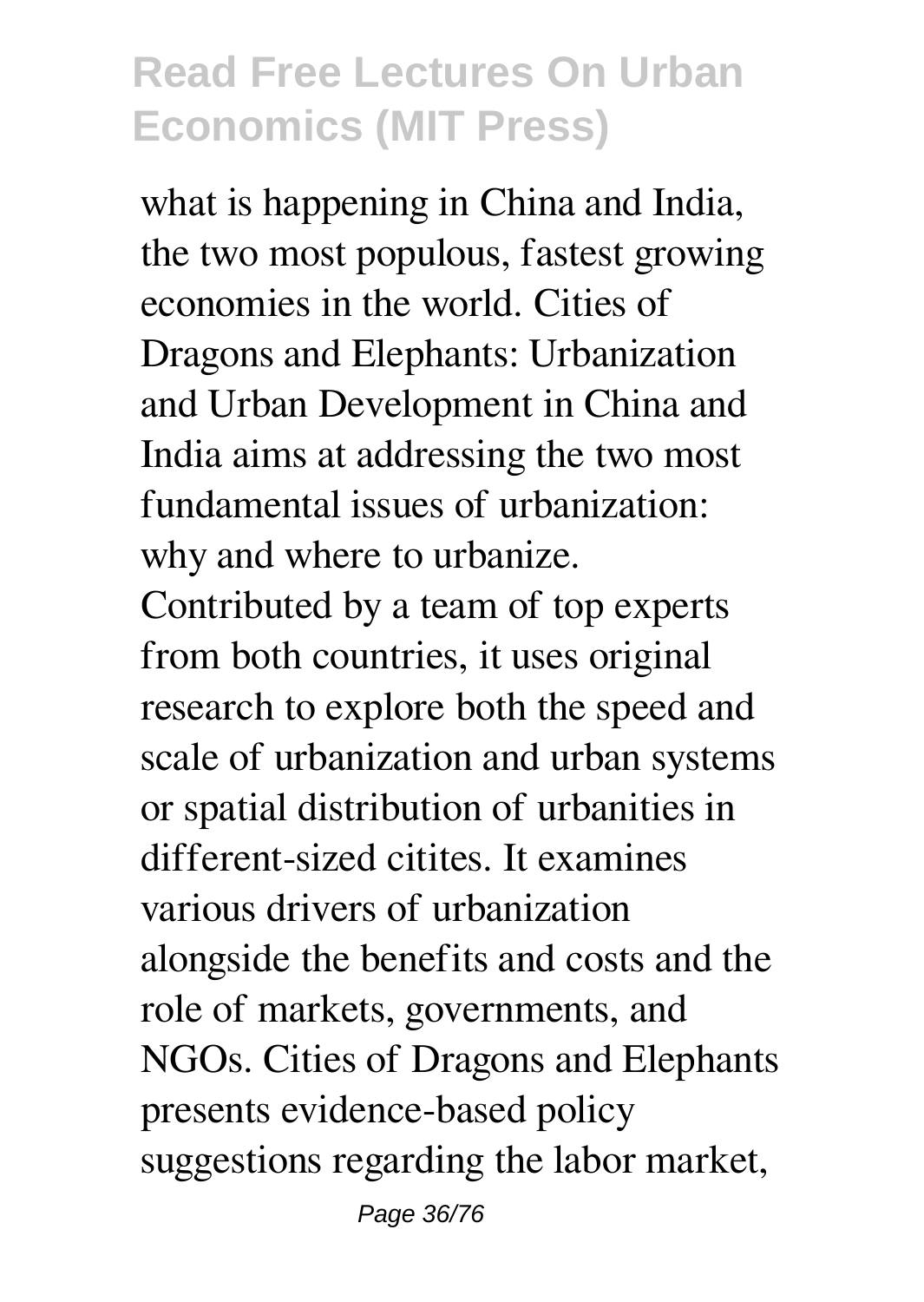the land and housing market, FDI and the capital market, education, environment, poverty, and inequality. It uses the similarities betwen India and China to draw conclusions and implications of enormous relevance to many governments and institutions in Asia and beyond.

This introductory but innovative textbook on the economics of cities is aimed at students of urban and regional policy as well as of undergraduate economics. It deals with standard topics, including automobiles, mass transit, pollution, housing, and education but it also discusses nonstandard topics such as segregation, water supply, sewers, garbage, fire prevention, housing codes, homelessness, crime, illicit drugs, and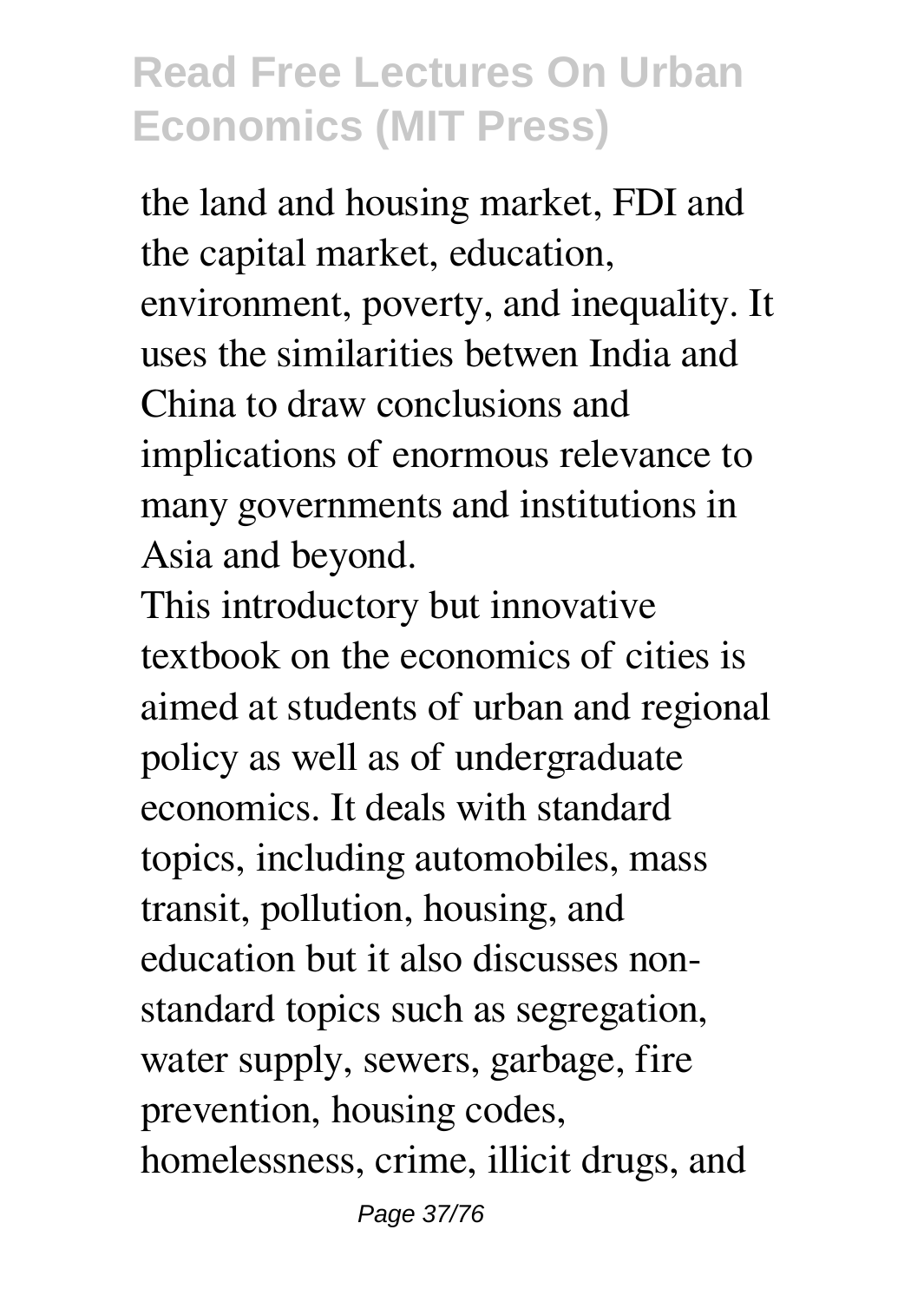economic development. Encyclopedic in its coverage, this seminal work focuses on the architecture of Prague from the turn of the century to the end of the Second World War: a rich matrix within which to place the figures who created the powerful, innovative spirits of modern Czech architecture. The book documents the architects, structures, and theoretical underpinnings that helped to shape Prague's cultural heritage and present-day artistic spirit. Advances in artificial intelligence (AI) highlight the potential of this technology to affect productivity, growth, inequality, market power, innovation, and employment. This volume seeks to set the agenda for economic research on the impact of AI.

Page 38/76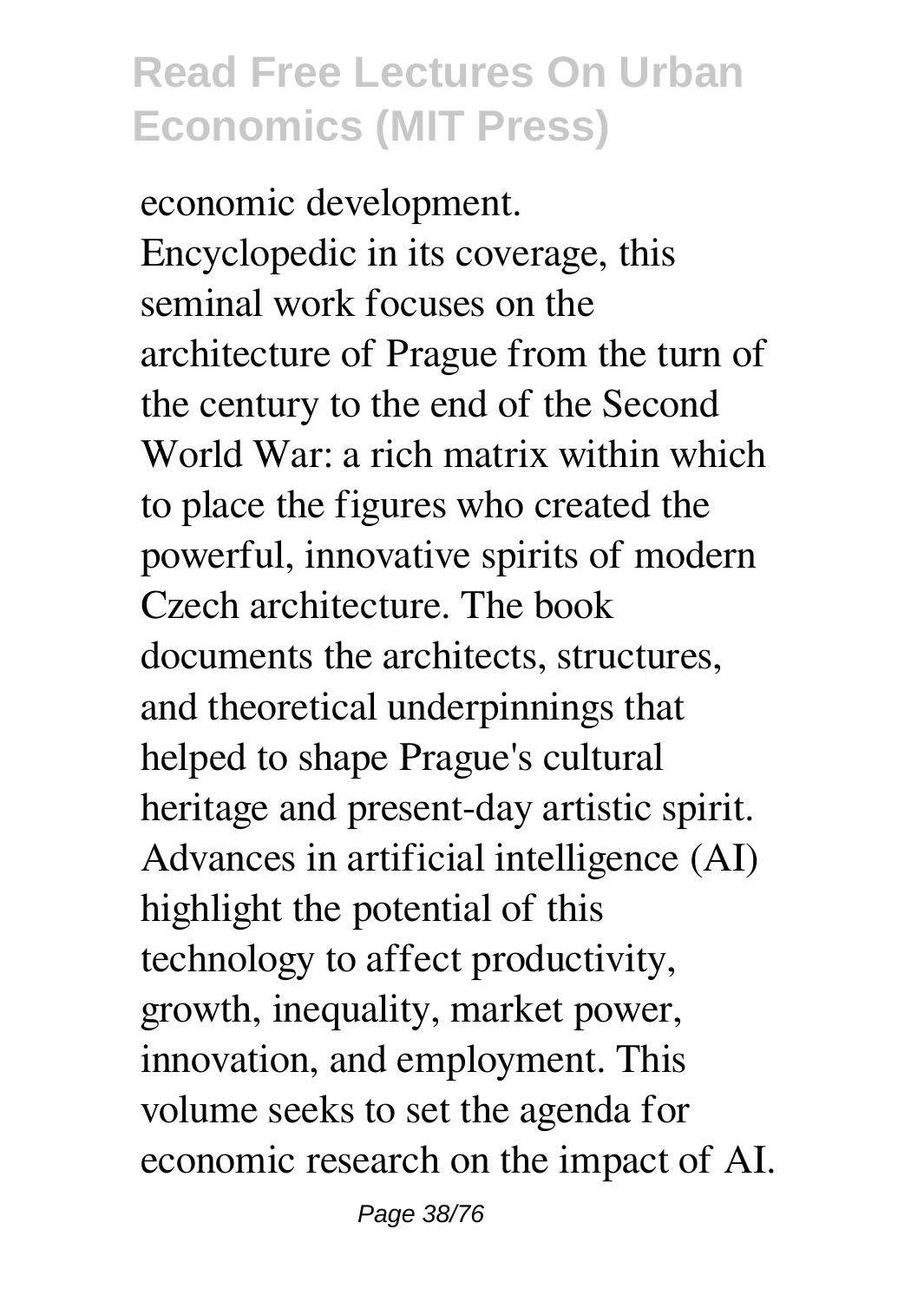It covers four broad themes: AI as a general purpose technology; the relationships between AI, growth, jobs, and inequality; regulatory responses to changes brought on by AI; and the effects of AI on the way economic research is conducted. It explores the economic influence of machine learning, the branch of computational statistics that has driven much of the recent excitement around AI, as well as the economic impact of robotics and automation and the potential economic consequences of a still-hypothetical artificial general intelligence. The volume provides frameworks for understanding the economic impact of AI and identifies a number of open research questions. Contributors: Daron Acemoglu, Massachusetts Institute of

Page 39/76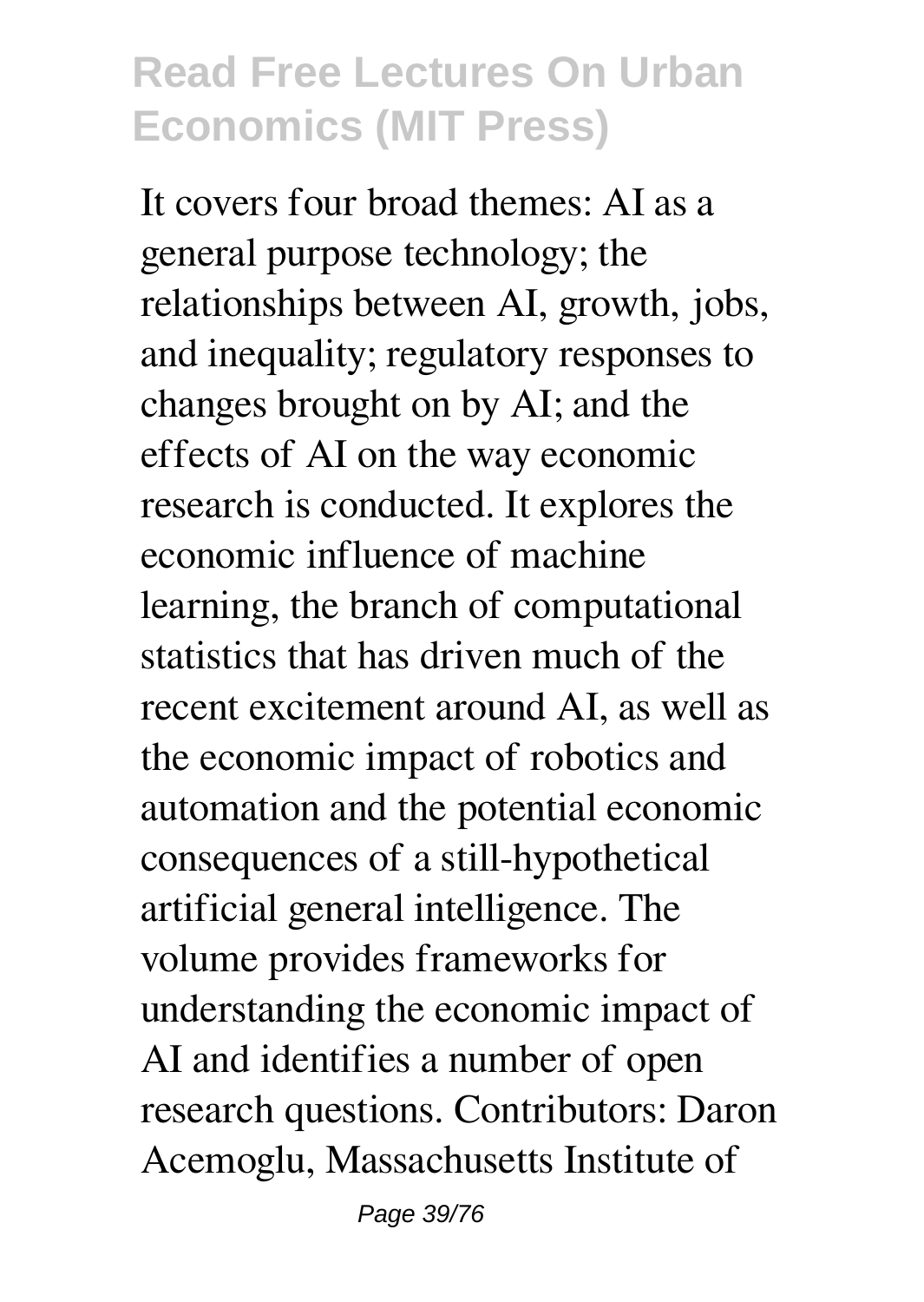Technology Philippe Aghion, Collège de France Ajay Agrawal, University of Toronto Susan Athey, Stanford University James Bessen, Boston University School of Law Erik Brynjolfsson, MIT Sloan School of Management Colin F. Camerer, California Institute of Technology Judith Chevalier, Yale School of Management Iain M. Cockburn, Boston University Tyler Cowen, George Mason University Jason Furman, Harvard Kennedy School Patrick Francois, University of British Columbia Alberto Galasso, University of Toronto Joshua Gans, University of Toronto Avi Goldfarb, University of Toronto Austan Goolsbee, University of Chicago Booth School of Business Rebecca Henderson, Harvard Business School

Page 40/76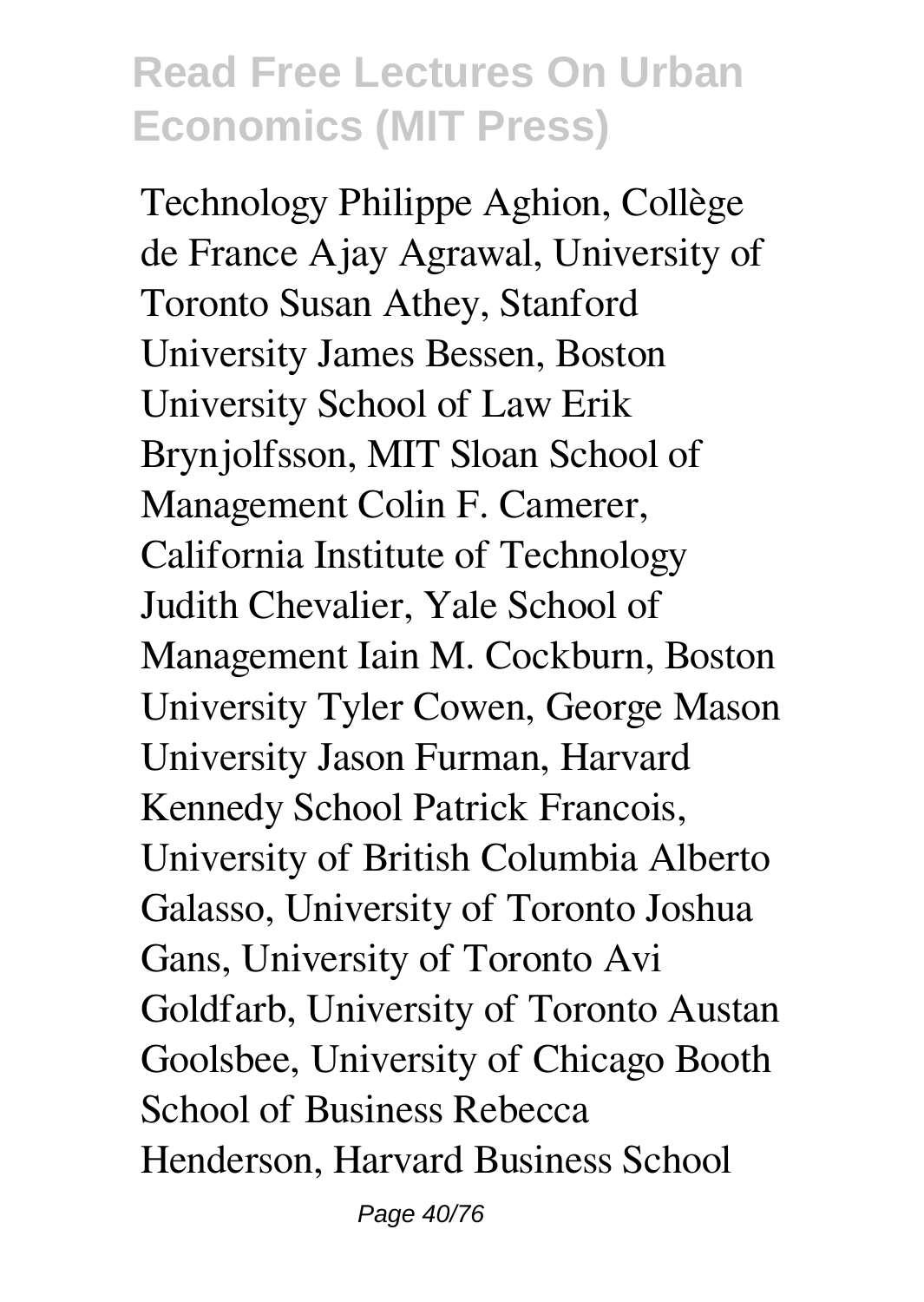Ginger Zhe Jin, University of Maryland Benjamin F. Jones, Northwestern University Charles I. Jones, Stanford University Daniel Kahneman, Princeton University Anton Korinek, Johns Hopkins University Mara Lederman, University of Toronto Hong Luo, Harvard Business School John McHale, National University of Ireland Paul R. Milgrom, Stanford University Matthew Mitchell, University of Toronto Alexander Oettl, Georgia Institute of Technology Andrea Prat, Columbia Business School Manav Raj, New York University Pascual Restrepo, Boston University Daniel Rock, MIT Sloan School of Management Jeffrey D. Sachs, Columbia University Robert Seamans, New York University Scott Stern, MIT Sloan School of

Page 41/76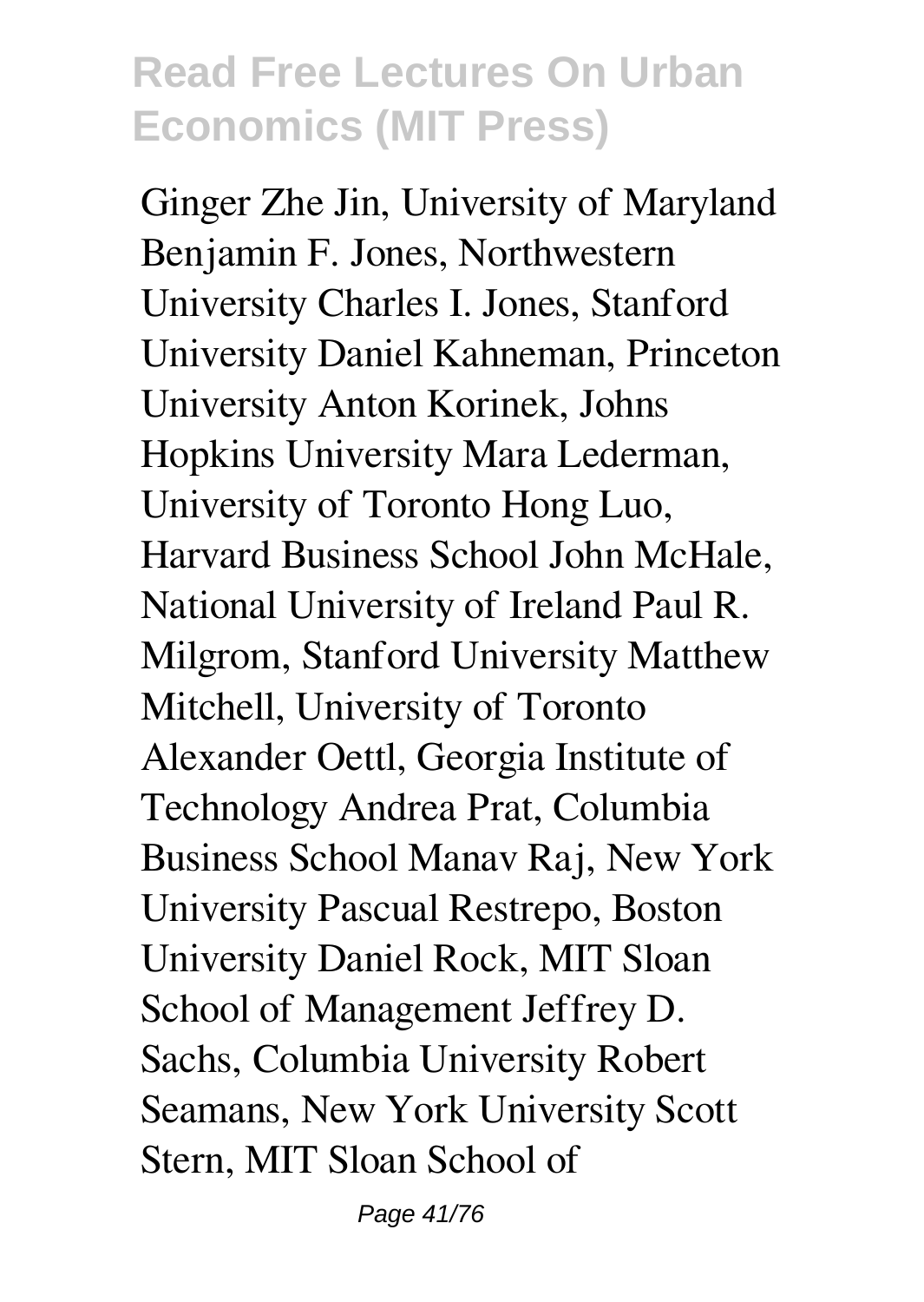Management Betsey Stevenson, University of Michigan Joseph E. Stiglitz. Columbia University Chad Syverson, University of Chicago Booth School of Business Matt Taddy, University of Chicago Booth School of Business Steven Tadelis, University of California, Berkeley Manuel Trajtenberg, Tel Aviv University Daniel Trefler, University of Toronto Catherine Tucker, MIT Sloan School of Management Hal Varian, University of California, Berkeley The Economics of Artificial Intelligence Urbanization and Urban Development in China and India Urban Economics A Radical Rethinking of the Way to Fight Global Poverty

Page 42/76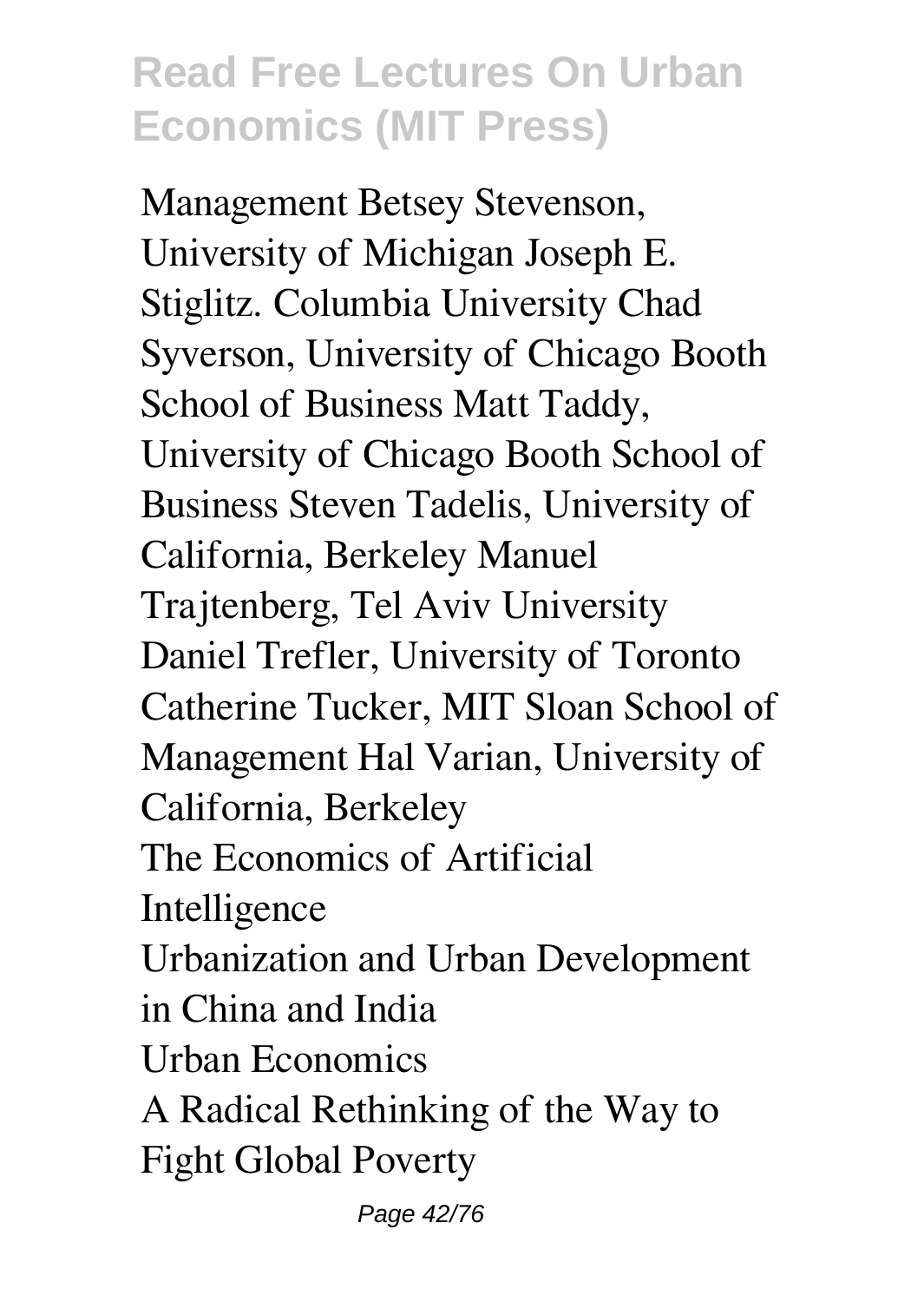The UK Regional-National Economic Problem City Economics **An innovative advancedundergraduate and graduate-level textbook in urban economics With more than half of today's global GDP being produced by approximately four hundred metropolitan centers, learning about the economics of cities is vital to understanding economic prosperity. This textbook introduces graduate and upper-division undergraduate students to the field of urban economics and fiscal policy,**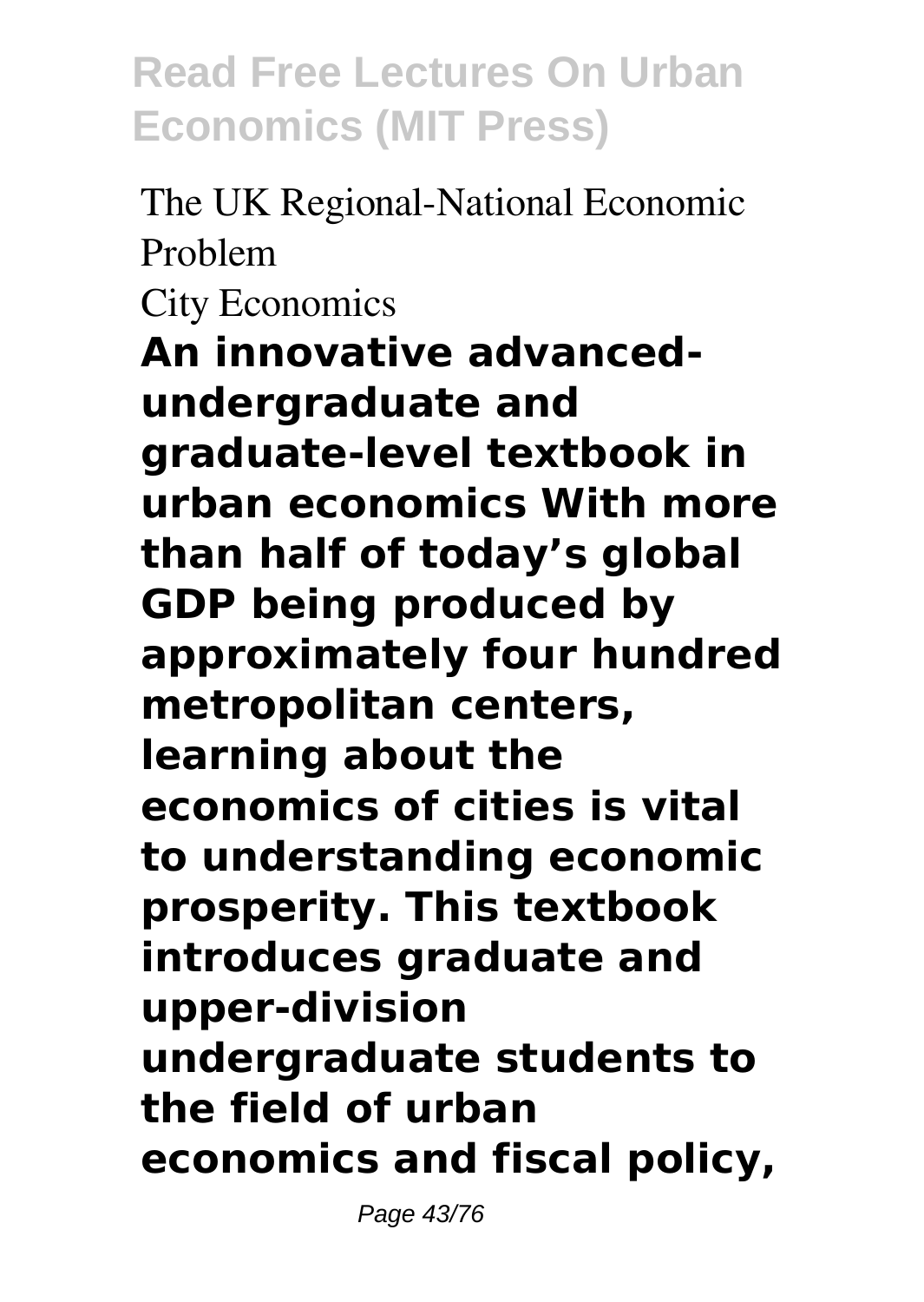**relying on a modern approach that integrates theoretical and empirical analysis. Based on material that Holger Sieg has taught at the University of Pennsylvania, Urban Economics and Fiscal Policy brings the most recent insights from the field into the classroom. Divided into short chapters, the book explores fiscal policies that directly shape economic issues in cities, such as city taxes, the provision of quality education, access to affordable housing, and protection from crime and natural hazards. For each**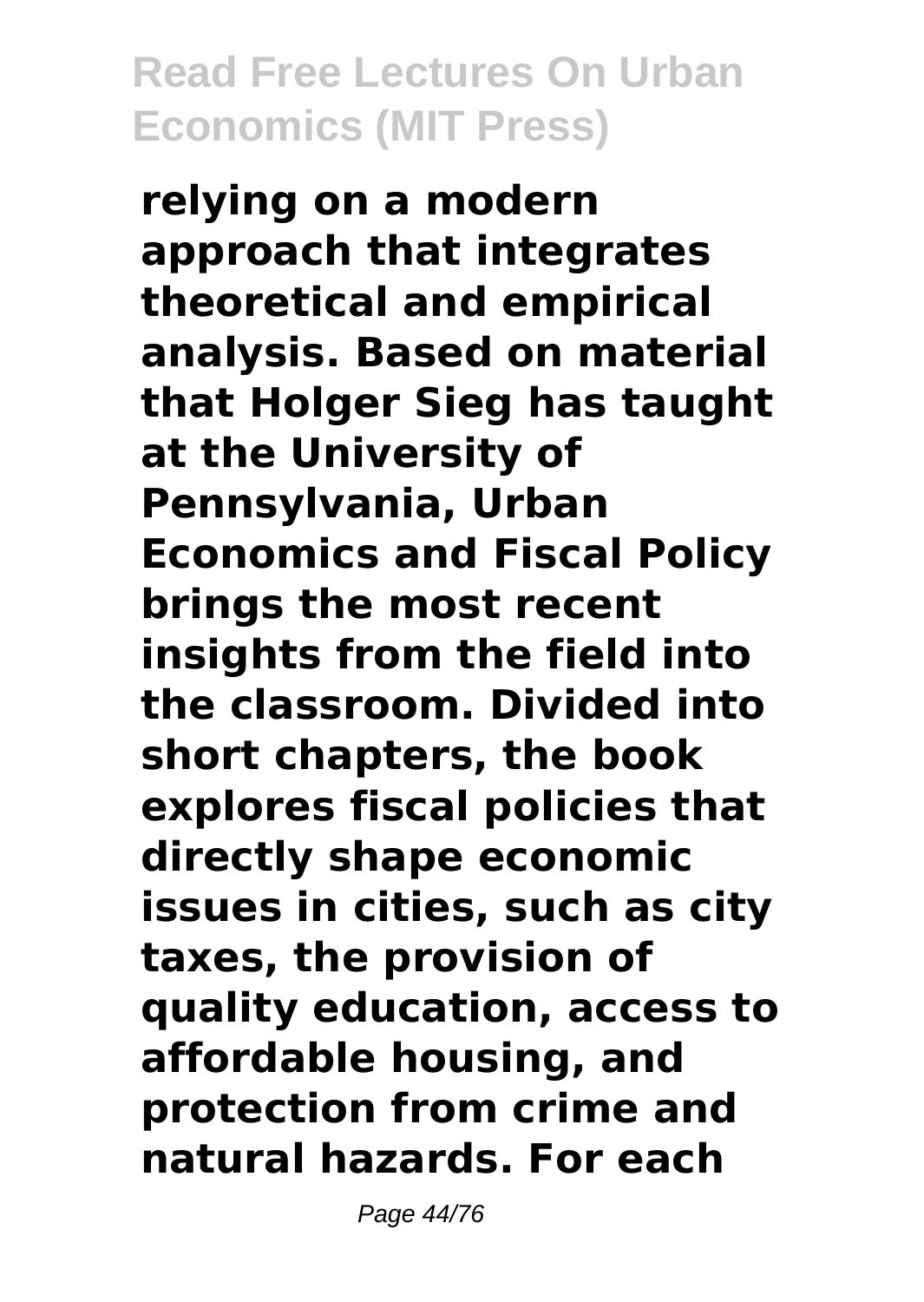**issue, Sieg offers questions, facts, and background; illuminates how economic theory helps students engage with topics; and presents empirical data that shows how economic ideas play out in daily life. Throughout, the book pushes readers to think critically and immediately put what they are learning to use by applying cuttingedge theory to data. A much-needed resource for students and policymakers, Urban Economics and Fiscal Policy offers a unique approach to a vital and fast-**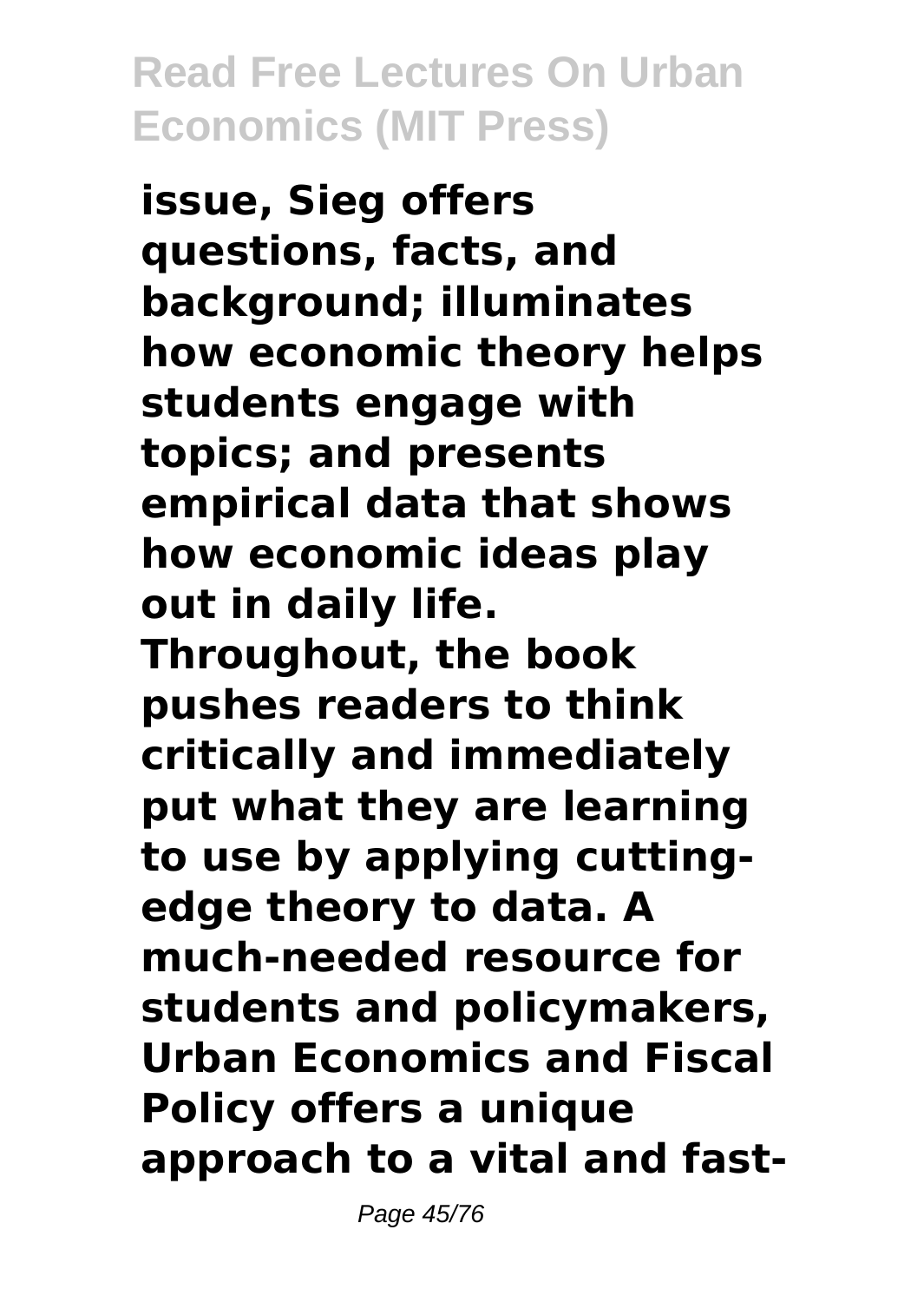**growing area of economic study. Introduces advancedundergraduate and graduate students to urban economics Presents the latest theoretical and empirical research Applies economic tools to realworld issues, including housing, labor, education, crime, and the environment Explains and uses simple economic models and quantitative analysis This book is the first to evaluate the organisation, behaviour and performance of six major East Asian real estate markets. It offers a unique analysis of the**

Page 46/76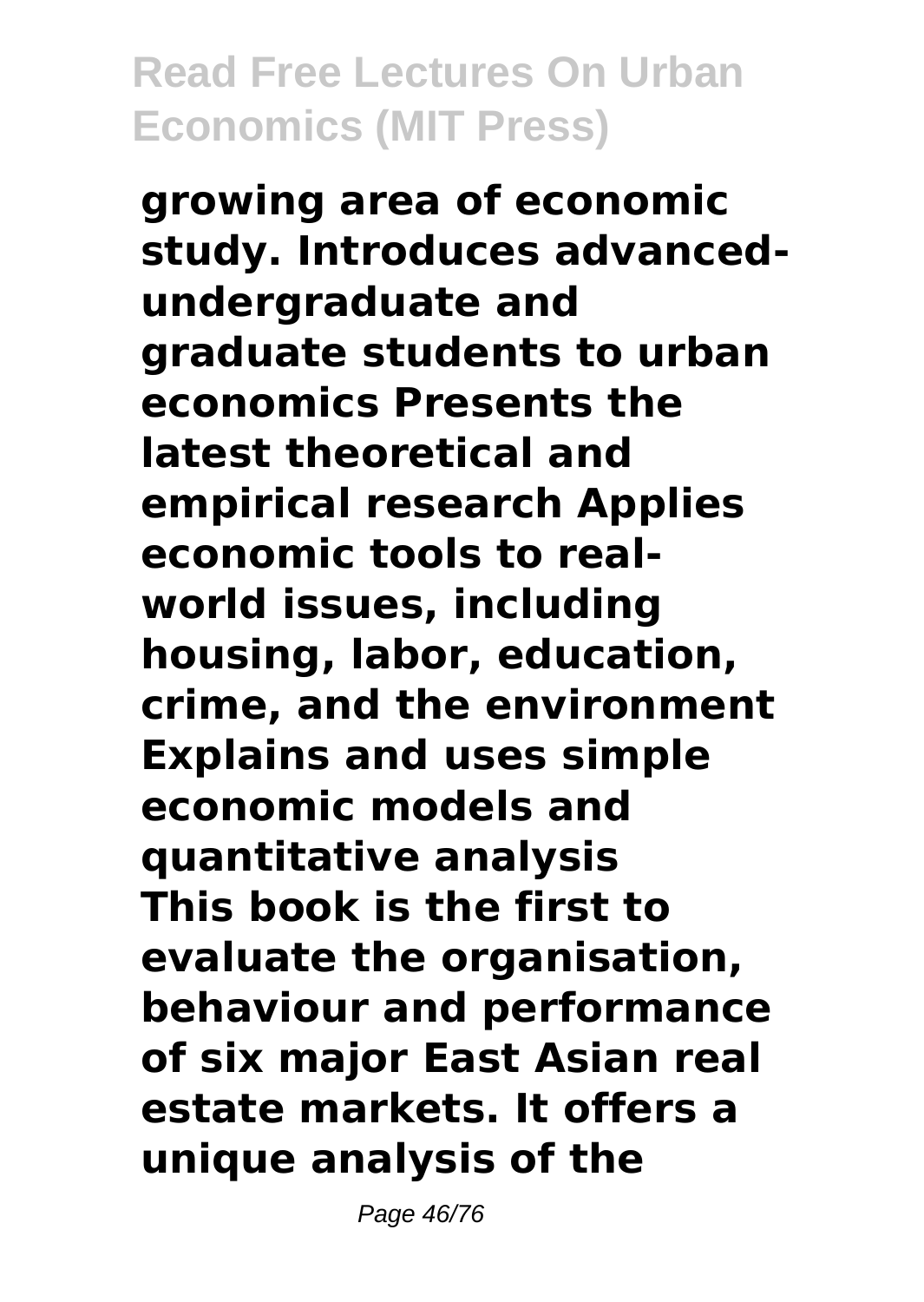**growth and transformation of the real estate sector across East Asia. The authors examine the interactions between volatility in the sector and the overall stability of the economy, in particular during the Asia financial crisis of 1997-98, and the global financial crisis of 2008-09. draws on the best available theoretical and empirical literature applies analytic tools in the context of East Asian institutions and policies helps understand factors affecting resilience and stability in East Asian real**

Page 47/76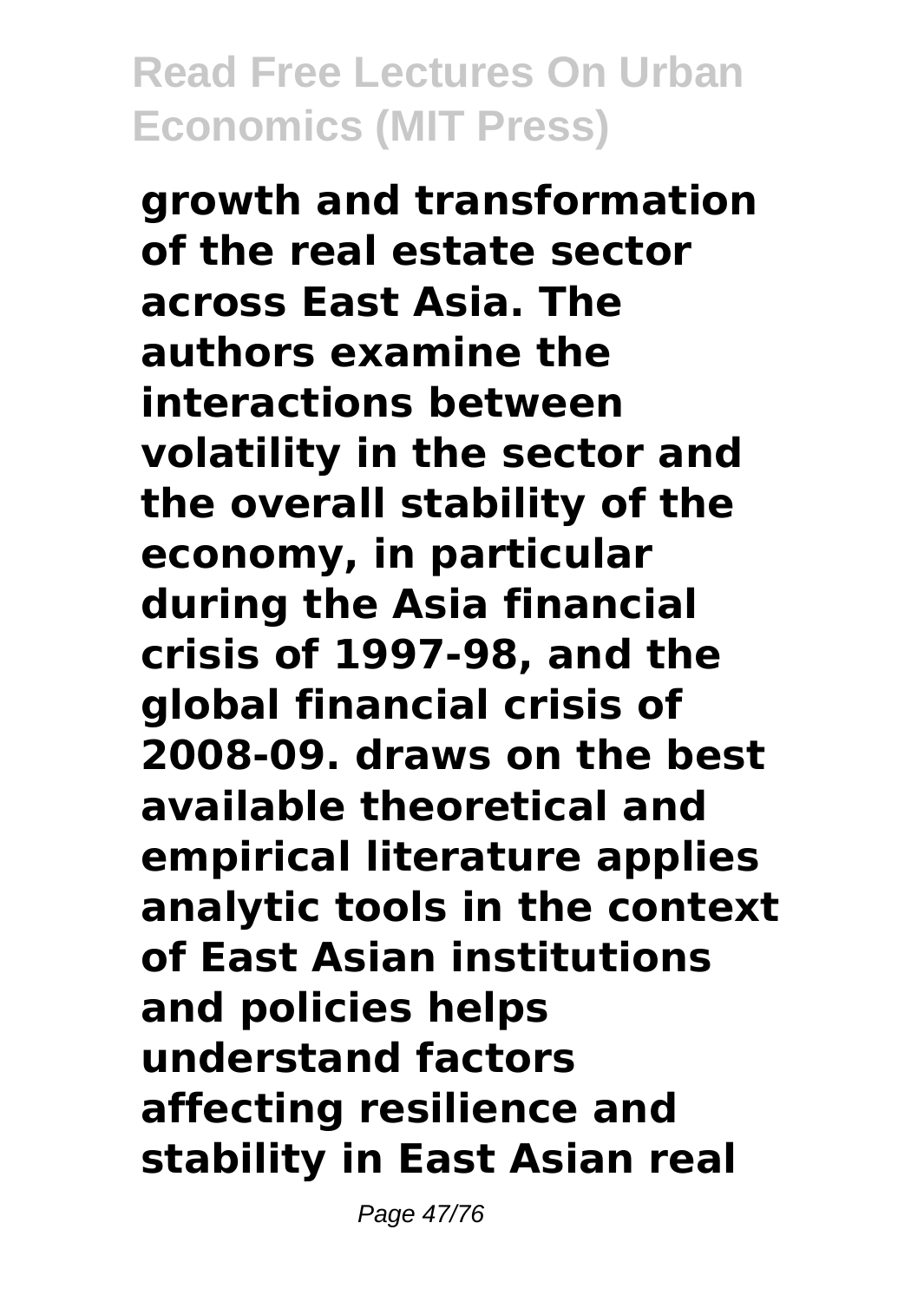**estate markets. The Manhattan skyline is one of the great wonders of the modern world. But how and why did it form? Much has been written about the city's architecture and its general history, but little work has explored the economic forces that created the skyline. This book chronicles the economic historyof the Manhattan skyline. In the process, the book debunks some widely-held misconceptions about the city's history. Part I lays out the historical and environmental background**

Page 48/76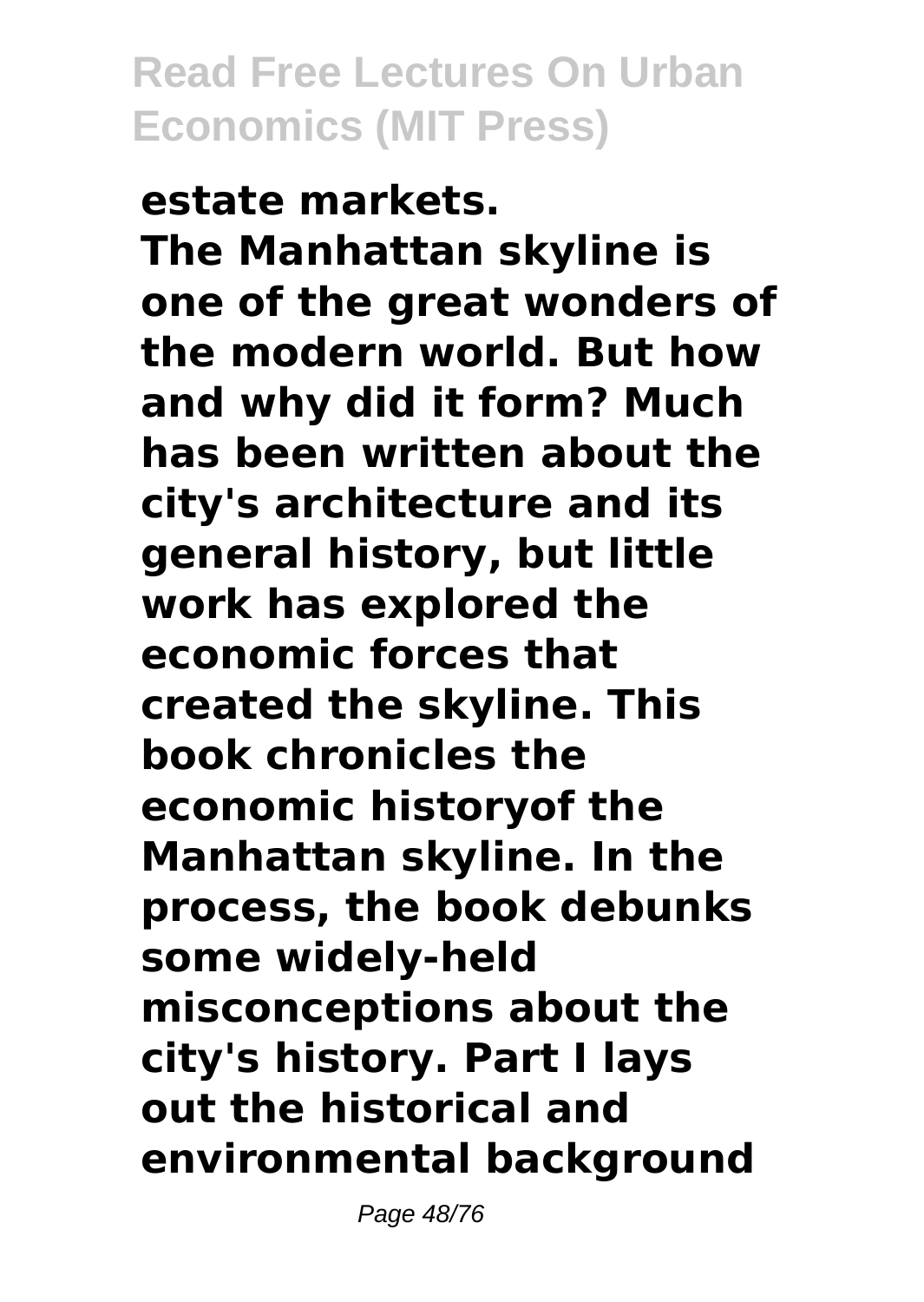**that established Manhattan's real estate trajectory before the Skyscraper Revolution at the end of the 19th century. Thebook begins with Manhattan's natural and geological history and then moves on to how it influenced early land use and neighborhood formation, and how these early decisions eventually impacted the location of skyscrapers. Part II focuses specifically on the economic history of skyscrapers and theskyline, investigating the reasons for their heights,**

Page 49/76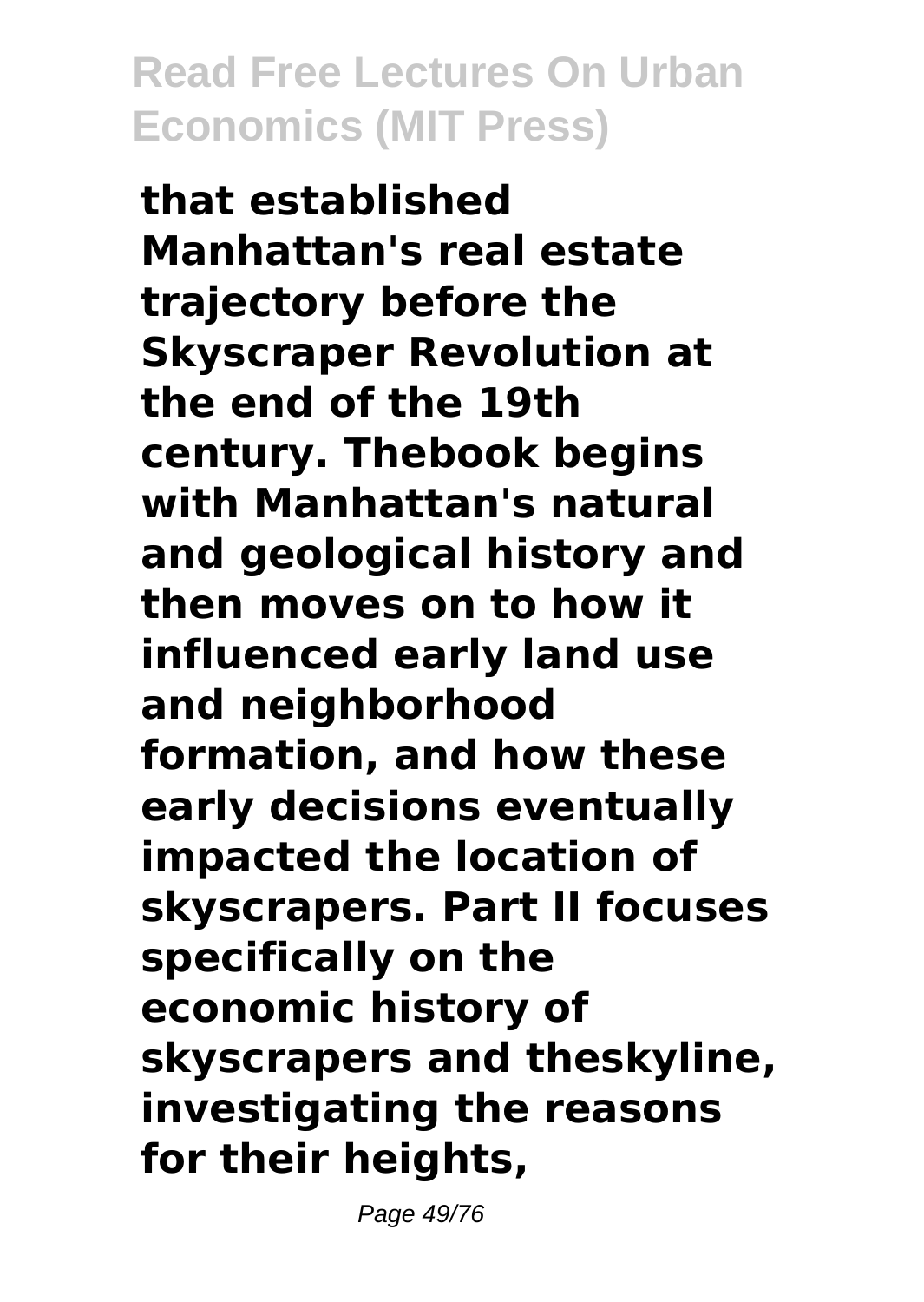**frequencies, locations, and shapes. The book discusses why skyscrapers emerged downtown and why they appeared three miles to the north in midtown, but not in between. Contrary to popular belief it was not due to the depths of Manhattan's bedrock,nor the presence of Grand Central Station. Rather midtown's emergence was a response to the economic and demographic forces that were taking place north of 14th Street after the Civil War. The book also presents the first rigorous investigation of the causes**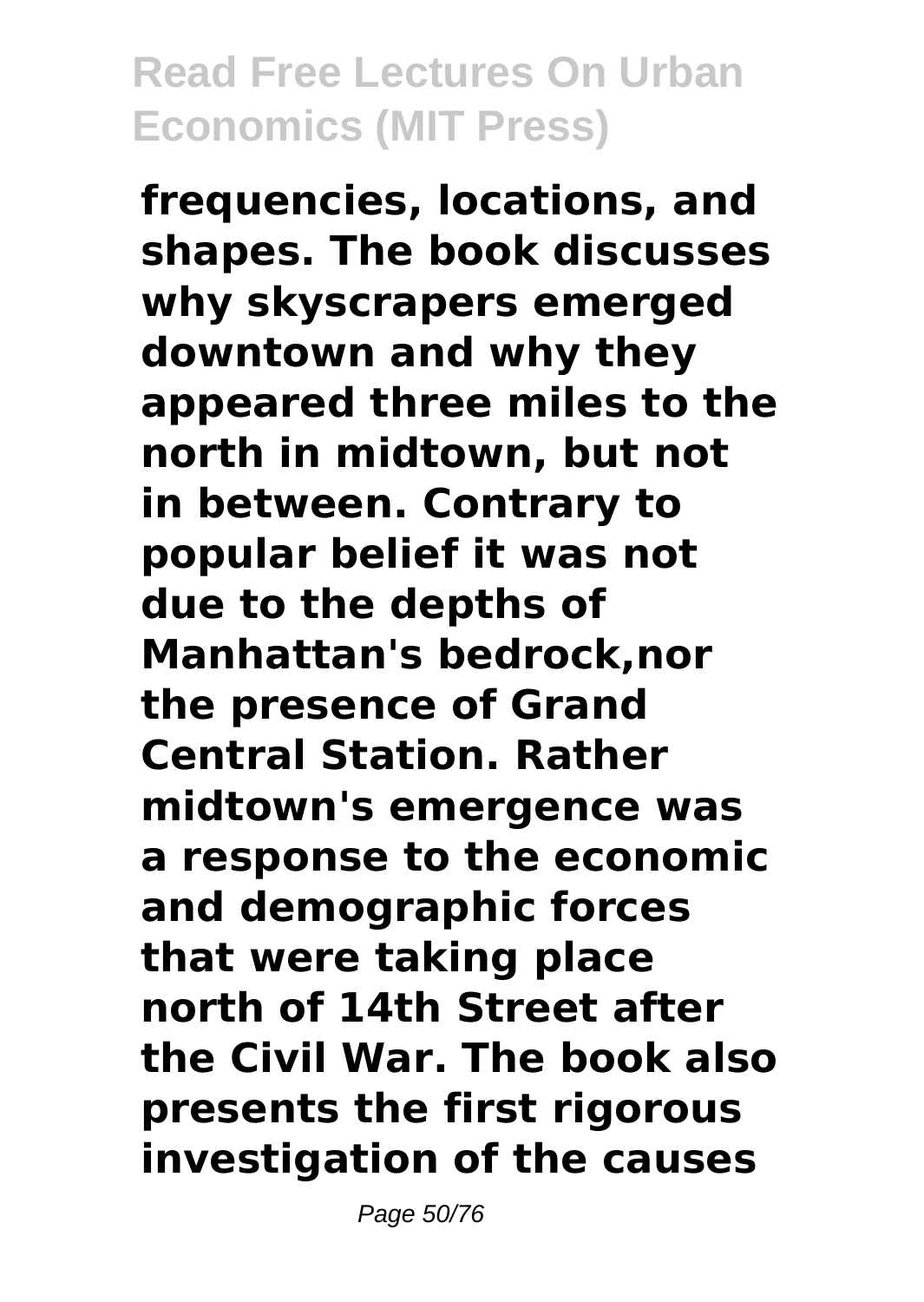**of the building boom during the Roaring Twenties. Contrary to conventional wisdom, the boom was largely a rational response to the economic growth of the nation and city. The last chapter investigates the value of Manhattan Islandand the relationship between skyscrapers and land prices. Finally, an Epilogue offers policy recommendations for a resilient and robust future skyline.**

**The Mises Institute is thrilled to bring back this popular guide to ridiculous economic policy from the**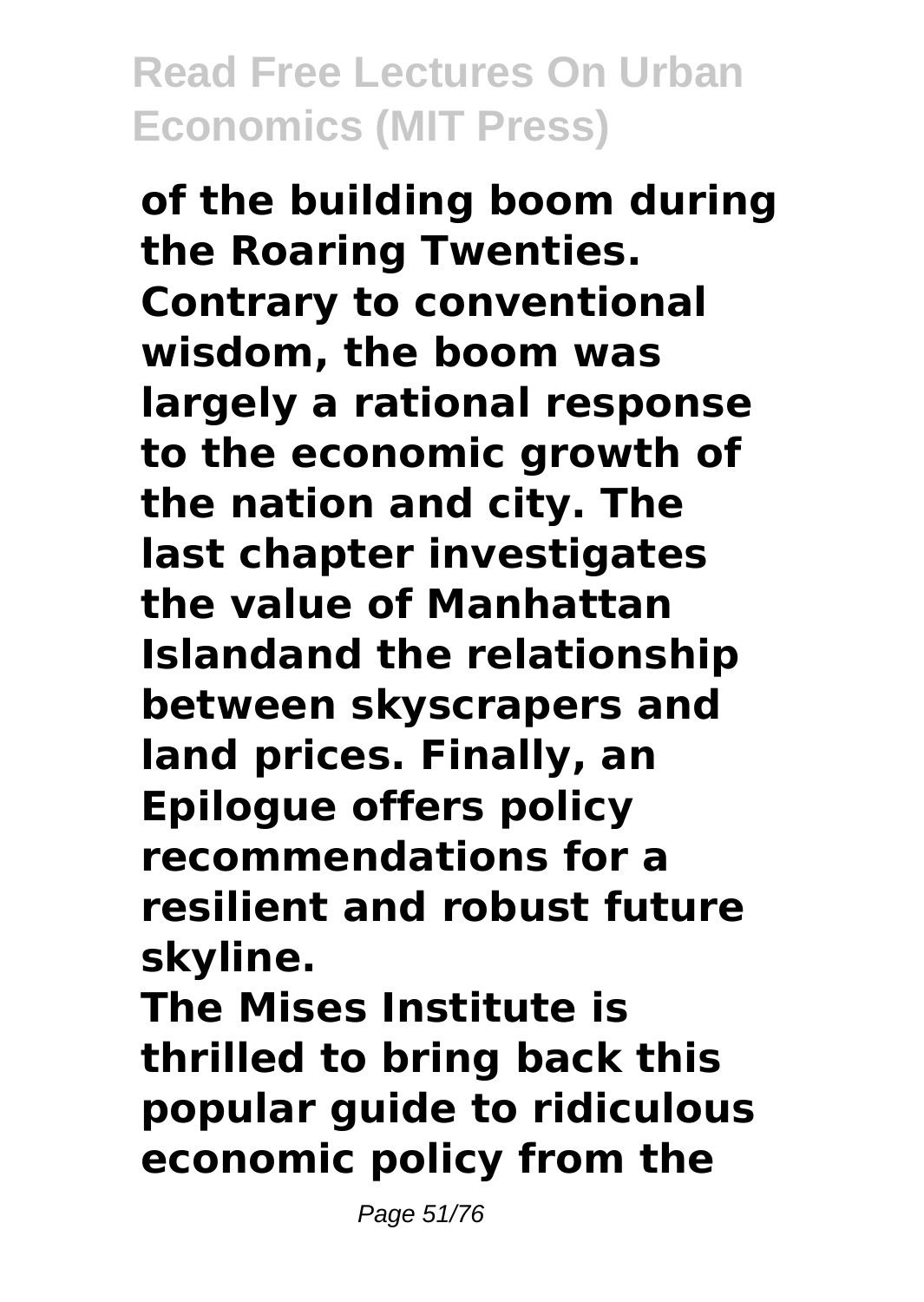**ancient world to modern times. This outstanding history illustrates the utter futility of fighting the market process through legislation. It always uses despotic measures to yield socially catastrophic results. It covers the ancient world, the Roman Republic and Empire, Medieval Europe, the first centuries of the U.S. and Canada, the French Revolution, the 19th century, World Wars I and II, the Nazis, the Soviets, postwar rent control, and the 1970s. It also includes a very helpful conclusion**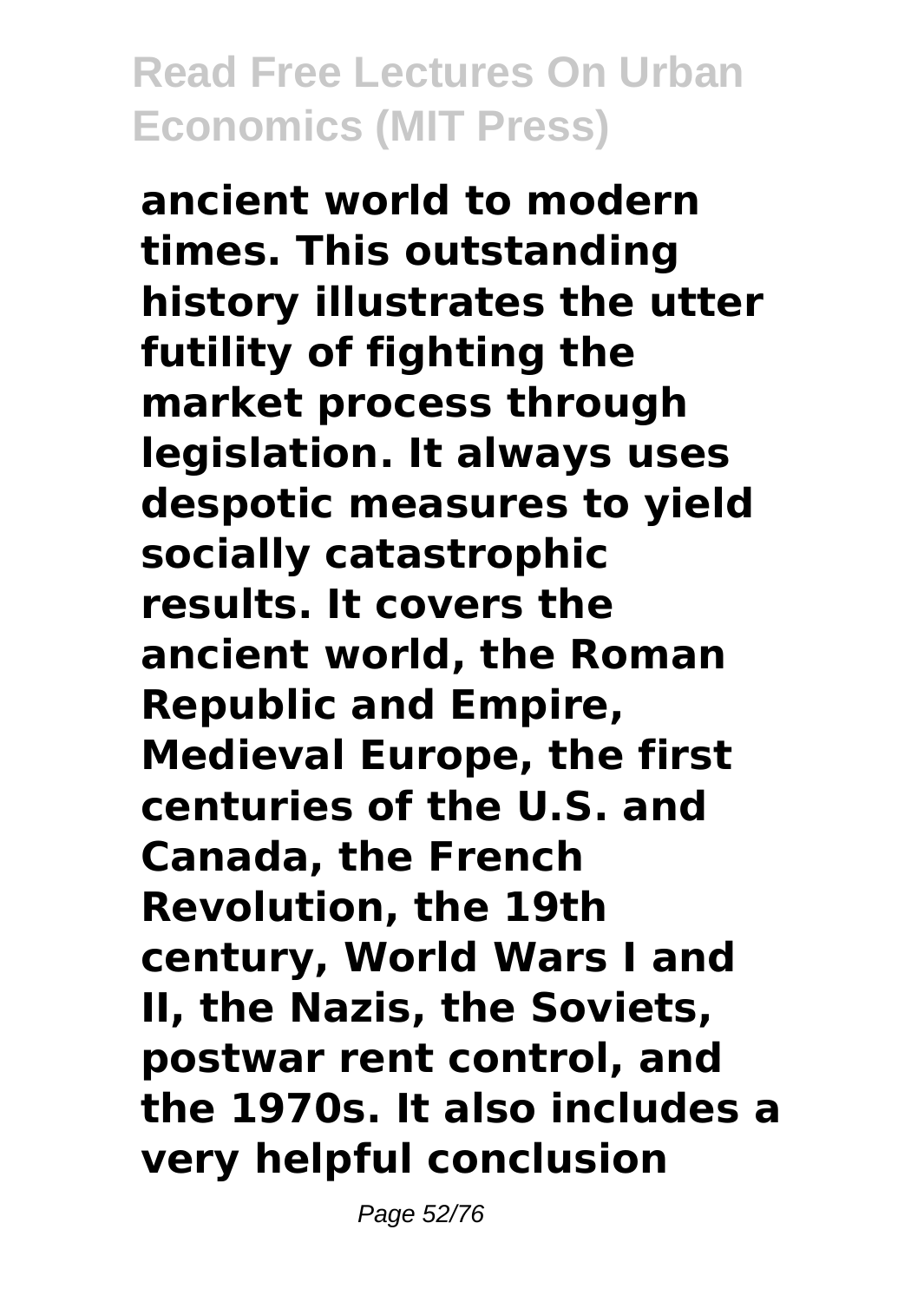**spelling out the theory of wage and price controls. This book is a treasure, and super entertaining! Urban Land Economics The Chinese Economy, second edition Regional Research Frontiers - Vol. 1 NBER Macroeconomics Annual 2004 NBER Macroeconomics Annual 1994 Forty Centuries of Wage and Price Controls**

*This is the ninth in a series of annuals from the National Bureau of Economic Research that are designed to stimulate research on problems in applied economics, to*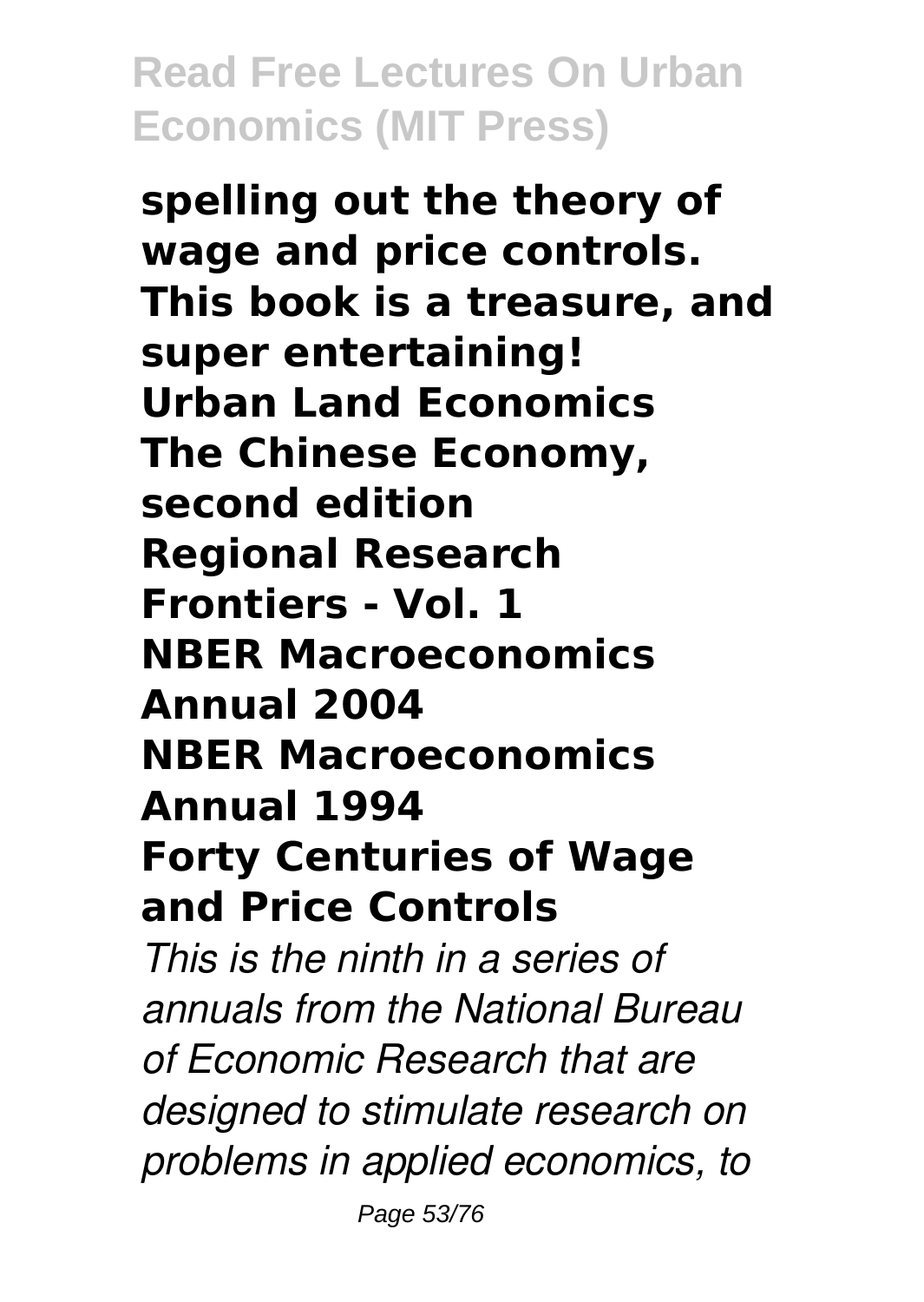*bring frontier theoretical developments to a wider audience, and to accelerate the interaction between analytical and empirical research in macroeconomics. Contents On the Speed of Transition in Eastern Europe, Philippe Aghion and Olivier Jean Blanchard \* The Costs of Business Cycles with Incomplete Markets, Andrew Atkeson and Christopher Phelan \* The U.S. Fiscal Problem: Where We Are, How We Got Here and Where We Are Going, Alan Auerbach \* The East Asian Miracle Economies, John Page \* What Ends Recessions? Christina Romer and David Romer \* Toward a Modern Macroeconomic Model Usable for Policy Analysis,*

Page 54/76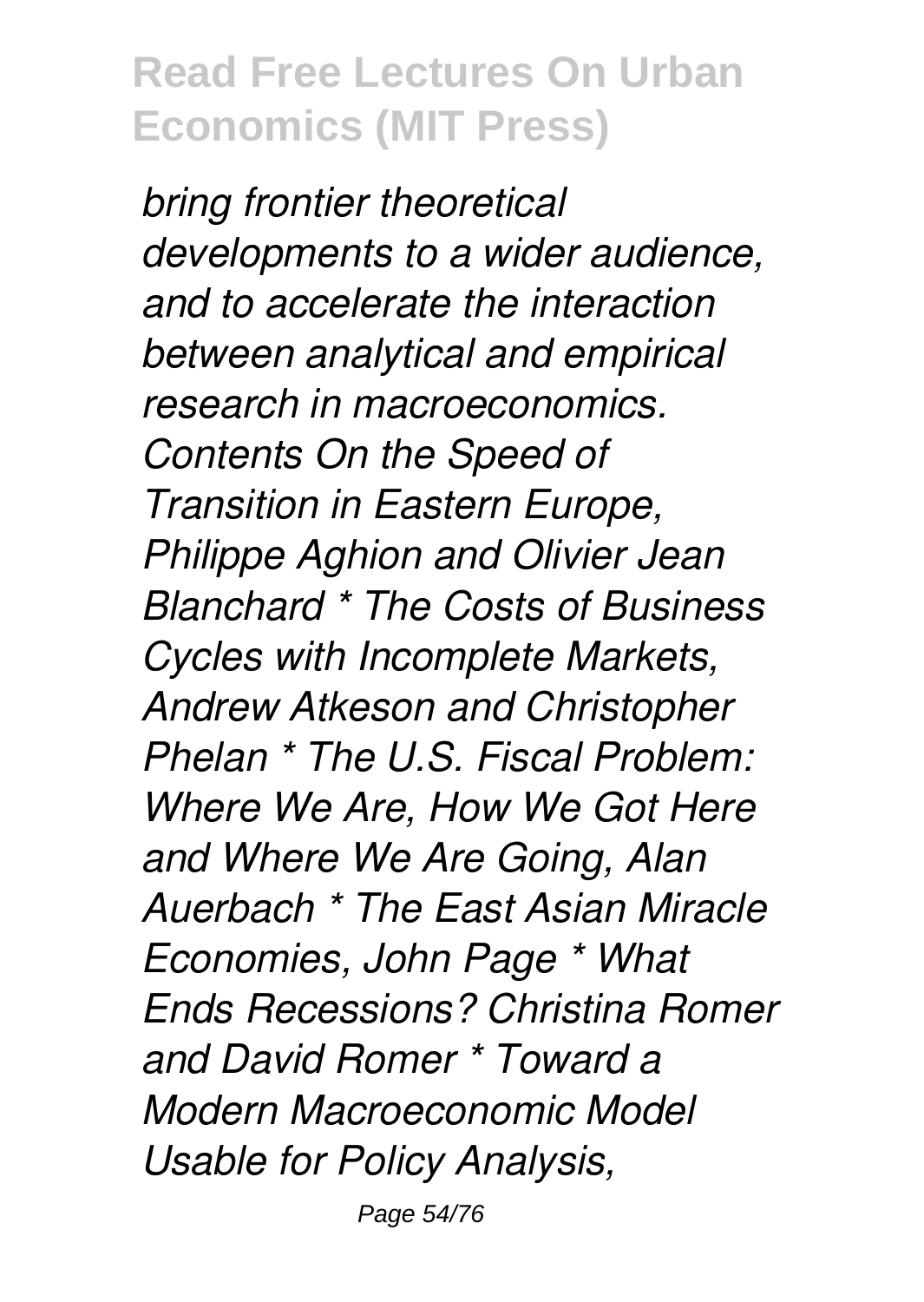*Christopher Sims and Eric Leeper Policy makers often call for increased spending on infrastructure, which can encompass a broad range of investments, from roads and bridges to digital networks that will expand access to high-speed broadband. Some point to the nearterm macroeconomic benefits, such as job creation, associated with infrastructure spending; others point to the long-term effects of such spending on productivity and economic growth. Economic Analysis and Infrastructure Investment explores the links between infrastructure investment and economic outcomes, analyzing key economic issues in the funding*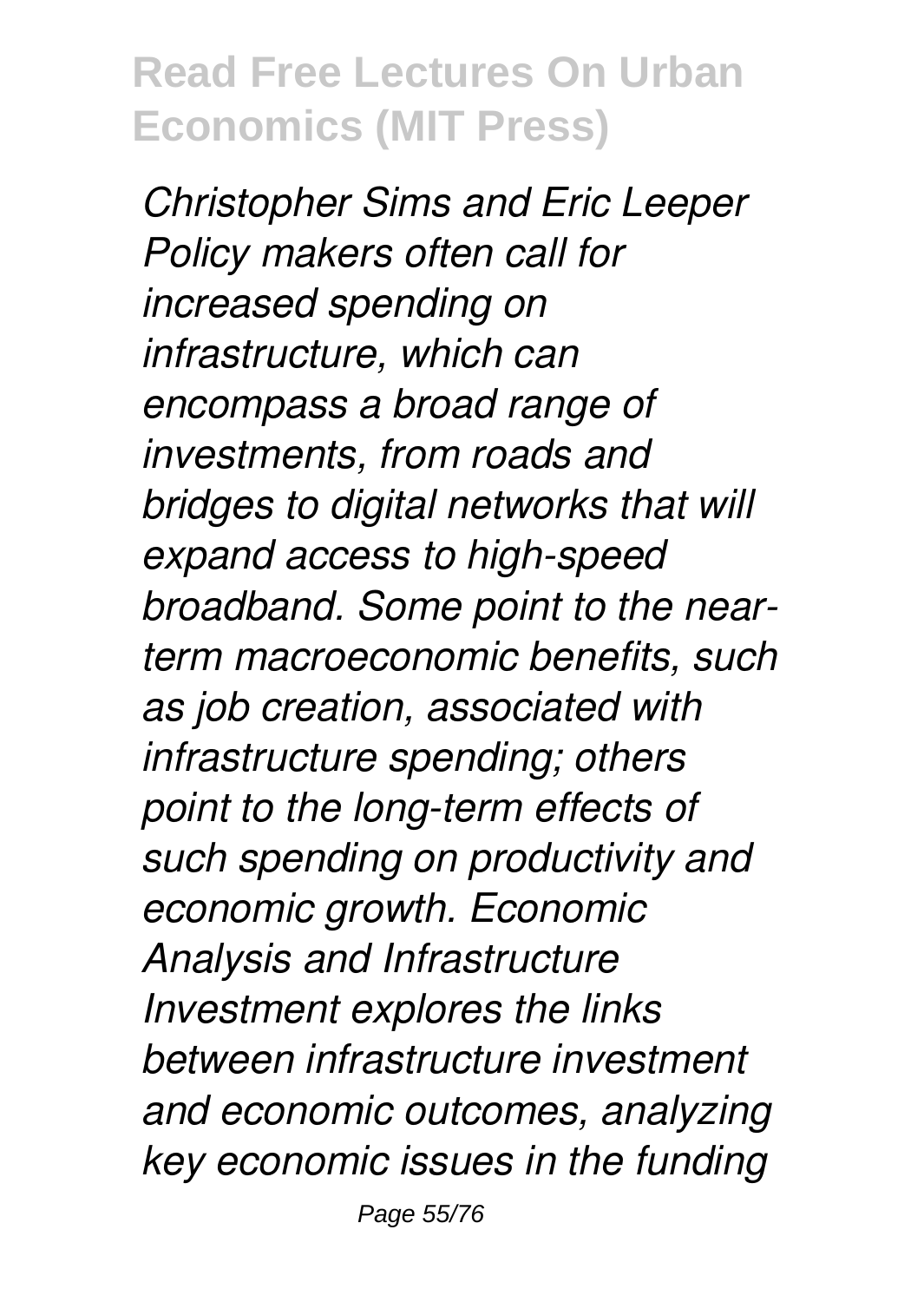*and management of infrastructure projects. It includes new research on the short-run stimulus effects of infrastructure spending, develops new estimates of the stock of US infrastructure capital, and explores incentive aspects of public-private partnerships with particular attention to their allocation of risk. The volume provides a reference for researchers seeking to study infrastructure issues and for policymakers tasked with determining the appropriate level and allocation of infrastructure spending.*

*Key concepts, definitions, examples, and historical contexts for understanding smart cities, along with discussions of both*

Page 56/76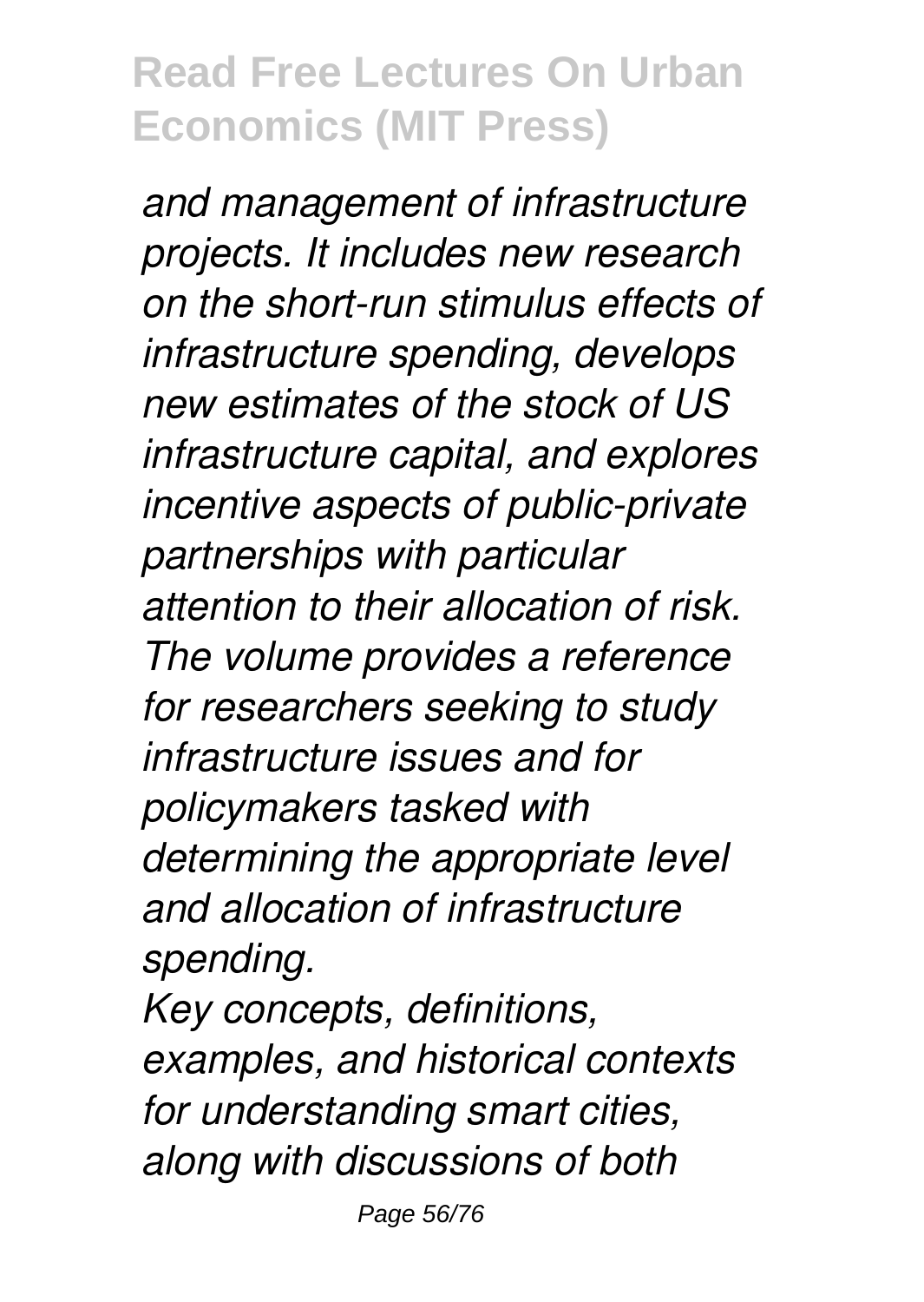*drawbacks and benefits of this approach to urban problems. Over the past ten years, urban planners, technology companies, and governments have promoted smart cities with a somewhat utopian vision of urban life made knowable and manageable through data collection and analysis. Emerging smart cities have become both crucibles and showrooms for the practical application of the Internet of Things, cloud computing, and the integration of big data into everyday life. Are smart cities optimized, sustainable, digitally networked solutions to urban problems? Or are they neoliberal, corporatecontrolled, undemocratic nonplaces? This volume in the MIT*

Page 57/76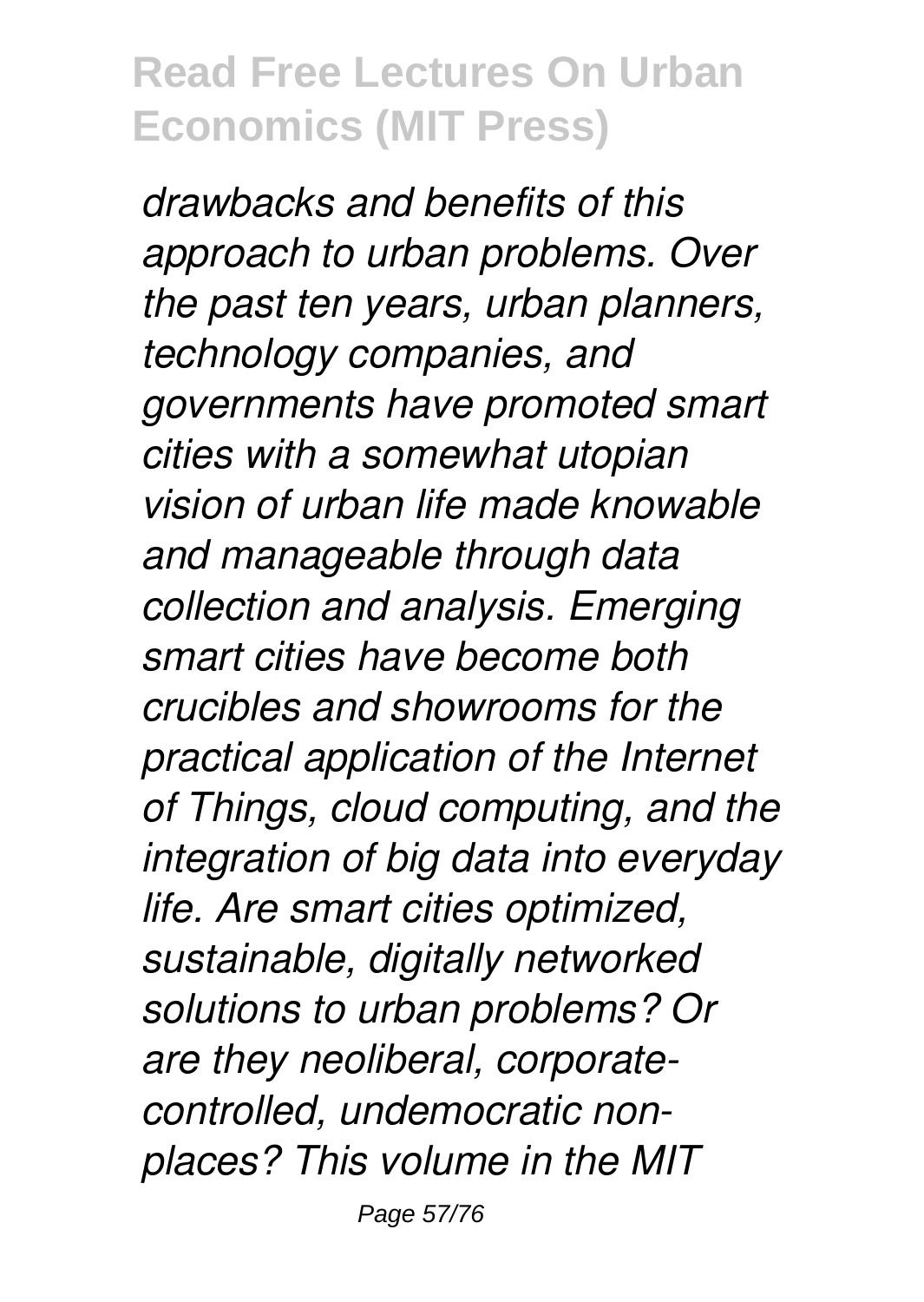*Press Essential Knowledge series offers a concise introduction to smart cities, presenting key concepts, definitions, examples, and historical contexts, along with discussions of both the drawbacks and the benefits of this approach to urban life. After reviewing current terminology and justifications employed by technology designers, journalists, and researchers, the book describes three models for smart city development—smart-fromthe-start cities, retrofitted cities, and social cities—and offers examples of each. It covers technologies and methods, including sensors, public wi-fi, big data, and smartphone apps, and discusses how developers conceive of interactions*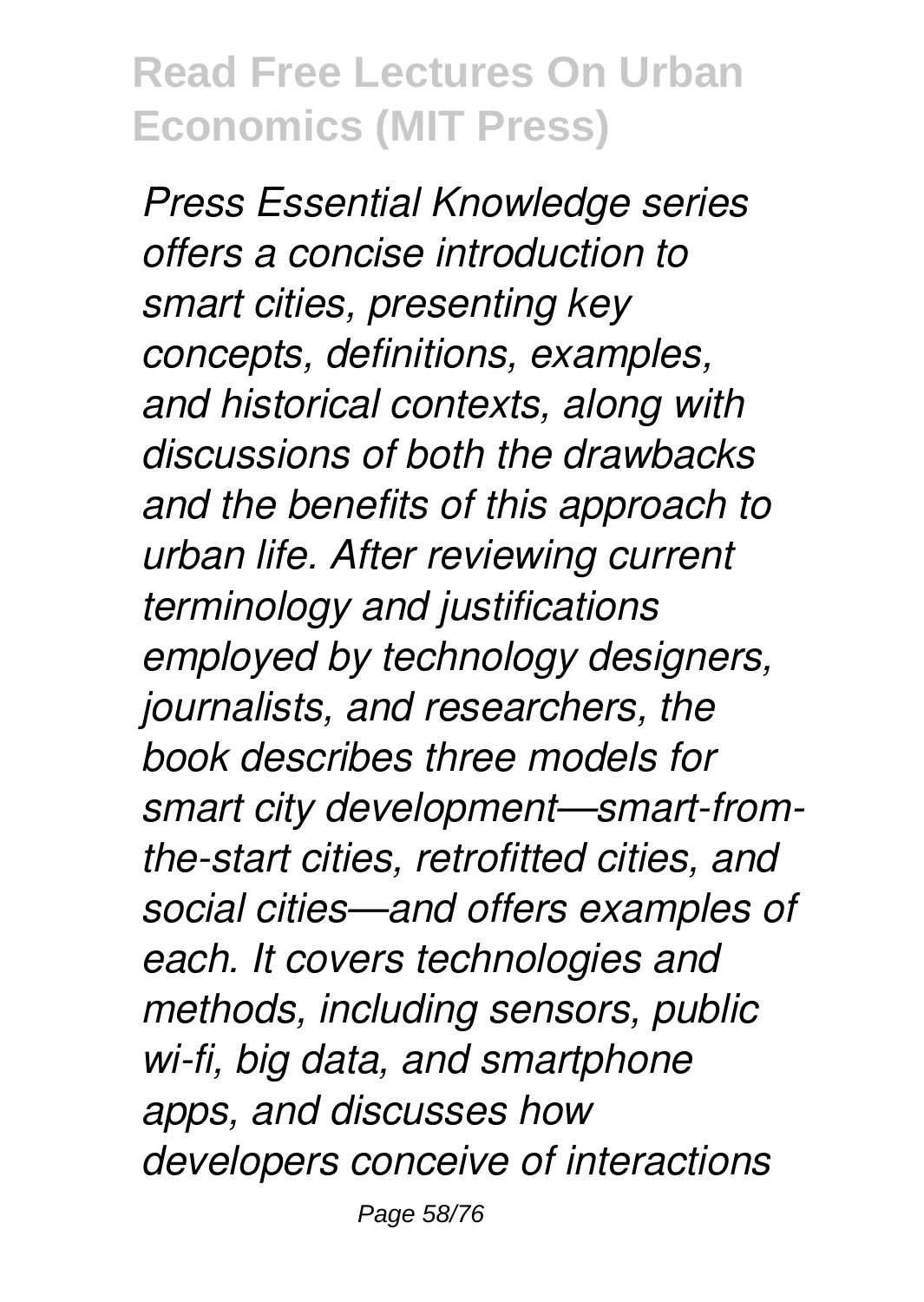*among the built environment, technological and urban infrastructures, citizens, and citizen engagement. Throughout, the author—who has studied smart cities around the world—argues that smart city developers should work more closely with local communities, recognizing their preexisting relationship to urban place and realizing the limits of technological fixes. Smartness is a means to an end: improving the quality of urban life.*

*Introduction to International Development is a collection of original essays by leading experts from disciplines as varied as geography, history, sociology, political science, economics,*

Page 59/76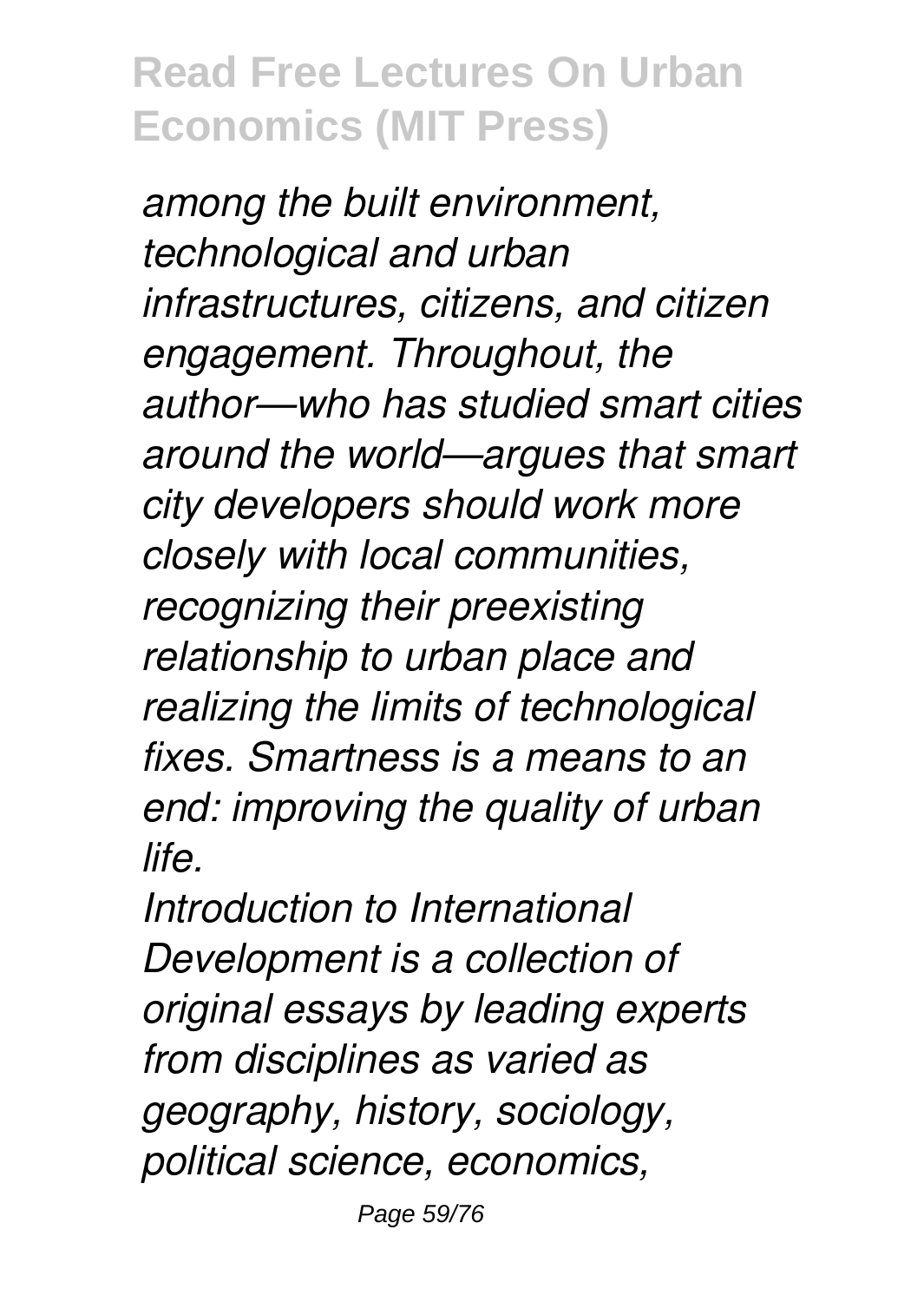*women's studies, and anthropology. Contributed chapters present foundational overviews as well as in-depthcoverage of issues at the heart of today's most pressing international debates from intensifying environmental threats as we near the expiry of the Kyoto Protocol to the ongoing social and political turmoil in Afghanistan. Fully updated and revised, this second edition features a new chapter onurban development and a new epilogue, along with a fresh, student-friendly design that is sure to engage students in the study of international development. The Economics of Social Determinants of Health and Health*

Page 60/76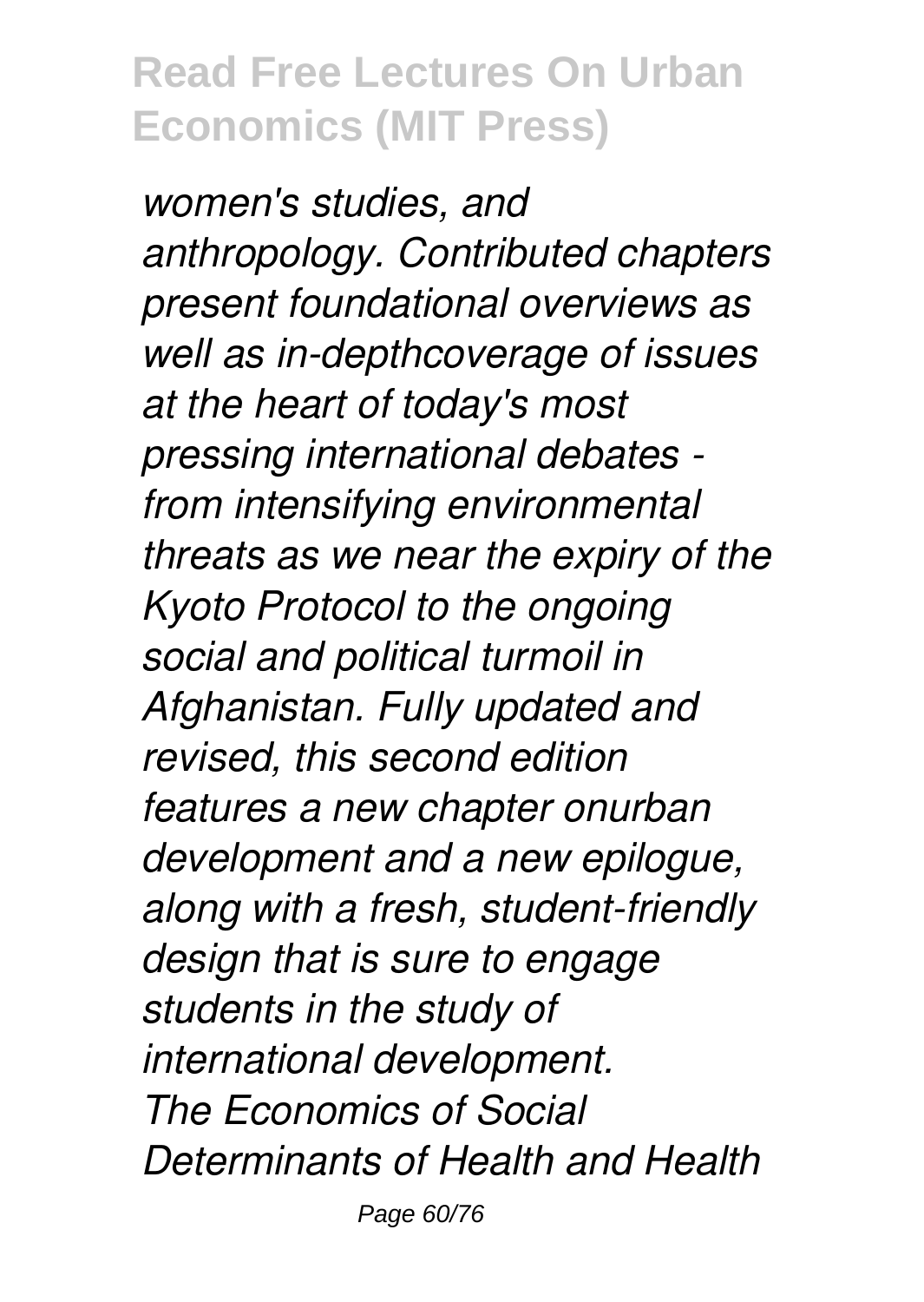*Inequalities Data Feminism Methods of Macroeconomic Dynamics Introduction to Urban Science Studies in Public Regulation Poor Economics A proposal for a new way to understand cities and their design not as artifacts but as systems composed of flows and networks. In The New Science of Cities, Michael Batty suggests that to understand cities we must view them not simply as places in space but as systems of networks and flows. To understand space, he argues, we must understand flows, and to*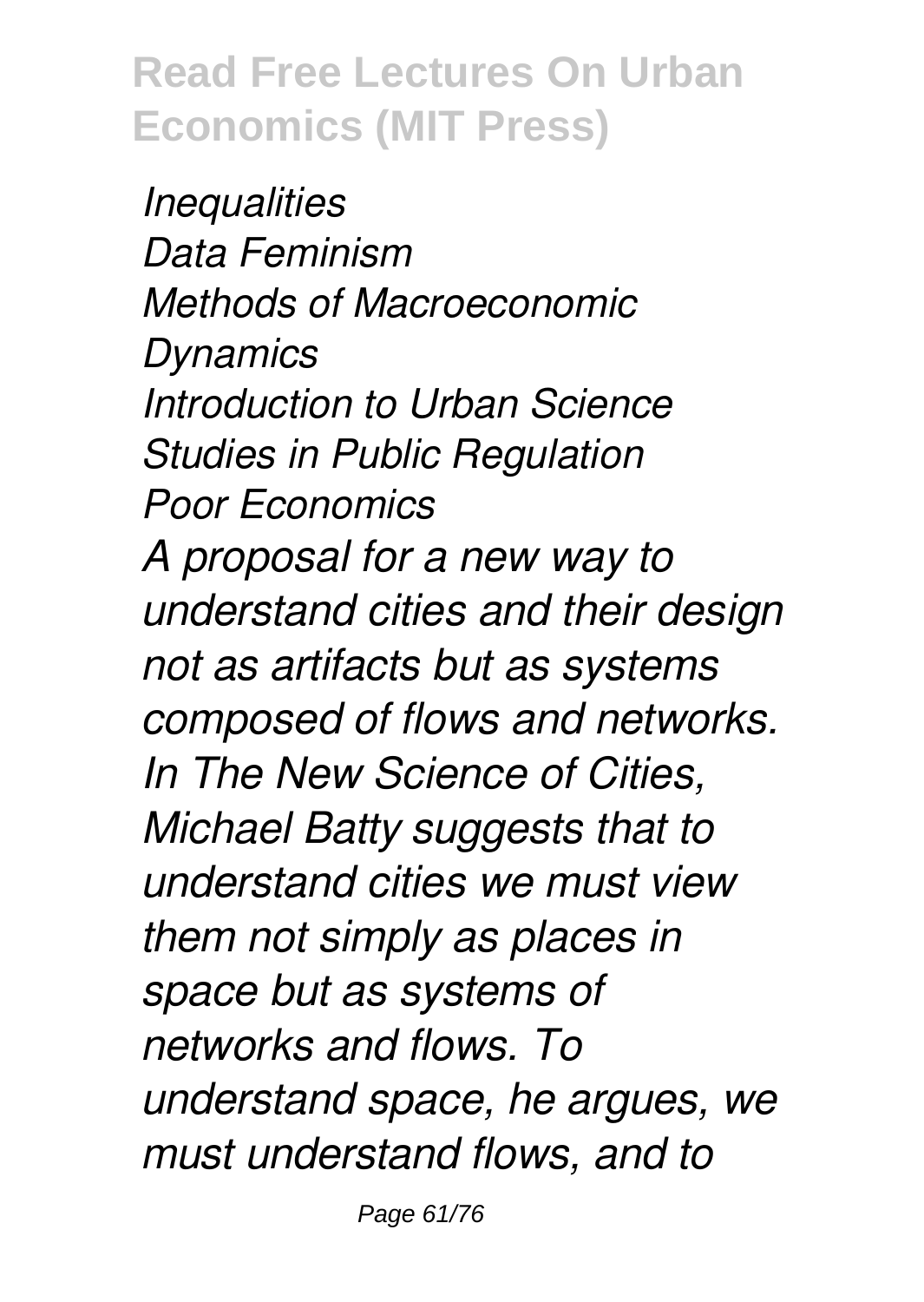*understand flows, we must understand networks—the relations between objects that compose the system of the city. Drawing on the complexity sciences, social physics, urban economics, transportation theory, regional science, and urban geography, and building on his own previous work, Batty introduces theories and methods that reveal the deep structure of how cities function. Batty presents the foundations of a new science of cities, defining flows and their networks and introducing tools that can be applied to understanding different aspects of city structure. He* Page 62/76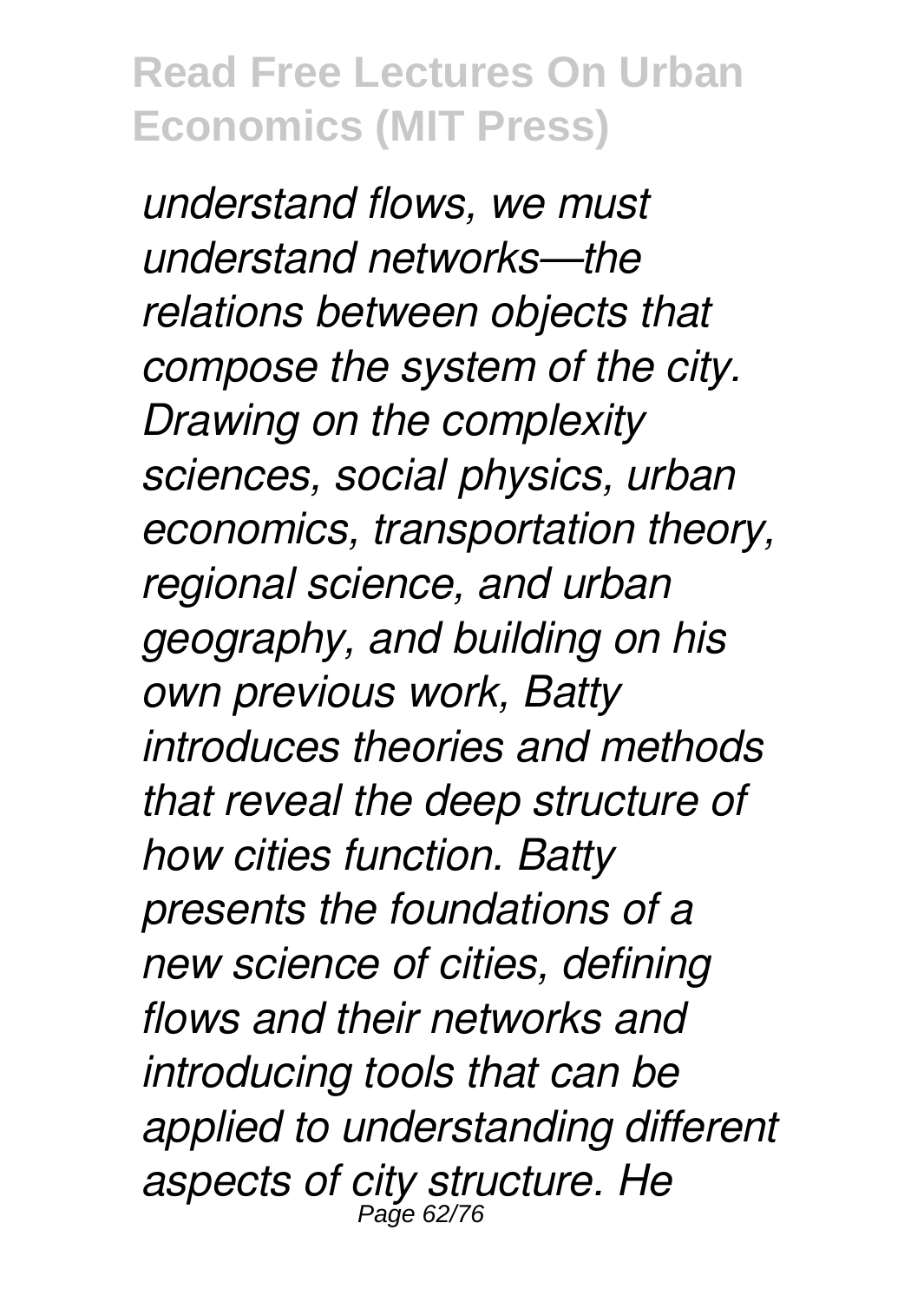*examines the size of cities, their internal order, the transport routes that define them, and the locations that fix these networks. He introduces methods of simulation that range from simple stochastic models to bottom-up evolutionary models to aggregate land-use transportation models. Then, using largely the same tools, he presents design and decision-making models that predict interactions and flows in future cities. These networks emphasize a notion with relevance for future research and planning: that design of cities is collective action. In recent years, the United* Page 63/76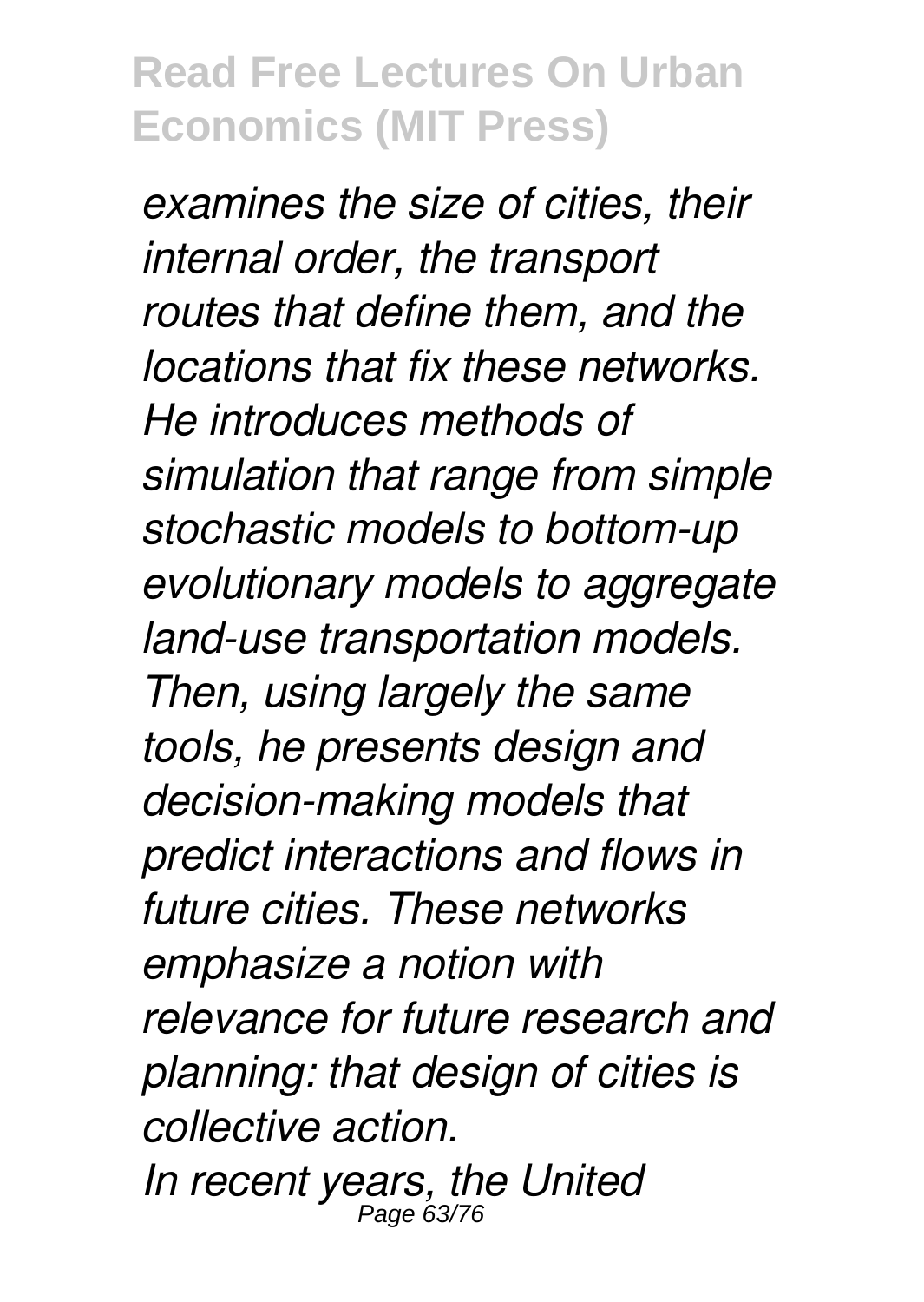*Kingdom has become a more and more divided society with inequality between the regions as marked as it has ever been. In a landmark analysis of the current state of Britain's regional development, Philip McCann utilises current statistics, examines historical trends and makes pertinent international comparisons to assess the state of the nation. The UK Regional–National Economic Problem brings attention to the highly centralised, top down governance structure that the UK deploys, and demonstrates that it is less than ideally placed to rectify these inequalities. The* Page 64/76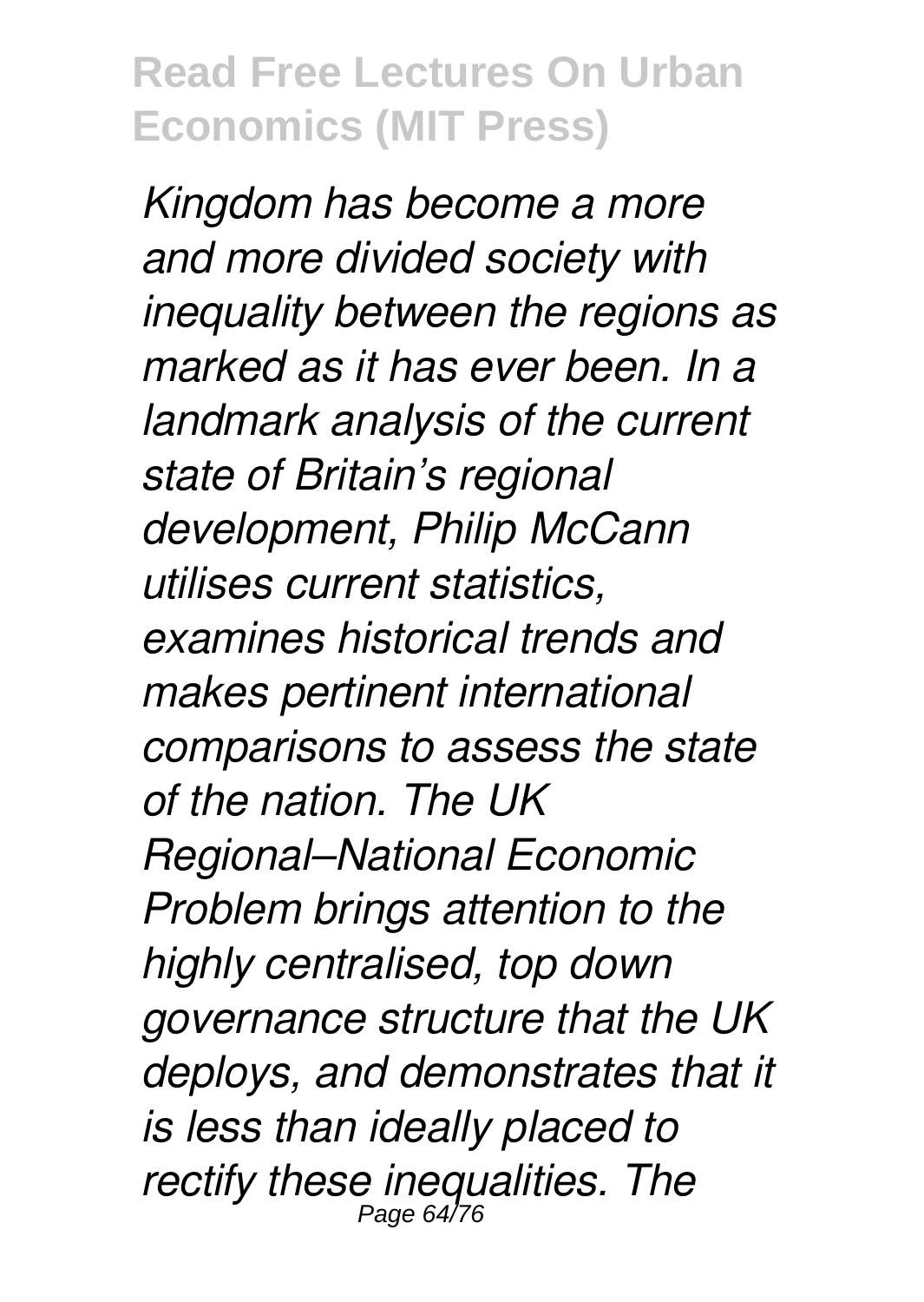*'North-South' divide in the UK has never been greater and the rising inequalities are evident in almost all aspects of the economy including productivity, incomes, employment status and wealth. Whilst the traditional economic dominance of London and its hinterland has continued along with relative resilience in the South West of England and Scotland, in contrast the Midlands, the North of England, Northern Ireland and Wales lag behind by most measures of prosperity. This inequality is greatly limiting national economic performance and the fact that Britain has a below average* Page 65/7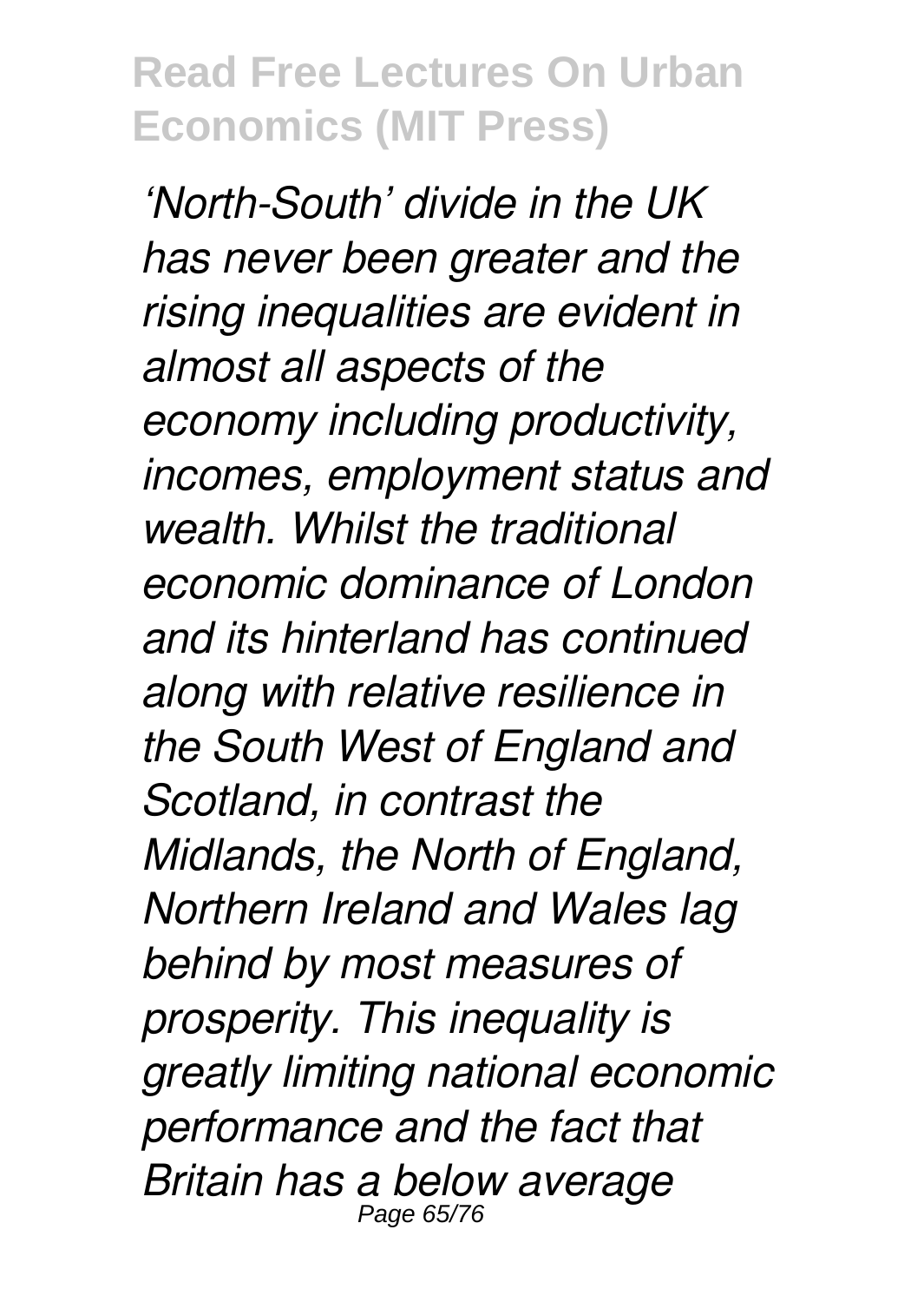*standard of living by European and OECD terms has been ignored. The UK's economic and governance inequality is unlikely to be fundamentally rebalanced by the current governance and connectivity trends, although this definitive study suggests that some areas of improvement are possible if they are well implemented. This pivotal analysis is essential reading for postgraduate students in economics and urban studies as well as researchers and policy makers in local and central government. Presents a modern and interdisciplinary perspective on* Page 66/76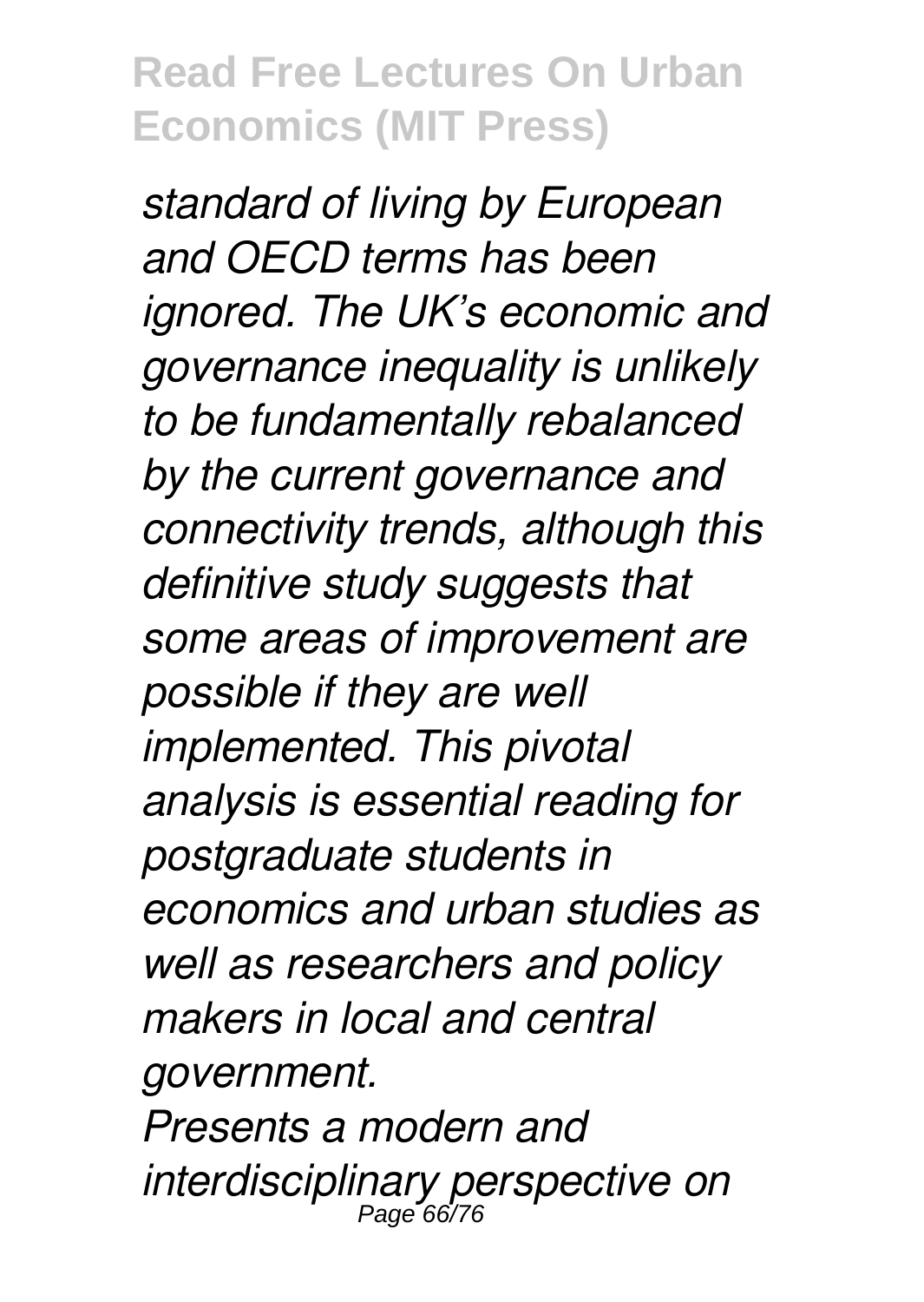*cities that combines new data with tools from statistical physics and urban economics. How we can invent—but not predict—the future of cities. We cannot predict future cities, but we can invent them. Cities are largely unpredictable because they are complex systems that are more like organisms than machines. Neither the laws of economics nor the laws of mechanics apply; cities are the product of countless individual and collective decisions that do not conform to any grand plan. They are the product of our inventions; they evolve. In Inventing Future Cities, Michael* Page 67/76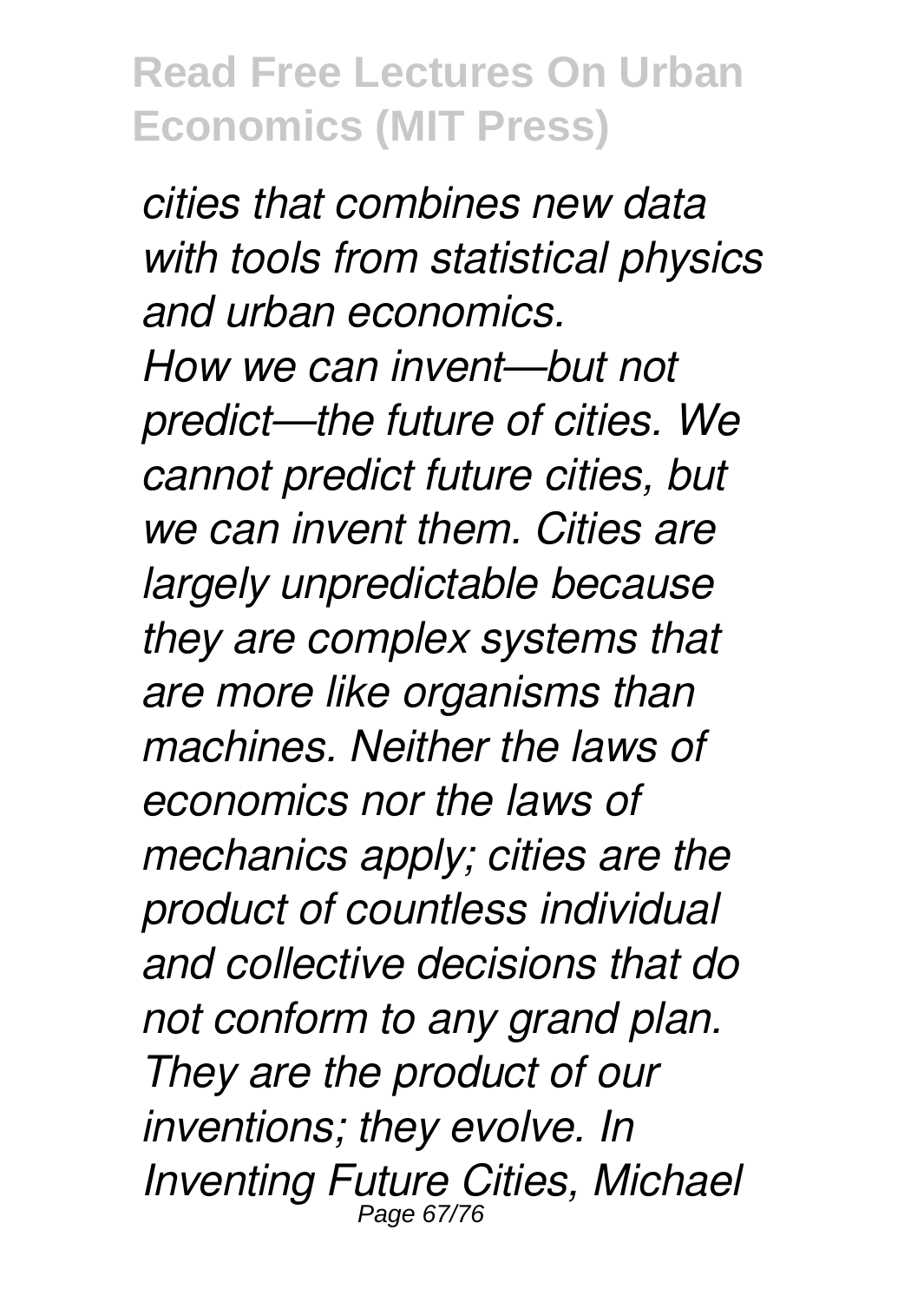*Batty explores what we need to understand about cities in order to invent their future. Batty outlines certain themes—principles—that apply to all cities. He investigates not the invention of artifacts but inventive processes. Today form is becoming ever more divorced from function; information networks now shape the traditional functions of cities as places of exchange and innovation. By the end of this century, most of the world's population will live in cities, large or small, sometimes contiguous, and always connected; in an urbanized world, it will be* Page 68/76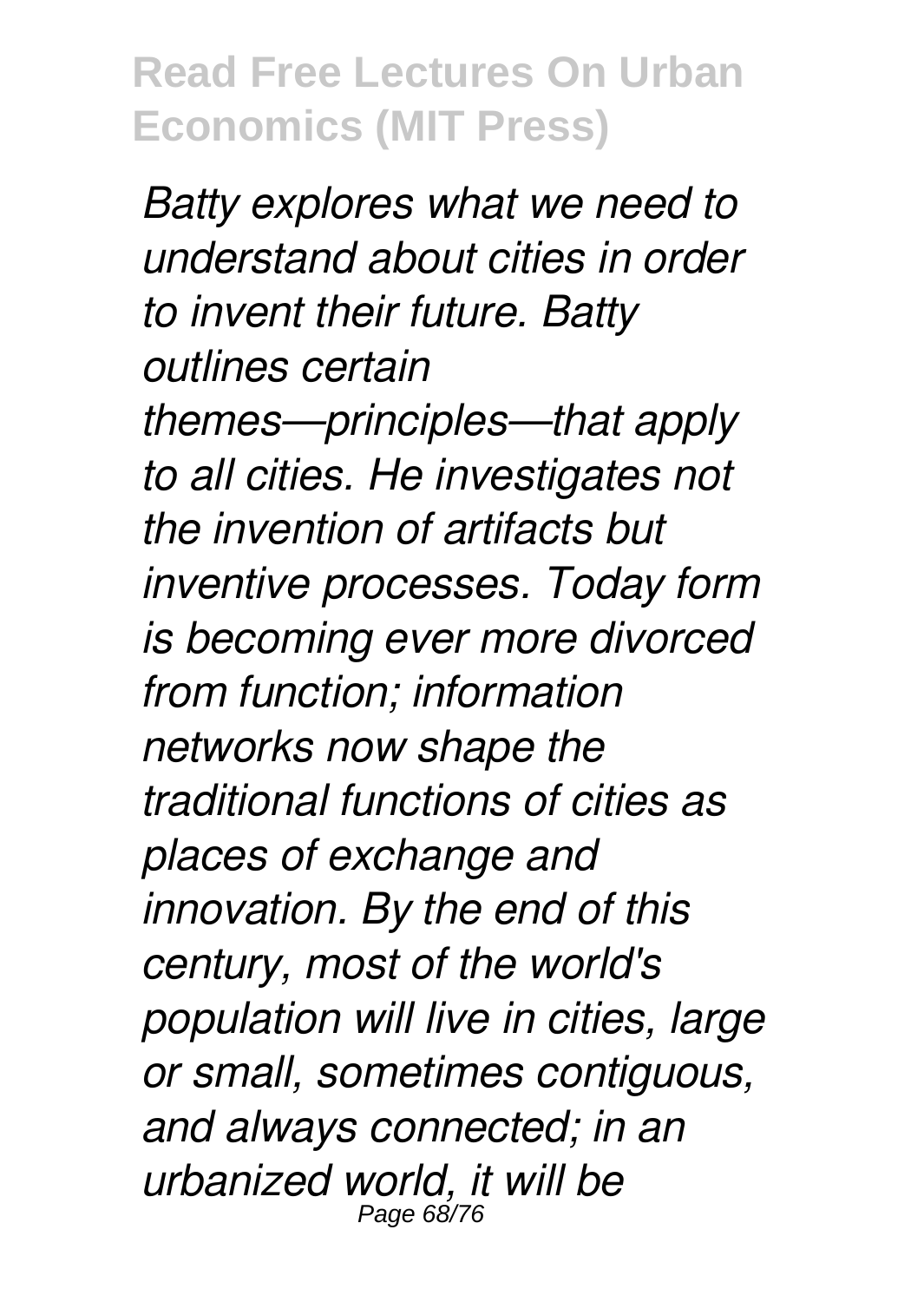*increasingly difficult to define a city by its physical boundaries. Batty discusses the coming great transition from a world with few cities to a world of all cities; argues that future cities will be defined as clusters in a hierarchy; describes the future "highfrequency," real-time streaming city; considers urban sprawl and urban renewal; and maps the waves of technological change, which grow ever more intense and lead to continuous innovation—an unending process of creative destruction out of which future cities will emerge. Order without Design Cities of Dragons and Elephants* Page 69/76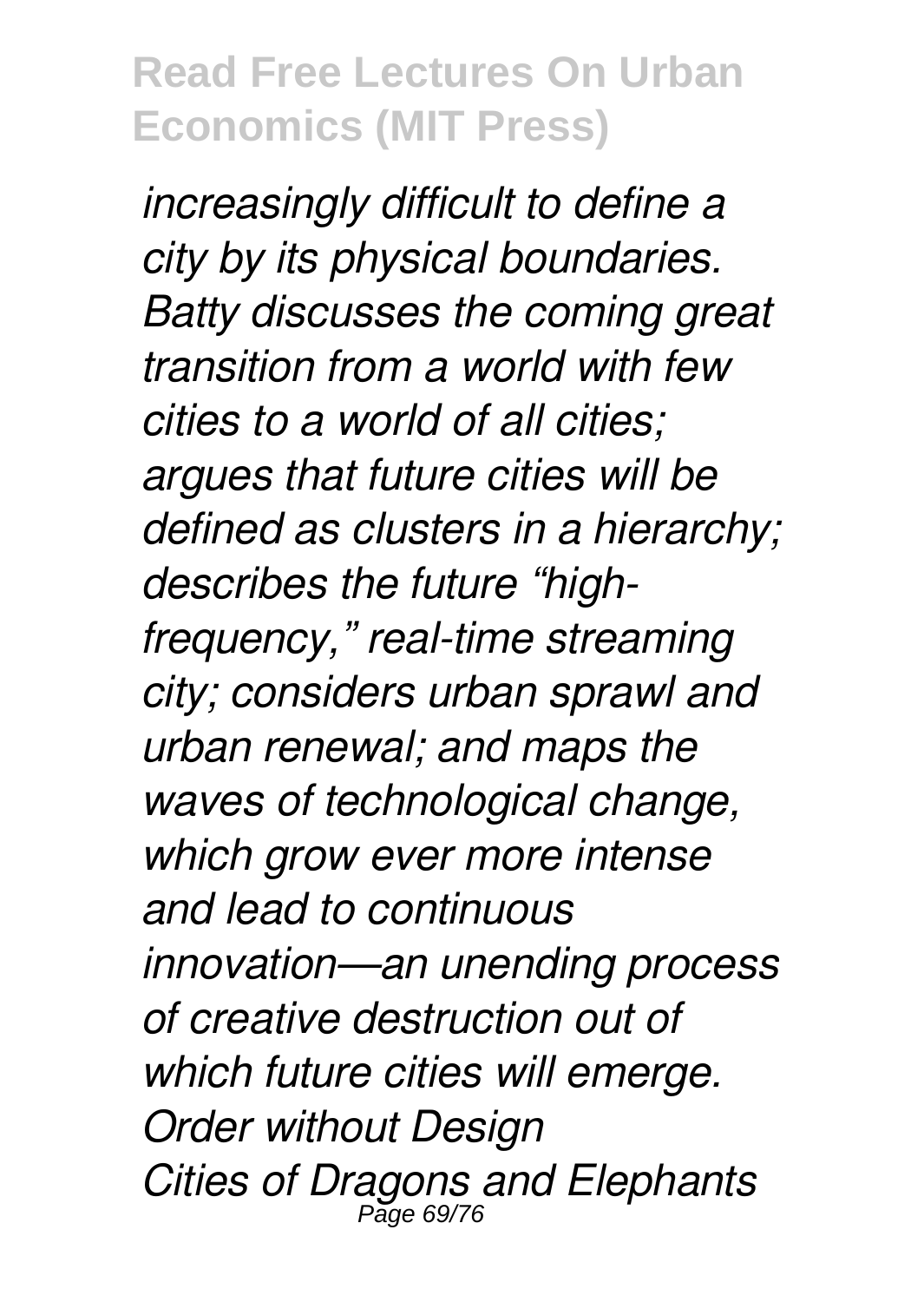*Lectures on Urban Economics The New Science of Cities Introduction to International Development 2e / Making Sense in the Social Sciences Pack* A new way of thinking about data science and data ethics that is informed by the ideas of intersectional feminism. Today, data science is a form of power. It has been used to expose injustice, improve health outcomes, and topple governments. But it has also been used to discriminate, police, and surveil. This potential for good, on the one hand, and harm, on the other, makes it essential to ask: Data science by whom? Page 70/76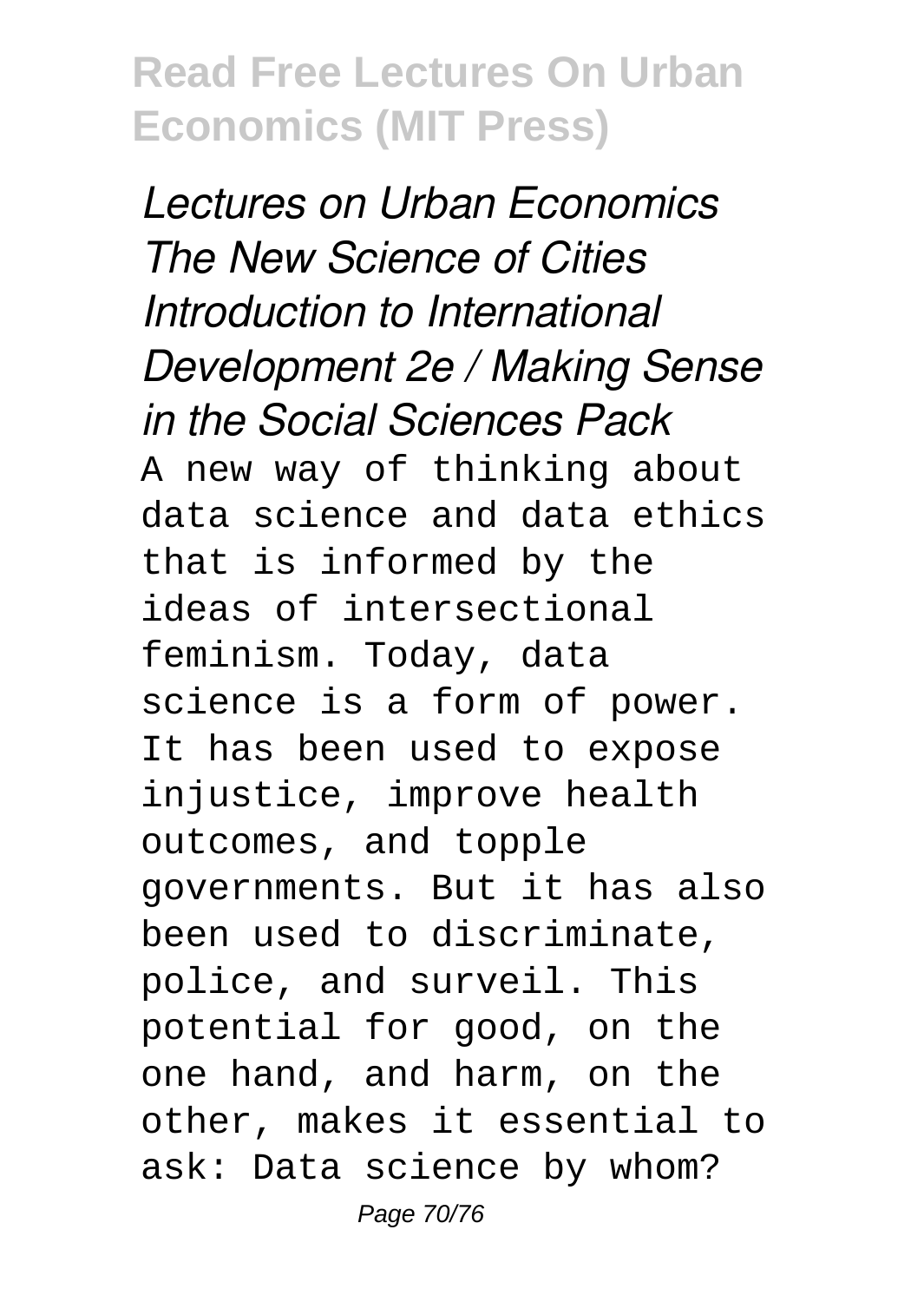Data science for whom? Data science with whose interests in mind? The narratives around big data and data science are overwhelmingly white, male, and technoheroic. In Data Feminism, Catherine D'Ignazio and Lauren Klein present a new way of thinking about data science and data ethics—one that is informed by intersectional feminist thought. Illustrating data feminism in action, D'Ignazio and Klein show how challenges to the male/female binary can help challenge other hierarchical (and empirically wrong) classification systems. They explain how, for example, an Page 71/76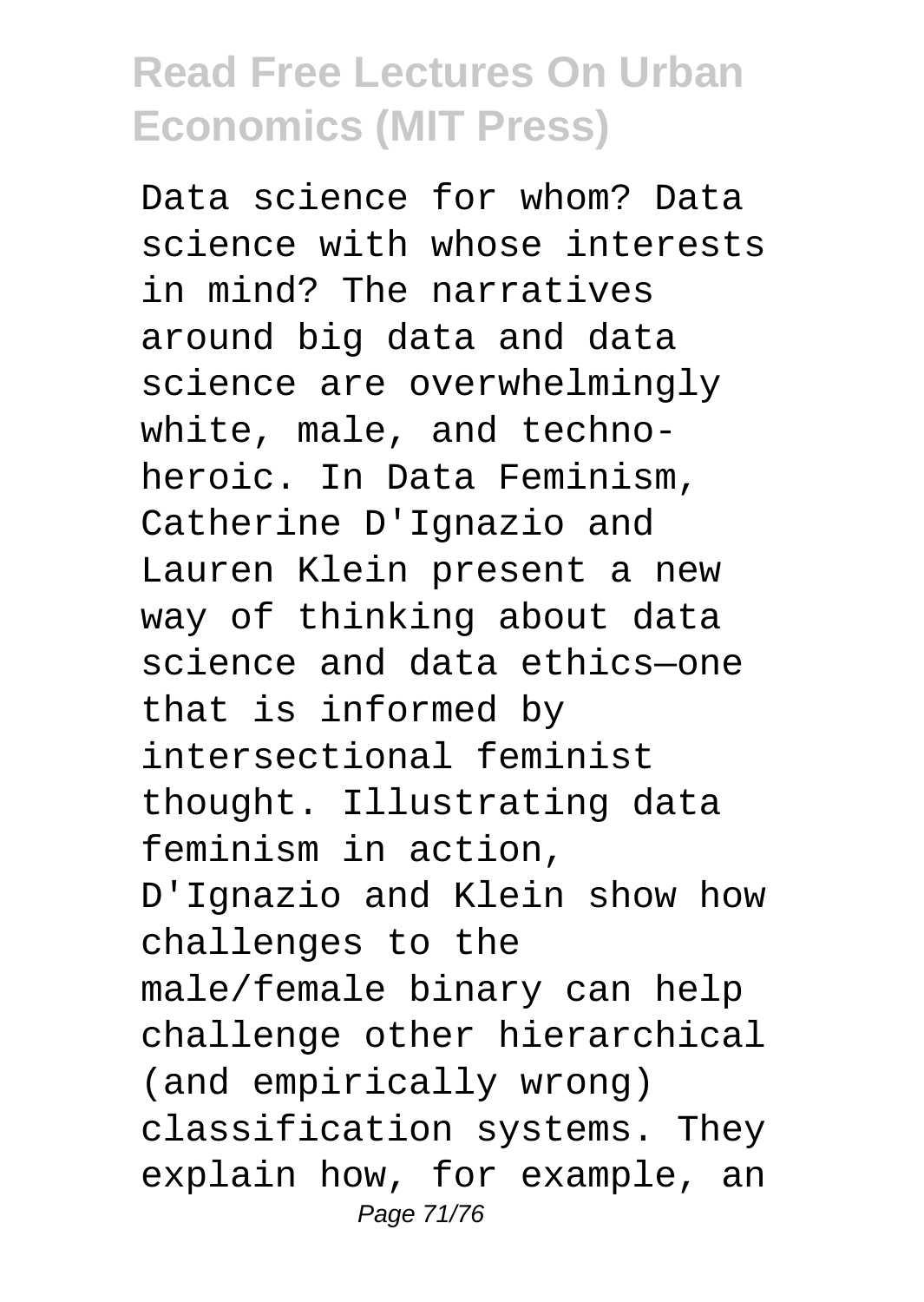understanding of emotion can expand our ideas about effective data visualization, and how the concept of invisible labor can expose the significant human efforts required by our automated systems. And they show why the data never, ever "speak for themselves." Data Feminism offers strategies for data scientists seeking to learn how feminism can help them work toward justice, and for feminists who want to focus their efforts on the growing field of data science. But Data Feminism is about much more than gender. It is about power, about who has it and who doesn't, and Page 72/76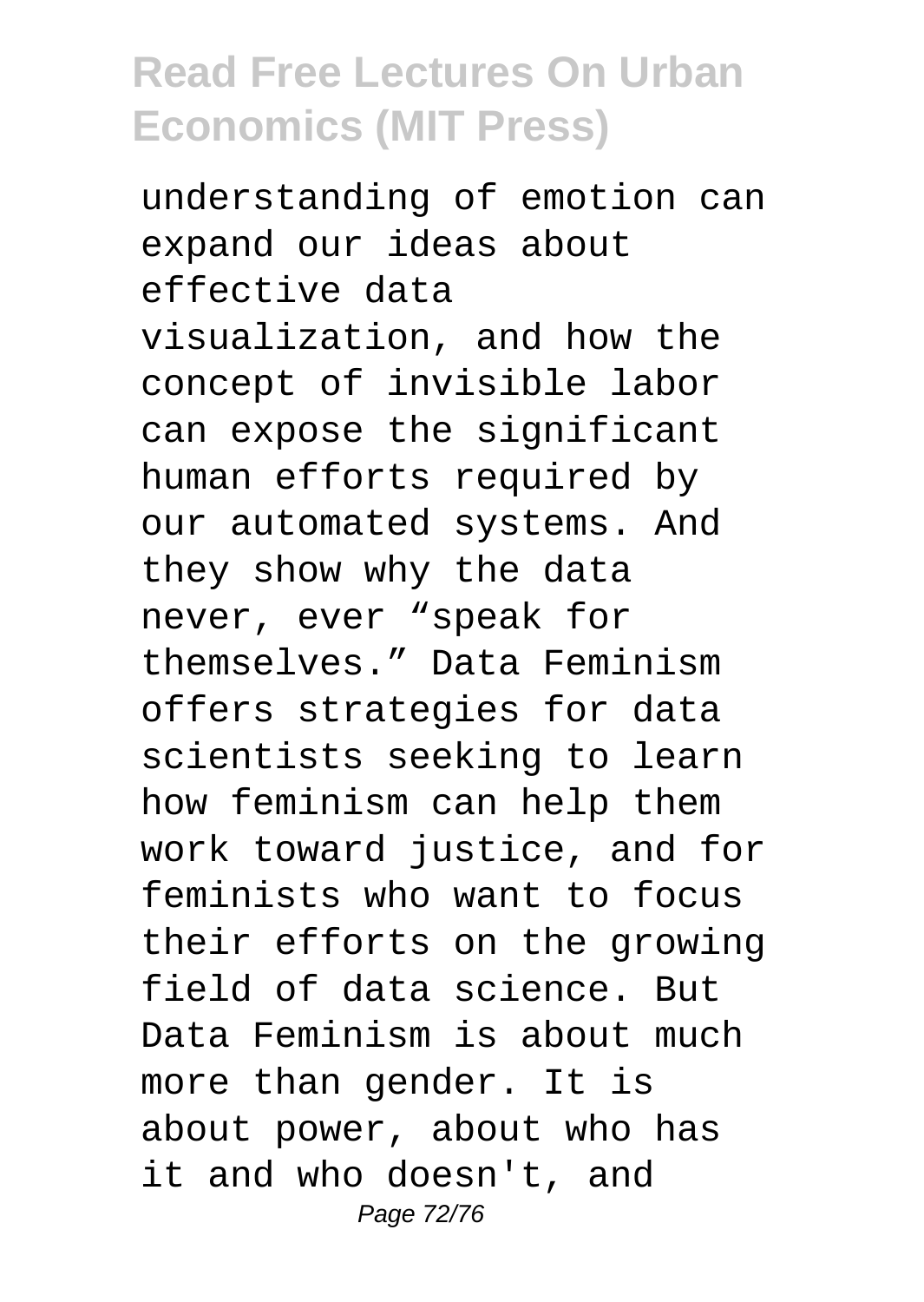about how those differentials of power can be challenged and changed. Papers by leading researchers consider such questions as the effect of government debt on interest rates; technology shocks, demand shocks, and output volatility; and procyclical macroeconomic policies in developing countries. A novel, integrative approach to cities as complex adaptive systems, applicable to issues ranging from innovation to economic prosperity to settlement patterns. Human beings around the world increasingly live in urban environments. In Page 73/76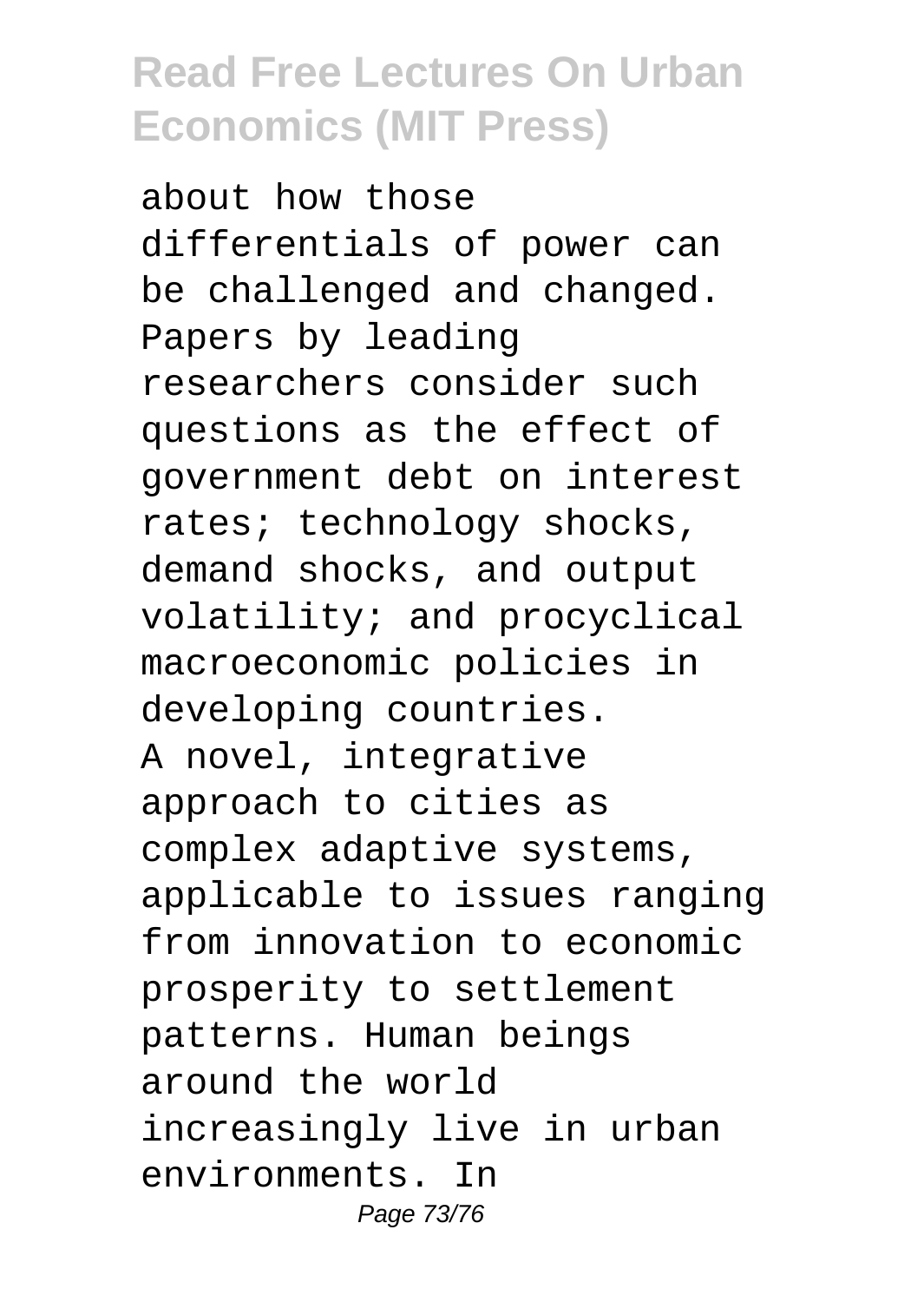Introduction to Urban Science, Luis Bettencourt takes a novel, integrative approach to understanding cities as complex adaptive systems, claiming that they require us to frame the field of urban science in a way that goes beyond existing theory in such traditional disciplines as sociology, geography, and economics. He explores the processes facilitated by and, in many cases, unleashed for the first time by urban life through the lenses of social heterogeneity, complex networks, scaling, circular causality, and information. Though the idea that cities Page 74/76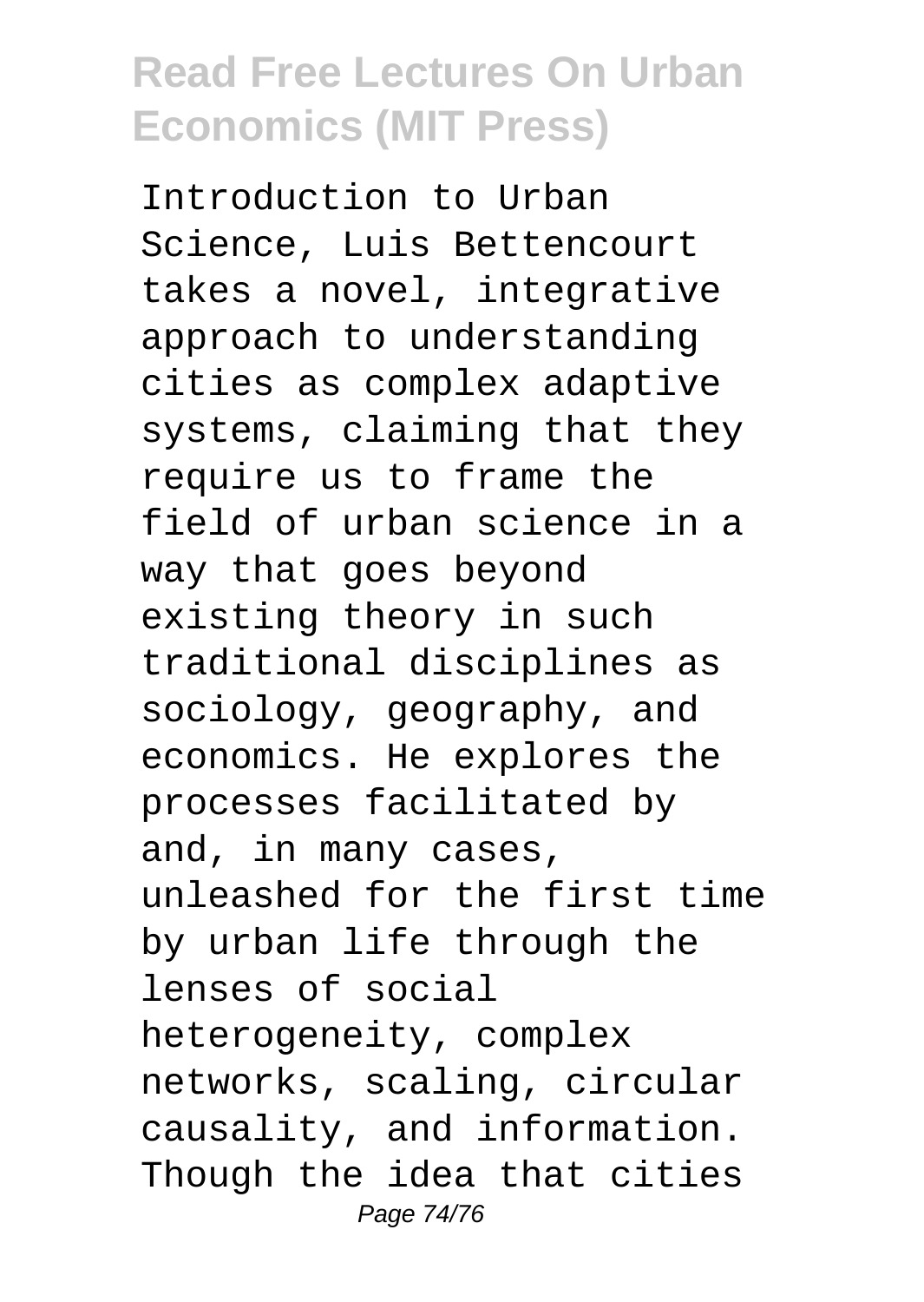are complex adaptive systems has become mainstream, until now those who study cities have lacked a comprehensive theoretical framework for understanding cities and urbanization, for generating useful and falsifiable predictions, and for constructing a solid body of empirical evidence so that the discipline of urban science can continue to develop. Bettencourt applies his framework to such issues as innovation and development across scales, human reasoning and strategic decision-making, patterns of settlement and mobility and their influence on socioeconomic life and Page 75/76